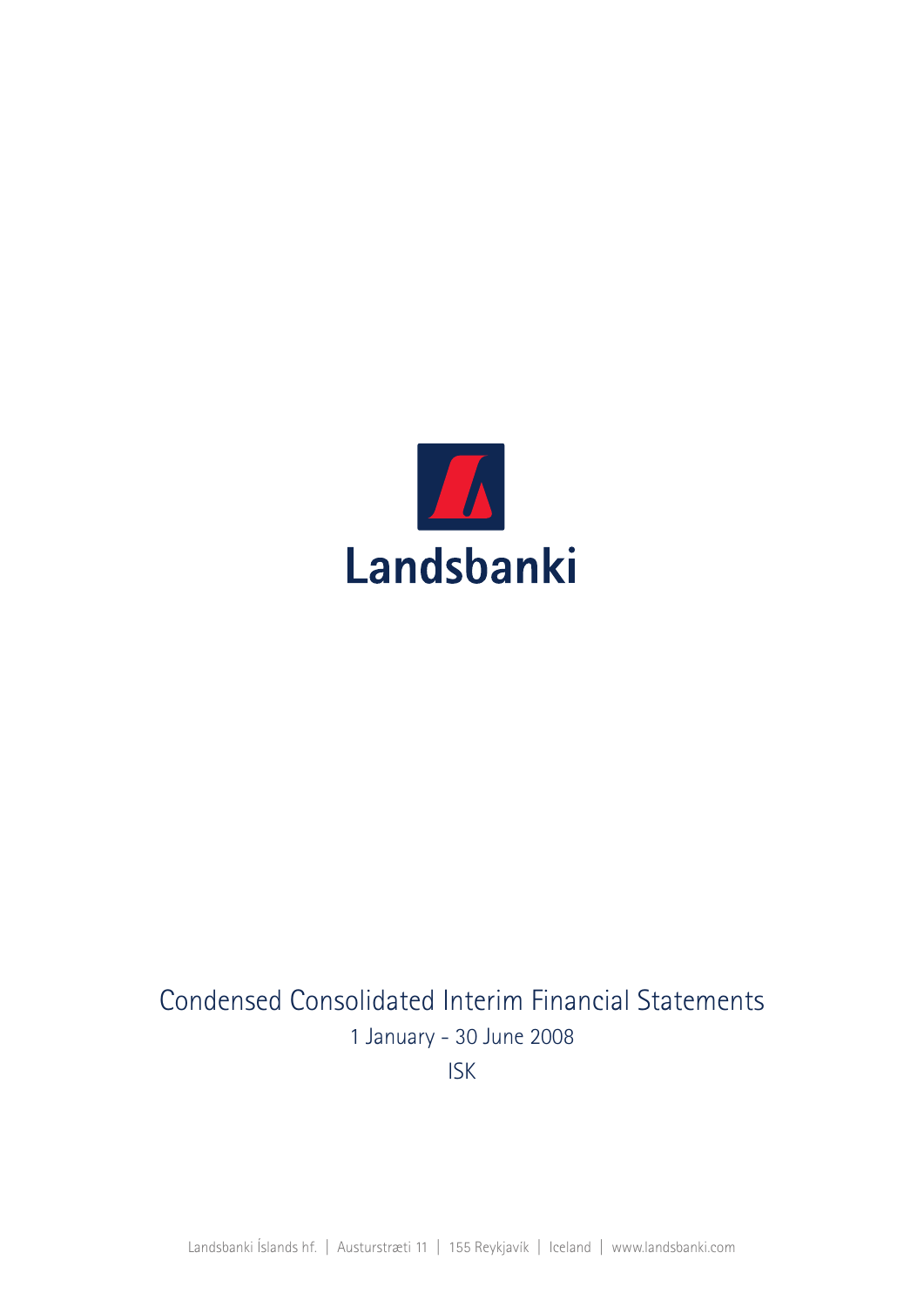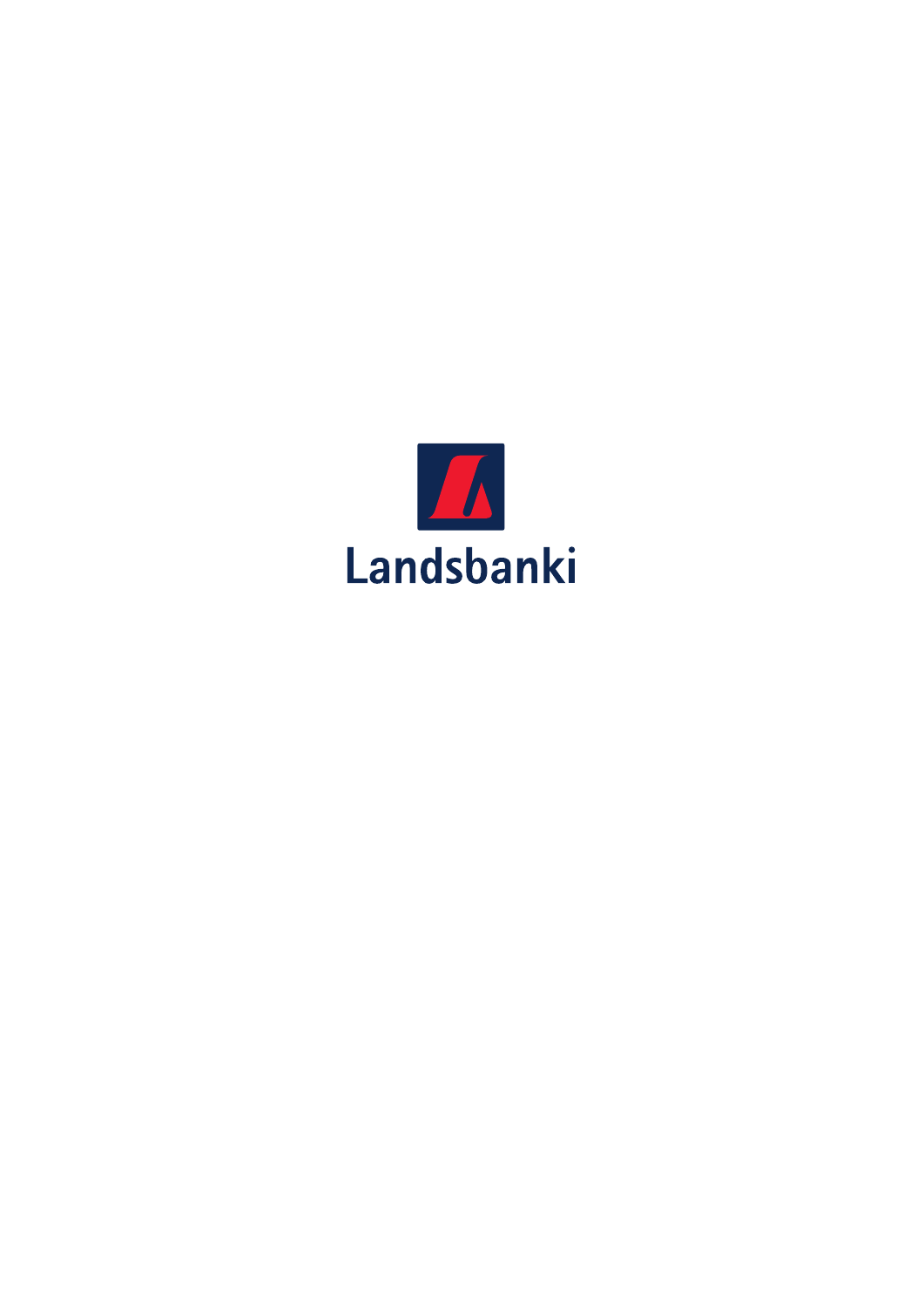### Content

|                                                                      | page     |
|----------------------------------------------------------------------|----------|
| Consolidated Key Figures                                             | $2 - 3$  |
| Report of the Board of Directors and Group Managing Directors & CEOs | 4        |
| Report on Review of Interim Financial Information                    | 5        |
| Condensed Consolidated Interim Income Statement                      | 6        |
| Condensed Consolidated Interim Balance Sheet                         | 7        |
| Condensed Consolidated Interim Statement of Changes in Equity        | 8        |
| Condensed Consolidated Interim Statement of Cash Flow                | 8        |
| Notes to the Condensed Consolidated Interim Financial Statements     | $9 - 35$ |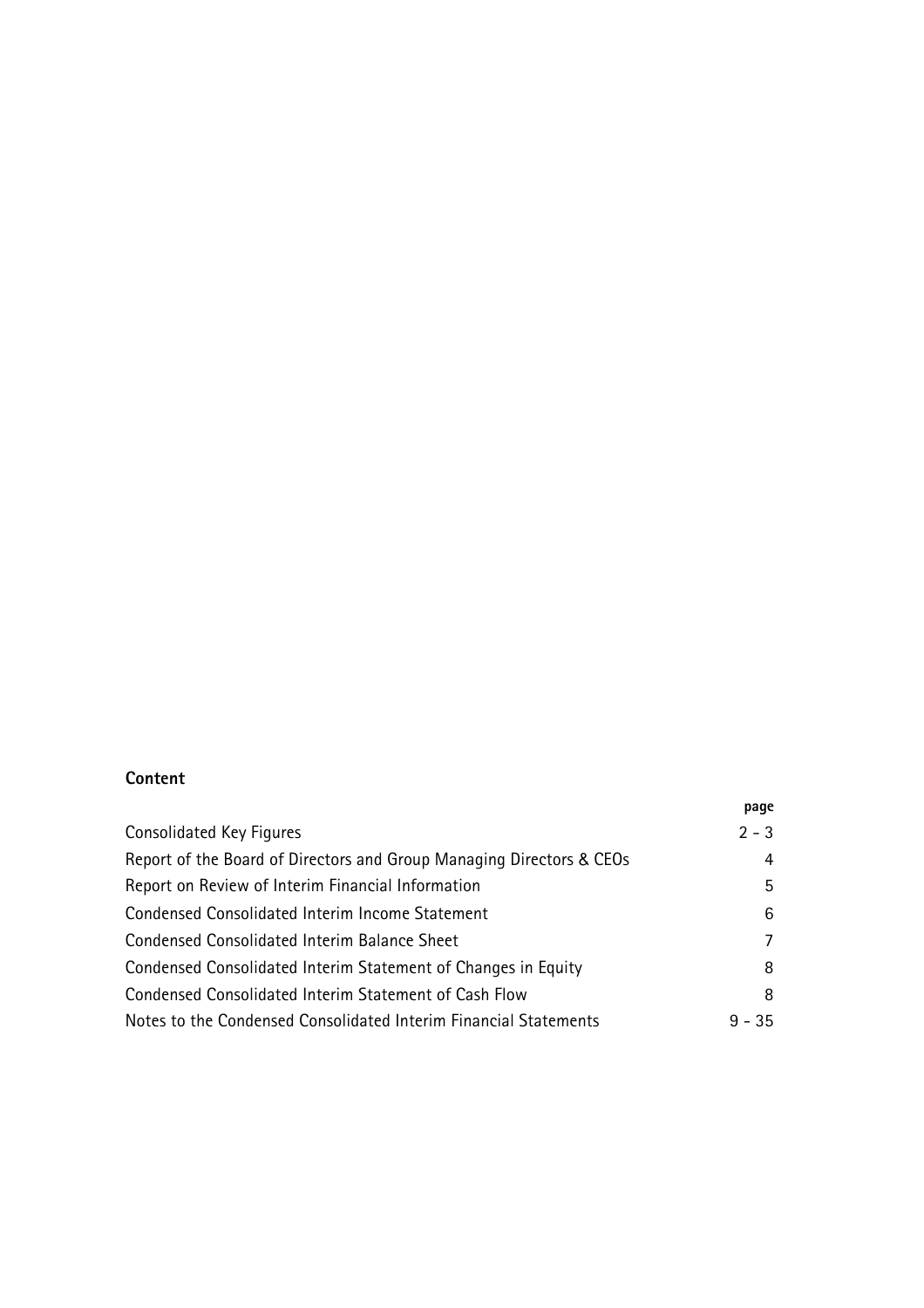## Consolidated Key Figures

| <b>Operations</b>                                                    |           | 2008                 | 2007       | $\frac{0}{0}$ | 2008            | 2008                             | 0/0      |
|----------------------------------------------------------------------|-----------|----------------------|------------|---------------|-----------------|----------------------------------|----------|
|                                                                      |           | $Q1 - Q2$            | Q1-Q2      |               | Q <sub>2</sub>  | Q1                               |          |
| Interest income                                                      |           | 159,584              | 90,124     | 77%           | 89,097          | 70,486                           | 26%      |
| Interest expenses                                                    |           | 123,411              | 65,745     | 88%           | 68,179          | 55,232                           | 23%      |
| Net interest income                                                  |           | 36,173               | 24,380     | 48%           | 20,918          | 15,255                           | 37%      |
| Fee and commission income                                            |           | 27,700               | 21,900     | 26%           | 14,256          | 13,444                           | 6%       |
| Fee and commission expenses                                          |           | 5,907                | 2,409      | 145%          | 3,366           | 2,541                            | 32%      |
| Net fee and commission income                                        |           | 21,793               | 19,490     | 12%           | 10,890          | 10,904                           | 0%       |
| Net financial income                                                 |           | 20,010               | 9,273      | 116%          | 5,253           | 14,757                           | $-64%$   |
| Profit (losses) from associates                                      |           | (180)                | 1,133      | $-116%$       | (100)           | (80)                             | 24%      |
| Net gains of disposal groups held for sale, net of tax               |           | 8                    | 4,348      | $-100%$       | 6               | 2                                | 184%     |
| Other operating income                                               |           | 19,838               | 14,754     | 34%           | 5,159           | 14,679                           | $-65%$   |
| Net operating income                                                 |           | 77,804               | 58,624     | 33%           | 36,967          | 40,837                           | $-9%$    |
| Salaries and related expenses                                        |           | 21,560               | 16,890     | 28%           | 10,927          | 10,633                           | 3%       |
| Administrative expenses                                              |           | 14,238               | 9,175      | 55%           | 7,637           | 6,601                            | 16%      |
| <b>Operating expenses</b>                                            |           | 35,797               | 26,065     | 37%           | 18,564          | 17,233                           | 8%       |
| Impairment provisions on loans and advances and assets held for sale |           | 10,867               | 3,050      | 256%          |                 |                                  | 78%      |
| Pre-tax profit                                                       |           | 31,140               | 29,509     | 6%            | 6,953<br>11,450 | 3,915<br>19,690                  | $-42%$   |
|                                                                      |           |                      |            |               |                 |                                  |          |
| Income tax                                                           |           | 1,667                | 3,206      | $-48%$        | (598)           | 2,265                            | $-126%$  |
| Net profit                                                           |           | 29,473               | 26,303     | 12%           | 12,048          | 17,425                           | $-31%$   |
| Attributable to:                                                     |           |                      |            |               |                 |                                  |          |
| Shareholders of Landsbanki İslands hf.                               |           | 29,183               | 25,698     | 14%           | 11,876          | 17,307                           | $-31%$   |
| Minority interests                                                   |           | 290                  | 605        | $-52%$        | 172             | 118                              | 46%      |
|                                                                      |           |                      |            |               |                 |                                  |          |
| Five-year summary                                                    |           |                      |            |               |                 |                                  |          |
|                                                                      |           |                      | Q1-Q2 2008 | 2007          | 2006            | 2005                             | 2004     |
| Net interest income                                                  |           |                      | 36,173     | 54,052        | 41,491          | 22,996                           | 14,734   |
| Net fee and commission income                                        |           |                      | 21,793     | 39,369        | 28,366          | 16,726                           | 8,891    |
| Other operating income                                               |           |                      | 19,838     | 16,605        | 19,568          | 21,257                           | 9,842    |
| Net operating income                                                 |           |                      | 77,804     | 110,025       | 89,426          | 60,978                           | 33,467   |
| Operating expenses                                                   |           |                      | 35,797     | 57,515        | 38,588          | 20,967                           | 14,460   |
| Impairment on goodwill                                               |           |                      | 0          | 0             | 0               | 3,033                            | $\Omega$ |
| Impairment on loans and advances and assets held for sale            |           |                      | 10,867     | 6,956         | 6,144           | 6,197                            | 4,485    |
| Pre-tax profit                                                       |           |                      | 31,140     | 45,555        | 44,694          | 30,781                           | 14,521   |
| Income tax                                                           |           |                      | 1,667      | 5,605         | 4,479           | 5,764                            | 1,798    |
| Net profit                                                           |           |                      | 29,473     | 39,949        | 40,215          | 25,017                           | 12,723   |
| Attributable to:                                                     |           |                      |            |               |                 |                                  |          |
| Shareholders of Landsbanki İslands hf.                               |           |                      | 29,183     | 38,800        | 38,906          | 24,740                           | 12,574   |
| Minority interests                                                   |           |                      | 290        | 1,150         | 1,309           | 277                              | 149      |
|                                                                      |           |                      |            |               |                 |                                  |          |
|                                                                      |           |                      |            |               |                 |                                  |          |
| <b>Balance Sheet</b>                                                 |           | 30.6.2008 31.12.2007 | Change     | $\frac{0}{0}$ |                 | 31.12.2006 31.12.2005 31.12.2004 |          |
| Cash and cash balances with Central Bank                             | 27,874    | 81,559               | (53,685)   | $-66%$        | 31,669          | 16,611                           | 18,237   |
| Loans and advances to financial institutions                         | 337,003   | 162,929              | 174,074    | 107%          | 215,618         | 86,919                           | 72,060   |
| Loans and advances to customers                                      | 2,571,470 | 2,022,738            | 548,731    | 27%           | 1,438,395       | 984,593                          | 542,215  |
| Financial assets at fair value and associates                        | 864,190   | 667,941              | 196,249    | 29%           | 376,809         | 218,894                          | 64,730   |
| Other assets                                                         | 169,835   | 122,379              | 47,456     | 39%           | 110,432         | 98,443                           | 39,900   |
| <b>Total assets</b>                                                  | 3,970,372 | 3,057,546            | 912,826    | 30%           | 2,172,924       | 1,405,460                        | 737,141  |
| Deposits from financial institutions                                 | 463,058   | 337,915              | 125,143    | 37%           | 141,105         | 144,596                          | 63,476   |
| Deposits from customers                                              | 1,617,298 | 1,421,410            | 195,887    | 14%           | 682,846         | 334,163                          | 215,730  |
| <b>Borrowings</b>                                                    | 1,301,435 | 835,985              | 465,450    | 56%           | 1,014,976       | 689,989                          | 375,084  |
| Subordinated loans                                                   | 152,506   | 111,890              | 40,616     | 36%           | 89,754          | 49,074                           | 22,570   |
| Other liabilities                                                    | 234,259   | 166,342              | 67,917     | 41%           | 94,785          | 74,022                           | 21,572   |
| Equity                                                               | 198,138   | 180,008              | 18,130     | 10%           | 144,282         | 110,059                          | 37,705   |
| Minority interests                                                   | 3,679     | 3,996                | (317)      | $-8%$         | 5,175           | 3,557                            | 1,004    |
| <b>Total liabilities and equity</b>                                  | 3,970,372 | 3,057,546            | 912,826    | 30%           | 2,172,924       | 1,405,460                        | 737,141  |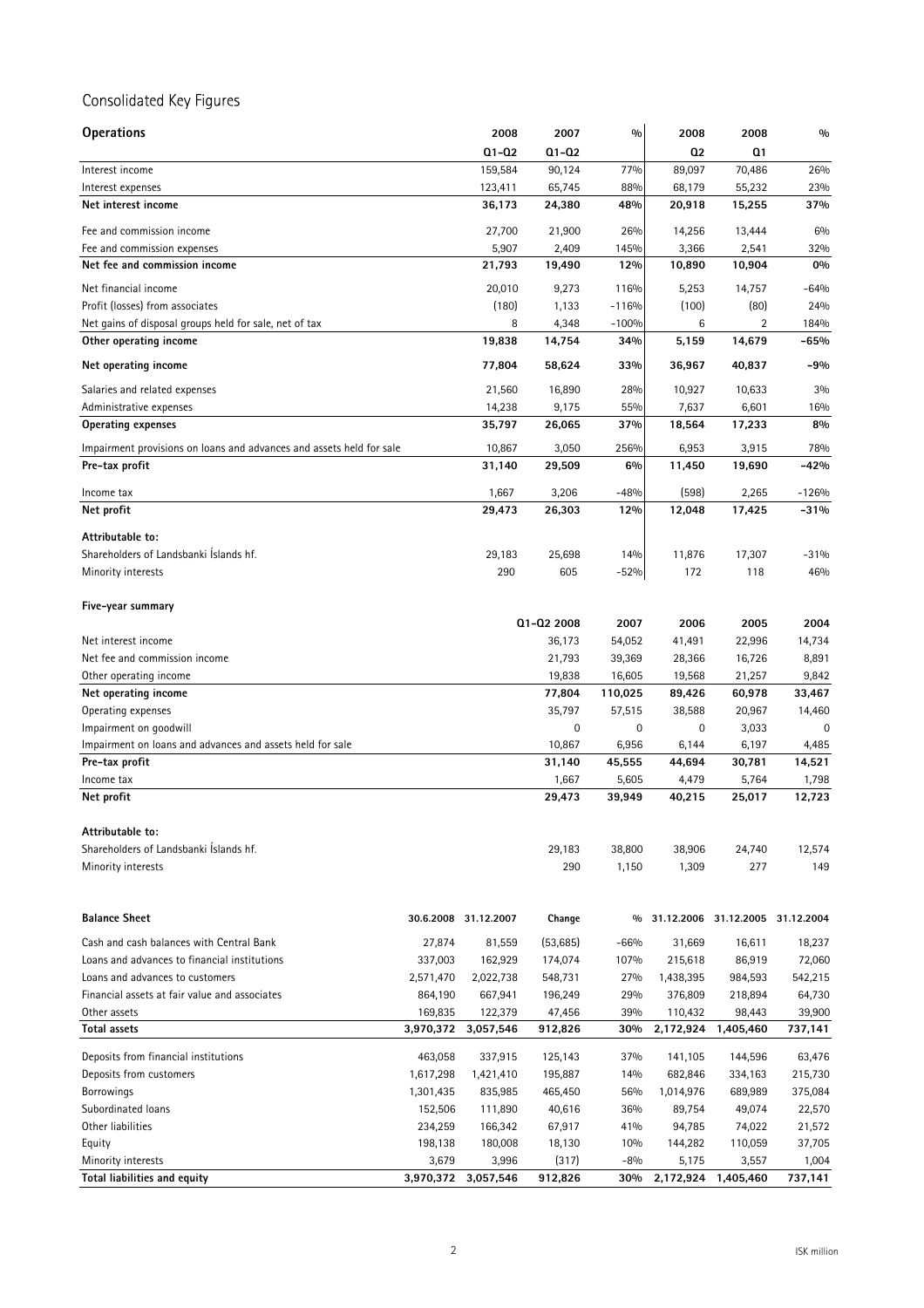### Consolidated Key Figures

| <b>Operations</b>                                                    | 2008      | 2008                | 2007                 | 2007                                    | 2007      | 2007           |
|----------------------------------------------------------------------|-----------|---------------------|----------------------|-----------------------------------------|-----------|----------------|
|                                                                      | 02        | Q1                  | 04                   | Q3                                      | 02        | Q <sub>1</sub> |
| Interest income                                                      | 89,097    | 70,486              | 57,935               | 54,036                                  | 49,078    | 41,046         |
| Interest expenses                                                    | 68,179    | 55,232              | 42,708               | 39,591                                  | 35,578    | 30,167         |
| Net interest income                                                  | 20,918    | 15,255              | 15,227               | 14,445                                  | 13,500    | 10,879         |
| Fee and commission income                                            | 14,256    | 13,444              | 11,534               | 11,813                                  | 11,013    | 10,886         |
| Fee and commission expenses                                          | 3,366     | 2,541               | 1,874                | 1,595                                   | 1,285     | 1,124          |
| Net fee and commission income                                        | 10,890    | 10,904              | 9,660                | 10,218                                  | 9,729     | 9,762          |
| Net financial income                                                 | 5,253     | 14,757              | (748)                | 3,029                                   | 4,754     | 4,518          |
| Profit (losses) from associates                                      | (100)     | (80)                | 671                  | (1, 171)                                | 1,191     | (58)           |
| Net gains (losses) of disposal groups held for sale, net of tax      | 6         | $\overline{2}$      | 9                    | 60                                      | 9         | 4,339          |
| Other operating income                                               | 5,159     | 14,679              | (68)                 | 1,918                                   | 5,955     | 8,799          |
|                                                                      |           |                     |                      |                                         |           |                |
| Net operating income                                                 | 36,967    | 40,837              | 24,819               | 26,582                                  | 29,184    | 29,441         |
| Salaries and related expenses                                        | 10,927    | 10,633              | 10,769               | 10,029                                  | 8,919     | 7,972          |
| Administrative expenses                                              | 7,637     | 6,601               | 5,846                | 4,806                                   | 4,731     | 4,444          |
| <b>Operating expenses</b>                                            | 18,564    | 17,233              | 16,615               | 14,835                                  | 13,650    | 12,415         |
| Impairment provisions on loans and advances and assets held for sale | 6,953     | 3,915               | 2,286                | 1,620                                   | 1,501     | 1,549          |
| Pre-tax profit                                                       | 11,450    | 19,690              | 5,919                | 10,127                                  | 14,033    | 15,476         |
|                                                                      |           |                     |                      |                                         |           |                |
| Income tax                                                           | (598)     | 2,265               | 997                  | 1,402                                   | 1,490     | 1,716          |
| Net profit                                                           | 12,048    | 17,425              | 4,922                | 8,725                                   | 12,542    | 13,760         |
| Attributable to:                                                     |           |                     |                      |                                         |           |                |
| Shareholders of Landsbanki Islands hf.                               | 11,876    | 17,307              | 4,584                | 8,518                                   | 12,248    | 13,450         |
| Minority interests                                                   | 172       | 118                 | 337                  | 207                                     | 294       | 311            |
| <b>Balance Sheet</b>                                                 | 30.6.2008 |                     | 31.3.2008 31.12.2007 | 30.9.2007                               | 30.6.2007 | 31.3.2007      |
| Cash and cash balances with Central Bank                             | 27,874    | 103,522             | 81,559               | 48,440                                  | 33,976    | 18,431         |
| Loans and advances to financial institutions                         | 337,003   | 268,285             | 162,929              | 134,379                                 | 278,072   | 251,881        |
| Loans and advances to customers                                      | 2,571,470 | 2,488,165           | 2,022,738            | 1,840,584                               | 1,567,895 | 1,483,887      |
| Financial assets at fair value and associates                        | 864,190   | 788,949             | 667,941              | 680,728                                 | 584,875   | 437,894        |
| Other assets                                                         | 169,835   | 187,217             | 122,379              | 142,552                                 | 132,329   | 125,097        |
| <b>Total assets</b>                                                  |           | 3,970,372 3,836,139 | 3,057,546            | 2,846,682                               | 2,597,147 | 2,317,190      |
|                                                                      |           |                     |                      |                                         |           |                |
| Deposits from financial institutions                                 | 463,058   | 445,247             | 337,915              | 210,332                                 | 161,826   | 117,378        |
| Deposits from customers                                              | 1,617,298 | 1,636,910           | 1,421,410            | 1,390,022                               | 1,187,254 | 913,183        |
| <b>Borrowings</b>                                                    | 1,301,435 | 1,141,777           | 835,985              | 749,629                                 | 781,541   | 903,780        |
| Subordinated loans                                                   | 152,506   | 145,503             | 111,890              | 82,517                                  | 77,766    | 83,524         |
| Other liabilities                                                    | 234,259   | 268,255             | 166,342              | 234,211                                 | 224,231   | 145,697        |
| Equity                                                               | 198,138   | 194,990             | 180,008              | 176,486                                 | 161,312   | 149,869        |
| Minority interests                                                   | 3,679     | 3,457               | 3,996                | 3,485                                   | 3,217     | 3,758          |
| Total liabilities and equity                                         |           | 3,970,372 3,836,139 |                      | 3,057,546 2,846,682 2,597,147 2,317,190 |           |                |
| Key ratios                                                           |           | 2008                | 2007                 | 2006                                    | 2005      | 2004           |
|                                                                      |           | $Q1 - Q2$           |                      |                                         |           |                |
| Return on equity before taxes                                        |           | 36.8%               | 30.9%                | 40.3%                                   | 56.3%     | 57.2%          |
| Return on equity after taxes                                         |           | 34.7%               | 27.1%                | 36.3%                                   | 45.8%     | 49.5%          |
| Tier 1 ratio                                                         |           | 8.2%                | 10.1%                | 13.0%                                   | 11.9%     | 7.8%           |
| Equity ratio (CAD)                                                   |           | 10.3%               | 11.7%                | 14.8%                                   | 13.1%     | 10.4%          |
| Cost-income ratio                                                    |           | 46.0%               | 52.3%                | 43.2%                                   | 34.4%     | 43.2%          |
| Operating expenses as a ratio of average capital position            |           | 2.0%                | 2.2%                 | 2.1%                                    | 2.0%      | 2.5%           |
| Interest spread as a ratio of average capital position               |           | 2.1%                | 2.1%                 | 2.3%                                    | 2.2%      | 2.6%           |
|                                                                      |           |                     |                      |                                         |           |                |
| Deposits / loans to customers                                        |           | 62.9%               | 70.3%                | 47.5%                                   | 33.9%     | 39.6%          |
| Deposits / total assets                                              |           | 40.7%               | 46.5%                | 31.4%                                   | 23.8%     | 29.3%          |
| Ratio of provision to lending position at period-end                 |           | 0.75%               | 0.32%                | 0.37%                                   | 0.58%     | 0.73%          |
| Loan loss ratio                                                      |           | 0.27%               | 0.07%                | 0.13%                                   | 0.19%     | 0.33%          |
| Share price at period-end                                            |           | 23.05               | 35.50                | 26.50                                   | 25.30     | 12.10          |
| Change in share price adjusted for dividend payments                 |           | $-35.1%$            | 35.5%                | 5.9%                                    | 110.7%    | 110.3%         |
| Number of positions at period-end                                    |           | 2,690               | 2,640                | 2,117                                   | 1,725     | 1,121          |
| <b>Exchange rates</b>                                                |           |                     |                      |                                         |           |                |
| Exchange rate ISK / EUR for P/L period average                       |           | 109.24              | 87.64                | 87.57                                   | 76.59     | 86.97          |
| Exchange rate ISK / EUR for balance sheet at period-end              |           | 124.38              | 91.65                | 93.72                                   | 74.7      | 83.51          |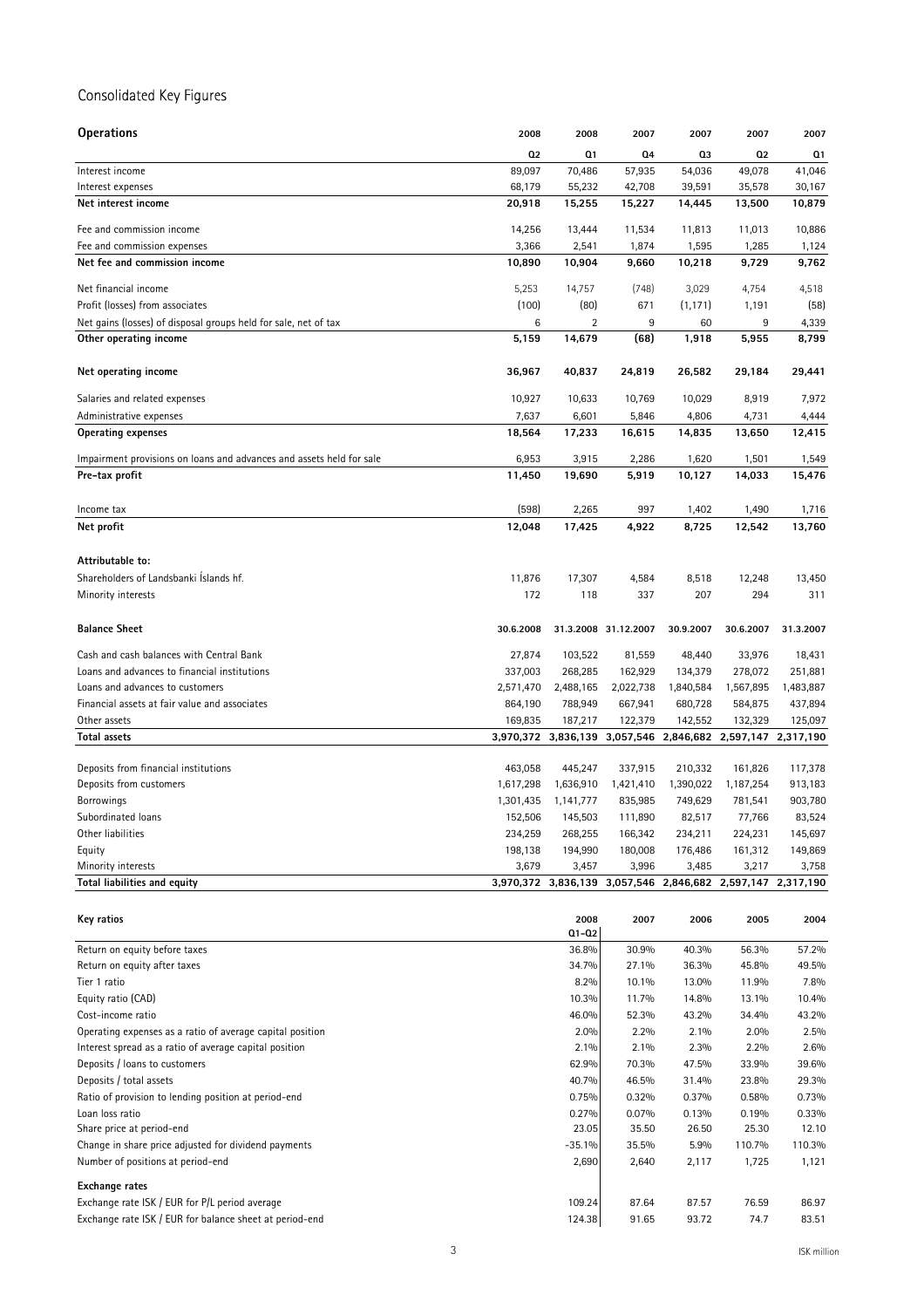### Report of the Board of Directors and Group Managing Directors & CEOs

The Condensed Consolidated Interim Financial Statements for the first six months of 2008 consist of the Condensed Consolidated Interim Financial Statements of Landsbanki Íslands hf. (the Bank) and its subsidiaries, (the Group). The Condensed Consolidated Interim Financial Statements are prepared in accordance with International Accounting Standard 34 "Interim Financial Reporting" (IAS 34).

The Annual General Meeting of Landsbanki Íslands hf. on 23 April 2008 did agree to reduce the Bank's share capital by ISK 300,000,000 nominal value, by cancelling treasury shares held by Landsbanki Íslands hf. in this amount. Landsbanki's share capital was thereafter ISK 10,892,754,087 nominal value. Landsbanki's AGM did also approve the issue of bonus shares of ISK 300,000,000 nominal value, in accordance with Art. 43 of Act No. 2/1995, on Public Limited Companies. Following the issue of bonus shares, Landsbanki's total share capital was ISK 11,192,754,087 nominal value. All shares are in a single class, bear equal rights, and are divided into units of one Icelandic krona (1 ISK), or multiples thereof. As of 30 June 2008, shareholders in Landsbanki numbered 27,029 compared to 27,753 at the beginning of the year. Samson eignarhaldsfélag ehf., which holds 41.85% in the company, is the only shareholder with a stake over 10%.

According to the income statement, the Group's after tax-profit for the first six months amounted to ISK 29,473 million. The Group's equity at the end of this period totalled ISK 201,817 million. The capital adequacy ratio of the Group was 10.3%, well in excess of the statutory minimum of 8%. As of 30 June 2008, the Group's total assets were ISK 3,970,372 million.

According to the Directors' best knowledge, these Condensed Consolidated Interim Financial Statements comply with Act No. 3/2006, on Annual Accounts, and IAS 34 Interim Financial Reporting and give a true and fair picture of the Group's assets and liabilities, financial position and operating performance. They also describe the principal risk and uncertainty factors faced by the Group. The Report of the Board of Directors provides a clear overview of developments and achievements in the Group's operations and its situation.

The Board of Directors of the Bank and the Group Managing Directors and Chief Executive Officers hereby endorse the Condensed Consolidated Interim Financial Statements of Landsbanki Íslands hf. for the first six months of 2008.

Reykjavík, 28 July 2008

Board of Directors

Björgólfur Guðmundsson Chairman

Kjartan Gunnarsson **Van Einester Schwarter auf der Schwarter Baldursson** Vice Chairman **Board Member** School and The Chairman Board Member

Andri Sveinsson Svafa Grönfeldt **Board Member** 

Group Managing Directors and Chief Executive Officers

Sigurjón Þ. Árnason Malldór J. Kristjánsson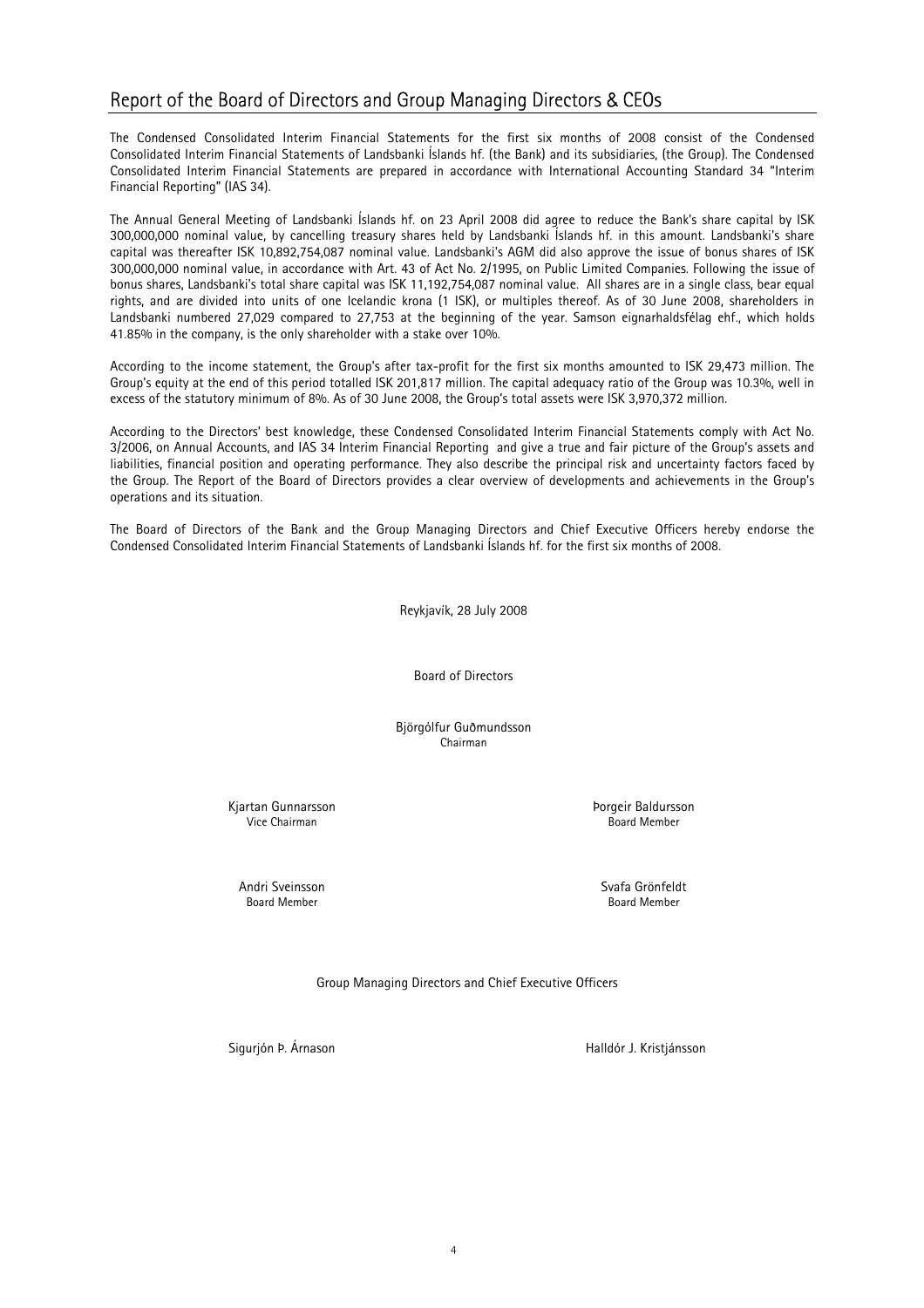### To the Board of Directors and Shareholders of Landsbanki Íslands hf.

### Introduction

We have reviewed the accompanying condensed consolidated balance sheet of Landsbanki Íslands hf. and its subsidiaries as of 30 June 2008 and the related condensed consolidated statements of income, changes in equity and cash flows for the sixmonths period then ended. Management is responsible for the preparation and presentation of this condensed consolidated interim financial information in accordance with International Accounting Standard 34, "Interim Financial Reporting". Our responsibility is to express a conclusion on this interim financial information based on our review.

### Scope of Review

We conducted our review in accordance with International Standards on Review Engagements 2410, "Review of Interim Financial Information Performed by the Independent Auditor of the Entity". A review of interim financial information consists of making inquiries, primarily of persons responsible for financial and accounting matters, and applying analytical and other review procedures. A review is substantially less in scope than an audit conducted in accordance with International Standards on Auditing and consequently does not enable us to obtain assurance that we would become aware of all significant matters that might be identified in an audit. Accordingly, we do not express an audit opinion.

#### Conclusion

Based on our review, nothing has come to our attention that causes us to believe that the accompanying condensed consolidated interim financial information is not prepared, in all material respects, in accordance with International Accounting Standard 34 "Interim Financial Reporting".

Reykjavík, 28 July 2008

PricewaterhouseCoopers hf.

Vignir Rafn Gíslason

Jón H. Sigurðsson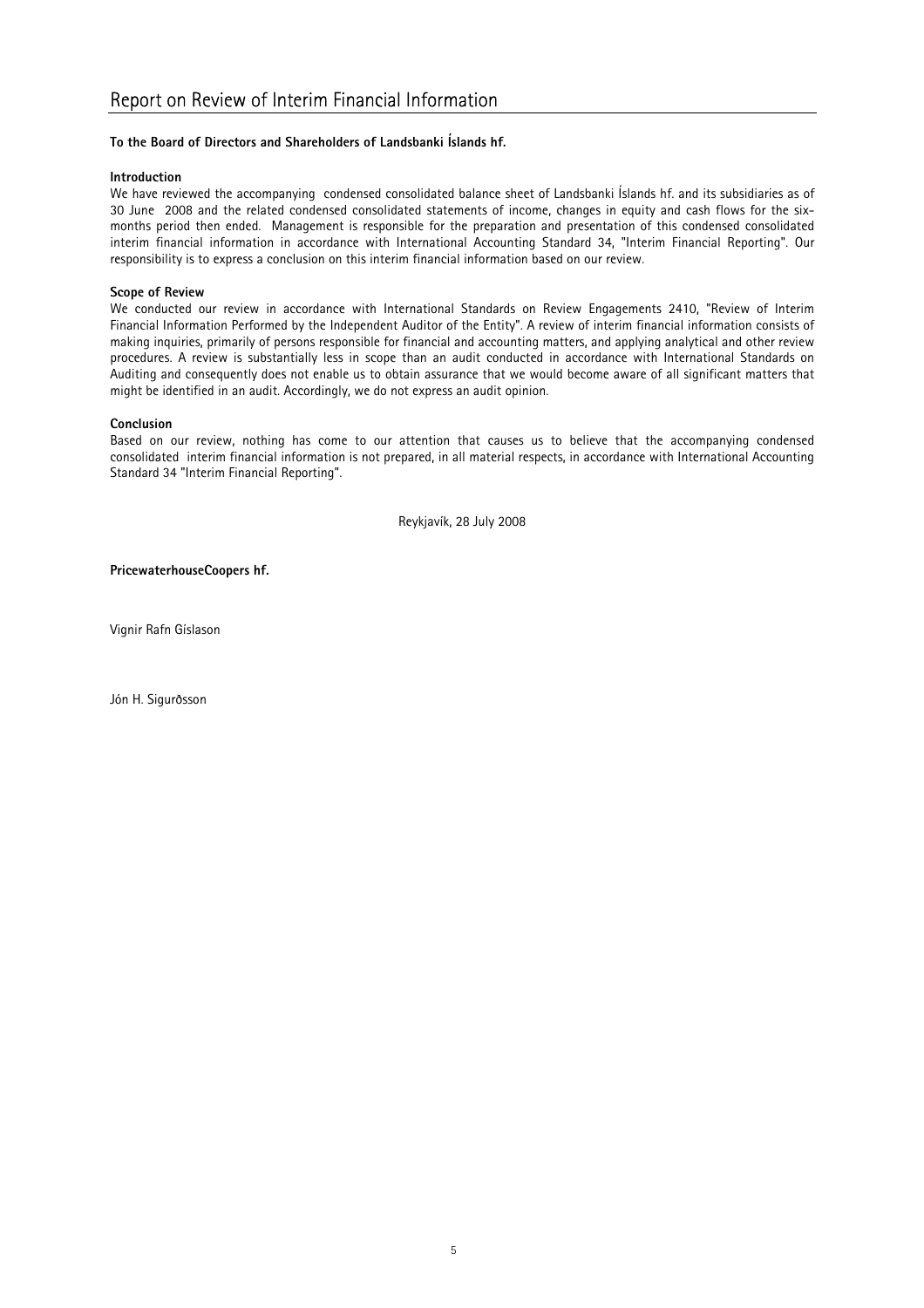### **Condensed Consolidated Interim Income Statement 1 January - 30 June 2008**

| <b>Notes</b> |                                                                      | 02 2008 | 02 2007 | Q1-Q2 2008 | Q1-Q2 2007 |
|--------------|----------------------------------------------------------------------|---------|---------|------------|------------|
|              |                                                                      |         |         |            |            |
|              | Interest income                                                      | 89,097  | 49,078  | 159,584    | 90,124     |
|              | Interest expenses                                                    | 68,179  | 35,578  | 123,411    | 65,745     |
| 8            | Net interest income                                                  | 20,918  | 13,500  | 36,173     | 24,380     |
|              | Fee and commission income                                            | 14,256  | 11,013  | 27,700     | 21,900     |
|              | Fee and commission expenses                                          | 3,366   | 1,285   | 5,907      | 2,409      |
|              | Net fee and commission income                                        | 10,890  | 9,729   | 21,793     | 19,490     |
| 9, 10        | Net financial income                                                 | 5,253   | 4,754   | 20,010     | 9,273      |
| 19           | Profit (losses) from associates                                      | (100)   | 1,191   | (180)      | 1,133      |
|              | Net gains of disposal groups held for sale, net of tax               | 6       | 9       | 8          | 4,348      |
|              | Other operating income                                               | 5,159   | 5,955   | 19,838     | 14,754     |
|              | Net operating income                                                 | 36,967  | 29,184  | 77,804     | 58,624     |
| 11           | Salaries and related expenses                                        | 10,927  | 8,919   | 21,560     | 16,890     |
|              | Administrative expenses                                              | 7,637   | 4,731   | 14,238     | 9,175      |
|              | <b>Operating expenses</b>                                            | 18,564  | 13,650  | 35,797     | 26,065     |
| 12           | Impairment provisions on loans and advances and assets held for sale | 6,953   | 1,501   | 10,867     | 3,050      |
|              | Pre-tax profit                                                       | 11,450  | 14,033  | 31,140     | 29,509     |
| 13           | Income tax                                                           | (598)   | 1,490   | 1,667      | 3,206      |
|              | Net profit                                                           | 12,048  | 12,542  | 29,473     | 26,303     |
|              | Attributable to:                                                     |         |         |            |            |
|              | Shareholders of Landsbanki Islands hf.                               | 11,876  | 12,248  | 29,183     | 25,698     |
|              | Minority interest                                                    | 172     | 294     | 290        | 605        |
| 14           | Earnings per share:                                                  |         |         |            |            |
|              | Earnings per share                                                   | 1.09    | 1.14    | 2.70       | 2.41       |
|              | Diluted earnings per share                                           | 0.99    | 1.07    | 2.44       | 2.26       |

The notes on pages 9 to 35 are an integral part of these Condensed Consolidated Interim Financial Statements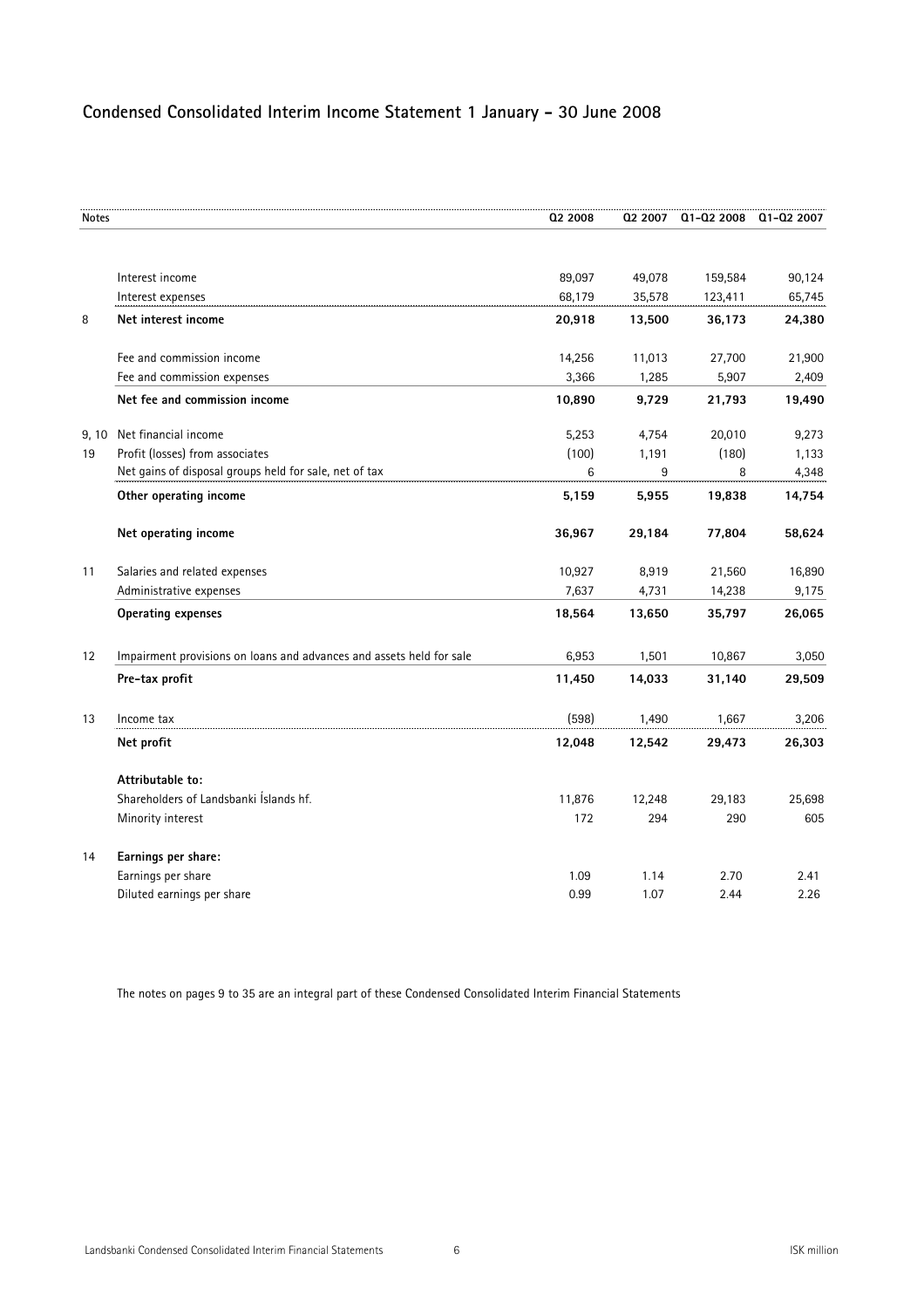### **Condensed Consolidated Interim Balance Sheet as of 30 June 2008**

| <b>Notes</b> |                                                                    | 30.6.2008 | 31.12.2007 |
|--------------|--------------------------------------------------------------------|-----------|------------|
|              | Assets                                                             |           |            |
|              | Cash and cash balances with Central Bank                           | 27,874    | 81,559     |
|              | Loans and advances to financial institutions                       | 337,003   | 162,929    |
| 15           | Loans and advances to customers                                    | 2,571,470 | 2,022,738  |
| 16           | <b>Bonds</b>                                                       | 409,598   | 362,617    |
| 16           | Equities                                                           | 98,616    | 64,407     |
| 16           | Hedged securities                                                  | 179,632   | 176,181    |
|              | 16, 17 Derivatives held for trading                                | 161,635   | 50,198     |
| 18           | Derivatives held for hedging                                       | 9,987     | 8,719      |
| 19           | Investments in associates                                          | 4,722     | 5,820      |
|              | Property and equipment                                             | 13,196    | 11,862     |
| 20           | Intangible assets                                                  | 39,398    | 27,679     |
|              | Deferred tax asset                                                 | 1,052     | 960        |
| 21           | Non-current assets and disposal groups classified as held for sale | 5,850     | 3,641      |
|              | Unsettled securities trading                                       | 82,332    | 58,845     |
|              | Other assets                                                       | 28,006    | 19,392     |
|              | <b>Total assets</b>                                                | 3,970,372 | 3,057,546  |
|              | Liabilities                                                        |           |            |
| 22           | Deposits from financial institutions                               | 463,058   | 337,915    |
| 23           | Deposits from customers                                            | 1,617,298 | 1,421,410  |
| 24           | Borrowings                                                         | 1,220,295 | 774,754    |
| 25           | Financial liabilities designated at fair value                     | 81,139    | 61,231     |
| 26           | Subordinated loans                                                 | 152,506   | 111,890    |
| 17           | Trading liabilities                                                | 88,233    | 62,161     |
| 18           | Derivatives held for hedging                                       | 12,640    | 6,953      |
| 27           | Tax liabilities                                                    | 7,962     | 8,149      |
|              | Unsettled securities trading                                       | 84,031    | 48,399     |
|              | Other liabilities                                                  | 41,392    | 40,679     |
|              | <b>Total liabilities</b>                                           | 3,768,555 | 2,873,542  |
|              | Equity                                                             |           |            |
|              | Share capital                                                      | 10,910    | 10,865     |
|              | Share premium                                                      | 42,073    | 53,417     |
|              | Reserves                                                           | 437       | 191        |
|              | Retained earnings                                                  | 144,718   | 115,535    |
|              |                                                                    | 198,138   | 180,008    |
|              | Minority interest                                                  | 3,679     | 3,996      |
|              | <b>Total equity</b>                                                | 201,817   | 184,004    |
|              | Total liabilities and equity                                       | 3,970,372 | 3,057,546  |
|              |                                                                    |           |            |

The notes on pages 9 to 35 are an integral part of these Condensed Consolidated Interim Financial Statements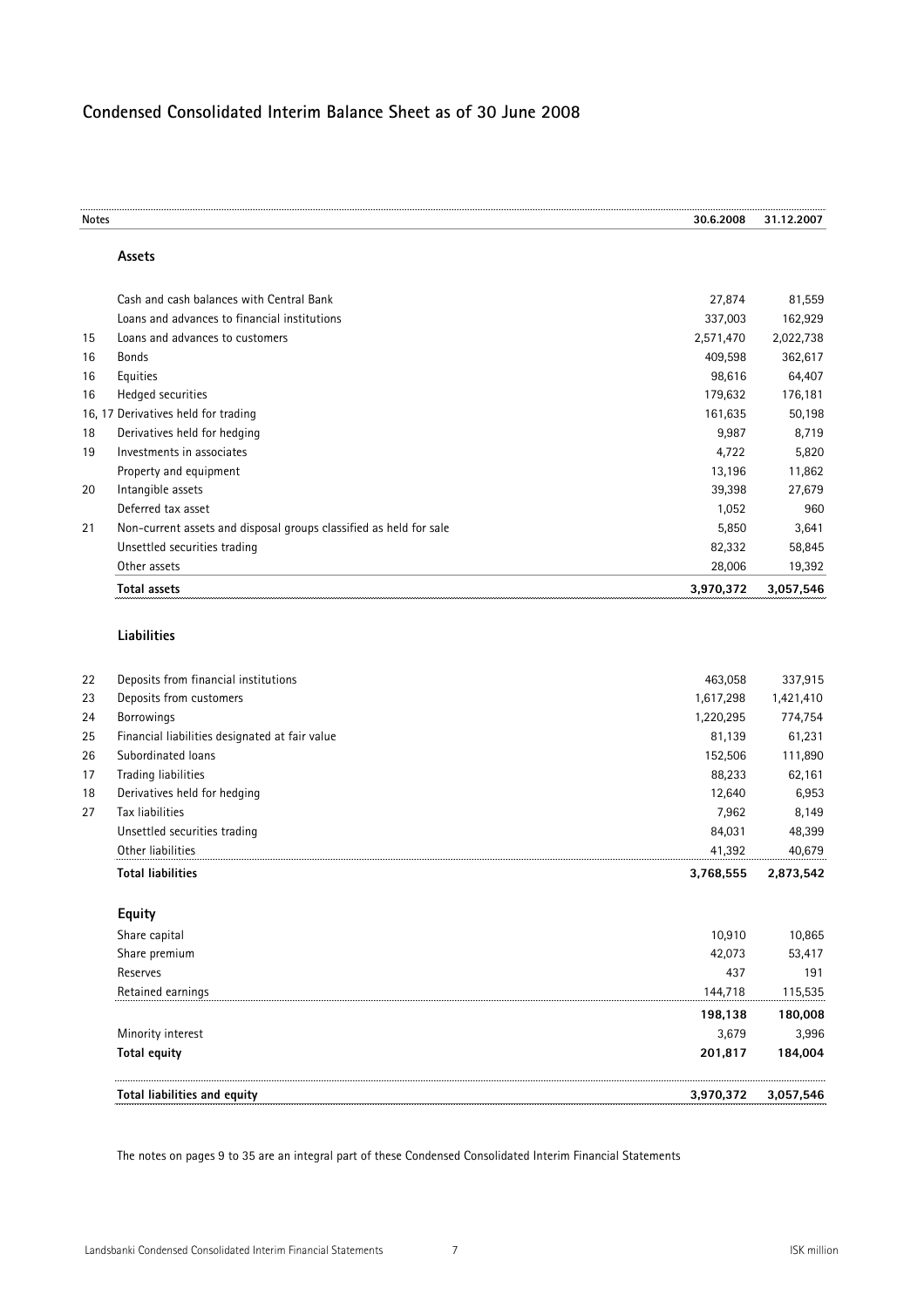### Condensed Consolidated Interim Statement of Changes in Equity 1 January - 30 June 2008

|                                                             | Attributable to Equity Holders of the Company |                                         |                  |                     |             |                      |                      |           |
|-------------------------------------------------------------|-----------------------------------------------|-----------------------------------------|------------------|---------------------|-------------|----------------------|----------------------|-----------|
|                                                             |                                               | <b>Share Premium</b>                    |                  | Reserves            |             |                      |                      |           |
|                                                             | capital                                       | Share Additionally Statutory<br>capital |                  | account Translation | Fair value  | Retained<br>earnings | Minority<br>interest | Total     |
| Equity 1 January 2008                                       | 10,865                                        | 53,148                                  | 268              | 191                 | 0           | 115,535              | 3,996                | 184,004   |
| Exchange difference on translating foreign operations       |                                               |                                         |                  | 245                 |             |                      |                      | 245       |
| Net income/(expense) recognised directly in equity          | $\overline{0}$                                | $\mathbf 0$                             | $\boldsymbol{0}$ | 245                 | 0           | $\mathbf 0$          | $\mathbf 0$          | 245       |
| Net profit January - June 2008                              |                                               |                                         |                  |                     |             | 29,183               | 290                  | 29,473    |
| Total recognised income and expense 30 June 2008            | 0                                             | $\mathbf 0$                             | $\mathbf 0$      | 245                 | 0           | 29,183               | 290                  | 29,718    |
| Issued bonus shares                                         | 300                                           | (300)                                   |                  |                     |             |                      |                      | 0         |
| Purchases, sales, and fair value changes of treasury shares | (255)                                         | (12,048)                                |                  |                     |             |                      |                      | (12, 303) |
| Accrued stock options                                       |                                               | 1,005                                   |                  |                     |             |                      |                      | 1,005     |
| Changes in minority interest                                |                                               |                                         |                  |                     |             |                      | (607)                | (607)     |
|                                                             | 45                                            | (11, 343)                               | $\mathbf 0$      | $\mathbf 0$         | $\mathbf 0$ | $\mathbf 0$          | (607)                | (11, 905) |
| Equity 30 June 2008                                         | 10,910                                        | 41,805                                  | 268              | 437                 | 0           | 144,718              | 3,679                | 201,817   |
| Equity 1 January 2007                                       | 10,581                                        | 50,326                                  | 268              | 196                 | 1,864       | 81,046               | 5,175                | 149,457   |
| Exchange difference on translating foreign operations       |                                               |                                         |                  | 24                  |             |                      |                      | 24        |
| Fair value adjustment of investment                         |                                               |                                         |                  |                     |             |                      |                      |           |
| properties, included in disposal groups                     |                                               |                                         |                  |                     | (1,864)     |                      |                      | (1,864)   |
| Net income/(expense) recognised directly in equity          | $\mathbf 0$                                   | 0                                       | $\boldsymbol{0}$ | 24                  | (1,864)     | $\mathbf 0$          | 0                    | (1,839)   |
| Net profit January - June 2007                              |                                               |                                         |                  |                     |             | 25,698               | 605                  | 26,303    |
| Total recognised income and expense 30 June                 | 0                                             | $\mathbf 0$                             | $\mathbf 0$      | 24                  | (1, 864)    | 25,698               | 605                  | 24,463    |
| Purchases, sales, and fair value changes of treasury shares | 127                                           | (3, 173)                                |                  |                     |             |                      |                      | (3,046)   |
| Accrued stock options                                       |                                               | 528                                     |                  |                     |             |                      |                      | 528       |
| Dividends paid                                              |                                               |                                         |                  |                     |             | (4, 311)             |                      | (4, 311)  |
| Changes in minority interest                                |                                               |                                         |                  |                     |             |                      | (2, 563)             | (2, 563)  |
|                                                             | 127                                           | (2,645)                                 | $\bf{0}$         | 0                   | 0           | (4, 311)             | (2, 563)             | (9, 392)  |
| Equity 31 June 2007                                         | 10,708                                        | 47,682                                  | 268              | 220                 | 0           | 102,433              | 3,217                | 164,528   |

### Condensed Consolidated Interim Statement of Cash Flow 1 January - 30 June 2008

|                                                | 2008       | 2007                      |
|------------------------------------------------|------------|---------------------------|
|                                                |            | $1.1 - 30.6$ $1.1 - 30.6$ |
| Cash flows from operating activities           | (219, 936) | 226,977                   |
| Cash flows from investing activities           | (6.921)    | (3,819)                   |
| Cash flows from financing activities           | 179.681    | (151, 114)                |
| Net Increase in cash and cash equivalents      | (47, 176)  | 72,044                    |
| Cash and cash equivalents at beginning of year | 149.271    | 41,147                    |
| Foreign exchange difference                    | (4,697)    | 2,045                     |
| Cash and cash equivalents at period-end        | 97,398     | 115,236                   |

The notes on pages 9 to 35 are an integral part of these Condensed Consolidated Interim Financial Statements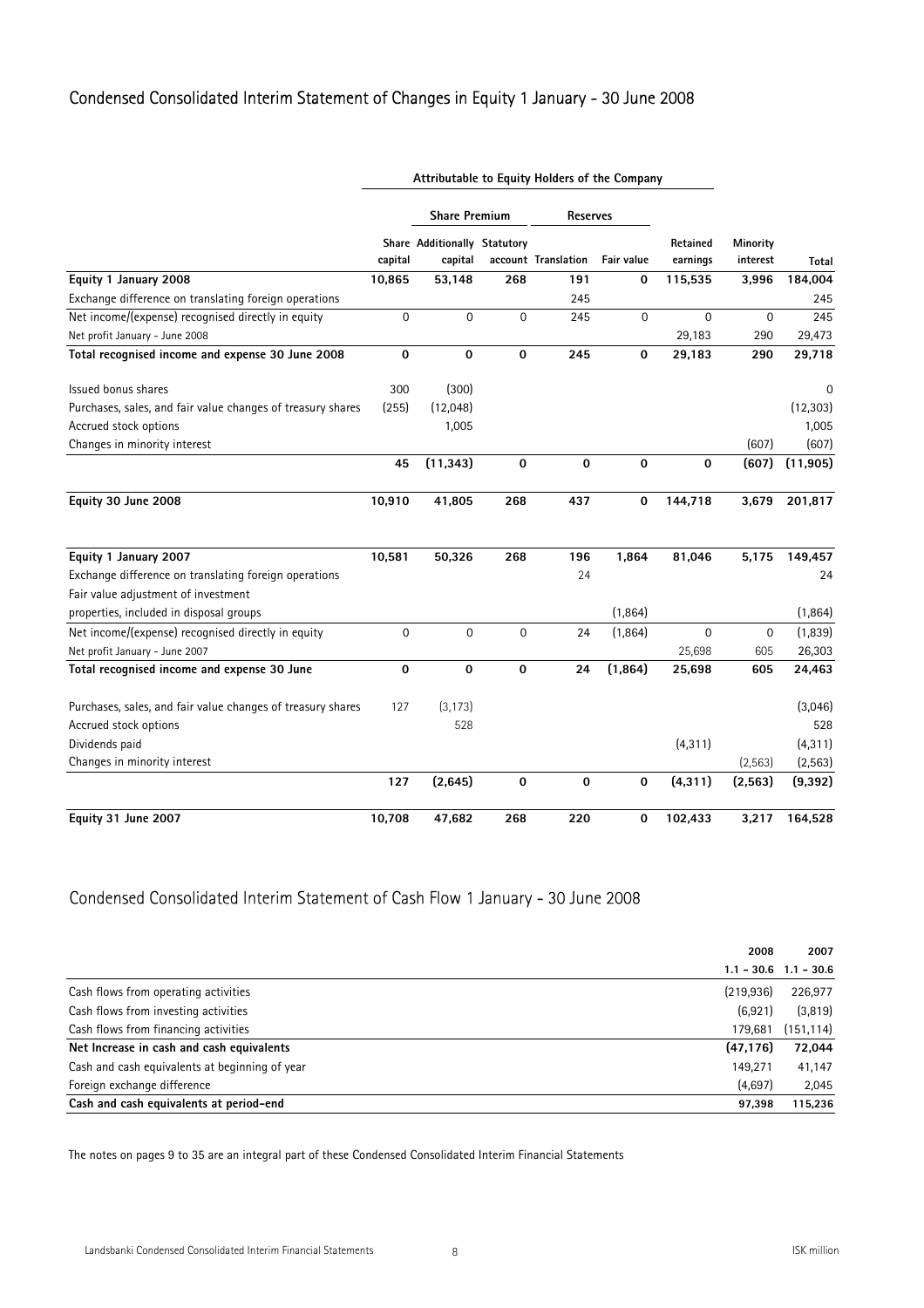### 1. General information

Landsbanki (the Group) is a universal bank that provides retail, corporate, and investment banking services. The Group operates in **14** countries and had 2,690 employees at period-end.

The Group's parent company is Landsbanki Íslands hf. (the Bank), which is a limited-liability company incorporated and domiciled in Iceland. Its registered office is Austurstræti 11, 155 Reykjavík. The Bank was established in 1886 and remained State-owned until 1998 when the Government of Iceland decided to privatise the Bank through a public offering. Today, the Bank's shares are listed on the OMX Nordic Exchange.

These condensed consolidated interim financial statements were approved for issue by the Board of Directors on 28 July 2008.

### 2. Summary of significant accounting policies

The principal accounting policies applied in preparing these condensed consolidated interim financial statements are set out below. These policies have been consistently applied to all the periods presented, unless otherwise stated.

#### 2.1 Basis of preparation

These condensed consolidated interim financial statements of Landsbanki Íslands hf. cover the six months from 1 January to 30 June 2008. They have been prepared in accordance with IAS 34, Interim Financial Reporting. Condensed interim financial statements such as these do not include information as extensive as annual financial statements, and should be read in conjunction with Landsbanki's annual Consolidated Financial Statements for the year 2007.

These consolidated interim financial statement reflect the IFRS and interpretations issued and effective in June 2008.

These consolidated financial statements have been prepared under the historical cost convention, as modified by the revaluation of financial assets and financial liabilities (including derivative instruments) at fair value through profit or loss.

The preparation of financial statements in accordance with IFRS requires the use of certain accounting estimates. It also requires management to exercise judgement in the process of applying various accounting policies. Critical accounting estimates and judgements in applying accounting policies are disclosed in Note 3.

### 2.2 Consolidation

### (a) Subsidiaries

Subsidiaries are all entities (including certain special-purpose entities (SPEs) where appropriate) over which the Group has the power to govern financial and operating policies generally accompanying a shareholding of more than one-half of the voting rights. The existence and effect of potential voting rights that are currently exercisable or convertible are considered when assessing whether the Group controls another entity. Subsidiaries are fully consolidated from the date on which control is transferred to the Group. They are de-consolidated from the date that control ceases. SPEs are consolidated when the substance of the relationship between the Group and that entity indicates control. Potential indicators of control, as set out in SIC 12 'Consideration – Special Purpose Entities', include, amongst others, an assessment of the Group's exposure to the risks and benefits of the SPE.

On the date of reporting, the Group's significant subsidiaries were:

| Company                                      | Share owned | <b>Activity</b>                         |
|----------------------------------------------|-------------|-----------------------------------------|
| Heritable Bank Ltd (UK)                      | 100%        | Corporate banking                       |
| Landsbanki Securities (UK) Holdings plc      | 100%        | Stockbrokers and financial services     |
| Landsbanki Holdings Europe SA (Luxembourg)   | 100%        | Holding company                         |
| - Landsbanki Luxembourg SA (Luxembourg)      | 100%        | Private and corporate banking           |
| - Landsbanki Kepler SA (France)              | 100%        | Stockbrokers and financial services     |
| Landsbanki Guernsey Ltd (UK)                 | 100%        | Retail banking                          |
| Merrion Capital Group Ltd (Ireland)          | 84%         | Stockbrokers and financial services     |
| LI Investments AB (Sweden)                   | 100%        | Holding company                         |
| Landsbanki Holdings (UK) plc                 | 100%        | Holding company                         |
| LI Investments Ltd (British Virgin Islands)  | 100%        | Holding company                         |
| Landsvaki hf. (Iceland)                      | 100%        | Operation company for mutual funds      |
| Landsbankinn eignarhaldsfélag ehf. (Iceland) | 100%        | Holding company                         |
| Landsbankinn - Fjárfesting hf. (Iceland)     | 100%        | Holding company                         |
| Landsbankinn fasteignafélag ehf. (Iceland)   | 100%        | Real estate company                     |
| Landsbanki Vatnsafl ehf. (Iceland)           | 100%        | Holding company                         |
| SP – Fjármögnun hf. (Iceland)                | 51%         | Leasing company                         |
| Verðbréfun hf. (Iceland)                     | 100%        | Securitization company                  |
| Hömlur hf. (Iceland)                         | 100%        | Holding company for appropriated assets |
| Span ehf. (Iceland)                          | 100%        | IT services                             |

The purchase method of accounting is used to account for the acquisition of subsidiaries by the Group. The cost of acquisition is measured as the fair value of the assets given, equity instruments issued, and liabilities incurred or assumed at the transaction date, plus costs directly attributable to the acquisition. Identifiable assets acquired and liabilities and contingent liabilities assumed in a business combination are measured at their fair value on the acquisition date, irrespective of the extent of any minority interest.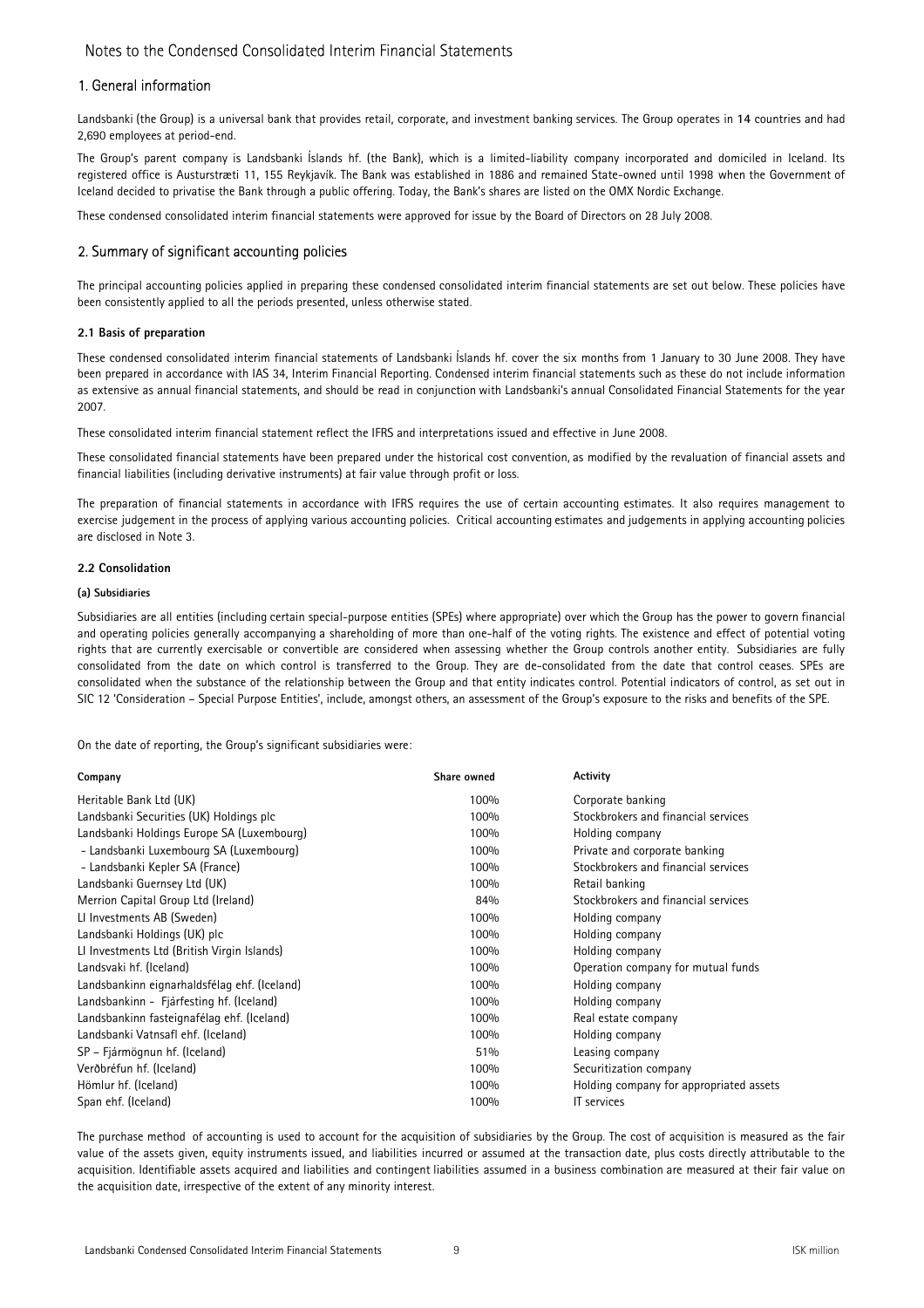The excess of the cost of acquisition over the fair value of the Group's share of the identifiable net assets acquired is recorded as goodwill. If the cost of acquisition is less than the fair value of the net assets of the subsidiary acquired, the difference is recognised directly in the income statement.

Inter-company transactions, balances, and unrealised gains on transactions between Group companies are eliminated in the consolidated accounts. Unrealised losses are also eliminated unless the transaction provides evidence of impairment of the asset transferred. Accounting policies of subsidiaries have been changed where necessary to ensure consistency with the policies adopted by the Group.

#### (b) Transactions and minority interests

The Group applies a policy of treating transactions with minority interests as transactions with parties external to the Group. Disposals to minority interests result in gains and losses for the Group that are recorded in the income statement. Purchases from minority interests result in goodwill, which is the difference between any consideration paid and the relevant share acquired of the carrying value of net assets of the subsidiary.

#### (c) Associates

Associates are all entities in which the Group has significant influence, but not control, generally accompanying a shareholding of between 20% and 50% of the share capital conferring voting rights. Investments in associates are accounted for by the equity method of accounting and are initially recognised at cost. The Group's investment in associates includes goodwill (net of any accumulated impairment loss) identified on acquisition.

The Group's share of its associates' post-acquisition profits or losses is recognised in the income statement, and its share of movements in reserves is recognised in reserves within equity. The cumulative post-acquisition movements are adjusted against the carrying amount of the investment. When the Group's share of losses in an associate equals or exceeds its interest in the associate, including any other unsecured receivables, the Group does not recognise further losses, unless it has incurred obligations or made payments on behalf of the associate.

Unrealised gains on transactions between the Group and its associates are eliminated to the extent of the Group's interest in the associates. Unrealised losses are also eliminated unless the transaction provides evidence of an impairment of the asset transferred. Accounting policies of associates have been changed where necessary to ensure consistency with the policies adopted by the Group.

#### 2.3 Segment reporting

A business segment is a part of the Group's assets and operations that is subject to risks and returns differing from those of other business segments. A geographical segment is a part of the assets and operations within a particular economic environment that is subject to risks and returns that is different from those of segments operating in other economic environments.

#### 2.4 Foreign currency translation

#### (a) Functional and presentation currency

Items included in the financial statements of each of the Group's individual entities are measured using the currency of the economic environment in which the entity operates (the functional currency). These consolidated financial statements are presented in millions of Icelandic kronas (ISK), which is also the Group functional currency.

#### (b) Transactions and balances

Foreign currency transactions are translated into the functional currency using the exchange rates prevailing at the dates of the transactions. Foreign exchange gains and losses resulting from the settlement of such transactions, and the translation at period-end exchange rates of monetary assets and liabilities denominated in foreign currencies, are recognised in the income statement, except when deferred in equity as qualifying net investment hedges. Translation differences on non-monetary items, such as equities held at fair value through profit and loss, are reported as part of the fair value gain or loss.

#### (c) Group companies

The results and financial position of the Group's entities that have a functional currency different from the presentation currency are translated into the presentation currency as follows:

- (i) the assets and liabilities of each balance sheet are translated at the closing rate at the period-end;
- (ii) items of each income statement are translated at the average exchange rate for the year (unless this average is not a reasonable approximation of the cumulative effect of the rates prevailing on the transaction dates, in which case income and expenses are translated at the dates of the transactions);
- (iii) all resulting exchange differences are recognised as a separate component of equity.

Exchange differences arising from the translation of the net investment in foreign entities, and of borrowings and other currency instruments designated as hedges on such investments, are taken to shareholders' equity. When a foreign operation is sold, such exchange differences are recognised in the income statement as part of the gain or loss on the sale.

Goodwill and fair value adjustments arising on the acquisition of a foreign entity are treated as assets and liabilities of the foreign entity and translated at the closing rate.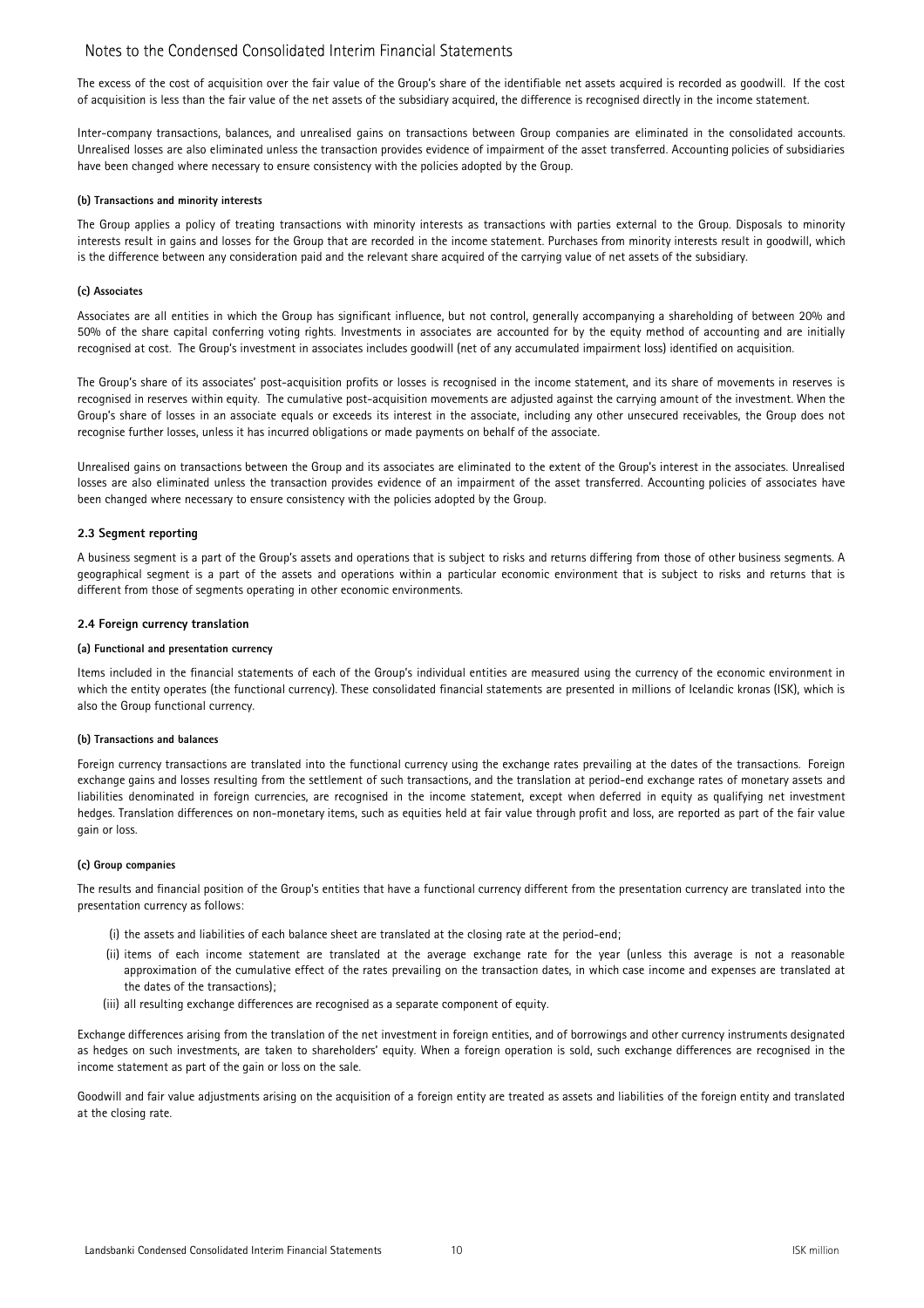#### 2.5 Derivative financial instruments and hedge accounting

Derivatives are initially recognised at fair value on the date on which a derivative contract is entered into and are subsequently remeasured at their fair value. Fair values are based on quoted market prices in active markets, including recent market transactions, and valuation techniques, including discounted cash flow models and options pricing models, as appropriate. All derivatives are carried as assets when fair value is positive and as liabilities when fair value is negative.

The best evidence of the fair value of a derivative at initial recognition is the transaction price (i.e. the fair value of the consideration given or received) unless the fair value of that instrument is based on comparison with comparable transactions in similar instruments. Fair value can also be based or founded on the basis of pricing models.

Derivatives embedded in other financial instruments are treated as separate derivatives when their economic characteristics and risks are not closely related to those of the host contract and the host contract is not carried at fair value through profit and loss. These embedded derivatives are measured at fair value with changes in fair value recognised in the income statement.

### (a) Fair value hedge

The method of recognising the resulting fair value gain or loss depends on whether the derivative is designated as a hedging instrument, and if so, the nature of the item being hedged. The Group designates certain derivatives as hedges of the fair value of assets or liabilities (fair value hedges). Hedge accounting is used for derivatives designated in this way provided certain criteria are met.

At the inception of the transaction, the Group documents the relationship between hedging instruments and hedged items, as well as its risk management objective and strategy for undertaking various hedge transactions. The relationship is documented and an assessment made, both at hedge inception and at each reporting period, of whether the derivatives used in hedging transactions are highly effective in offsetting changes in fair values of hedged items.

Changes in the fair value of derivatives that are designated and qualify as fair value hedges are recorded in the income statement, together with any changes in the fair value of the hedged asset or liability that are attributable to the hedged risk. Any ineffectiveness is recorded in 'Fair value adjustments in hedge accounting'.

If the hedge no longer meets the criteria for hedge accounting, the adjustment to the carrying amount of a hedged item for which the effective interest method is used is amortised to profit or loss over the period to maturity.

#### (b) Net investment hedge

Any gain or loss on a hedging instrument relating to the effective portion of a hedge of net investments in foreign operations is recognised in equity as translation reserve; the gain or loss relating to the ineffective portion is recognised immediately in the income statement. Gains and losses accumulated in equity are included in the income statement when the foreign operation is disposed of.

#### (c) Derivatives that do not qualify for hedge accounting

Derivative financial instruments that do not qualify for hedge accounting are recognised as trading assets or trading liabilities. Changes in their fair value are recognised immediately in the income statement.

#### 2.6 Interest income and expense

Interest income and expense for all instruments measured at amortised cost are recognised in the income statement using the effective interest method.

The effective interest method is a method of calculating the amortised cost of a financial asset, or a financial liability, and of allocating the interest income or interest expense over the relevant period. The effective interest rate is the rate that discounts exactly estimated future cash flows or receipts through the expected life of the financial instrument or, when appropriate, a shorter period, making it equivalent to the net carrying amount of the financial asset or financial liability in the balance sheet. When calculating the effective interest rate, the Group estimates cash flows, considering all contractual terms of the financial instrument, but does not consider future credit losses. The calculation includes all fees and amounts paid or received between parties to the contract that are an integral part of the effective interest rate, as well as transaction costs and all other premiums or discounts.

Once a financial asset or a group of similar financial assets has been written down as a result of an impairment loss, interest income is recognised using the rate of interest used to discount the future cash flows for the purpose of measuring the impairment loss.

#### 2.7 Fee and commission income

Fees and commissions are generally recognised on an accrual basis when the service has been provided. Loan commitment fees for loans are generally deferred (together with related direct costs) and recognised as an adjustment to the effective interest rate on the loan. Commissions and fees arising from participating in the negotiation of a transaction for a third party – such as arrangement of transactions with equities or other securities or the purchase or sale of businesses – are recognised on completion of the underlying transaction. Portfolio and other management advisory and service fees are recognised based on the applicable service contracts, usually on a time-apportionate basis. Asset management fees related to investment funds are recognised rateably over the period the service is provided. The same principle for income reporting is applied for other custody services that are continuously provided over an extended period of time.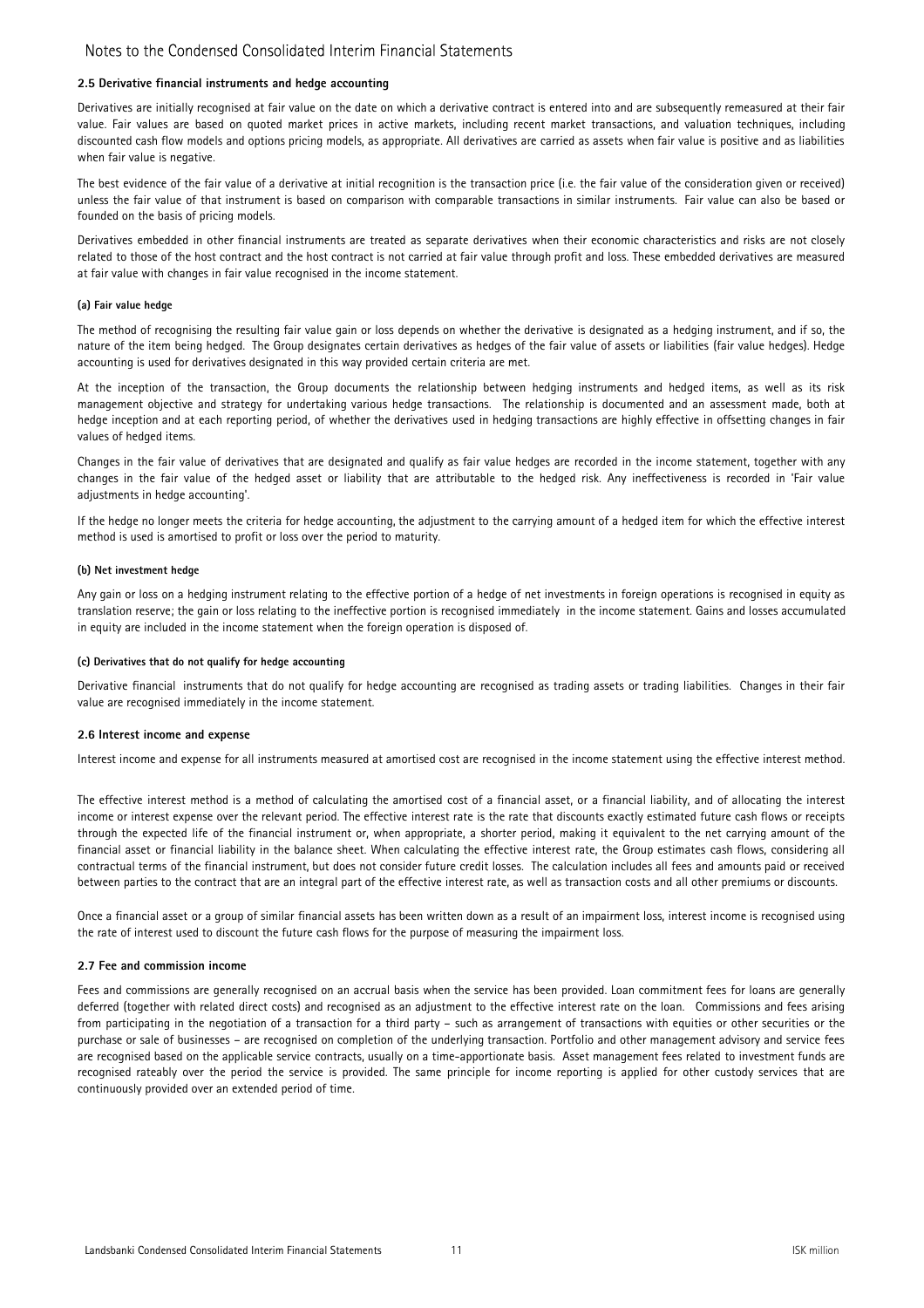#### 2.8 Dividend income

Dividends are recognised in the income statement when the entity's right to receive payment is established.

### 2.9 Financial assets

The Group classifies its financial assets in the following categories: financial assets designated at fair value through profit or loss including financial assets held for trading and loans and advances. Management determines the classification of its investments at initial recognition.

### (a) Assets held for trading

A financial asset at fair value through profit or loss is classified in this category if it is primarily held for the purpose of trading in the near term. Derivatives are classified as assets held for trading unless designated as a hedging instrument.

### (b) Financial assets designated at fair value through profit or loss

Financial assets are designated at fair value through profit or loss when:

- **●** Certain investments, such as equity investments, are managed and evaluated on a fair value basis in accordance with a documented risk management or investment strategy; and
- **●** Financial instruments, such as debt securities held, contain one or more embedded derivatives significantly modify the cash flows; and
- **●** Financial assets backing investment contracts have related liabilities that have cash flows that are contractually based on the performance of the assets.

Such financial assets are carried at fair value with changes in fair value recognised in the income statement. The classification of financial assets designated in this category cannot be subsequently changed.

### (c) Loans and advances

Loans and advances are financial assets with defined payments that are not quoted in an active market. They arise when the Group provides funds directly to a debtor with no intention of trading them.

Regular way purchases and sales of financial assets designated at fair value through profit or loss are recorded on the date on which the Group commits to purchase or sell the asset. Loans are recognised when the funds related to the loan are disbursed to the borrowers.

Financial assets are initially recognised at fair value plus transaction costs for all financial assets not carried at fair value through profit or loss. Financial assets carried at fair value through profit and loss are initially recognised at fair value, and transaction costs are expensed in the income statement.

The Group derecognises financial assets when:

- $^{(i)}$  the assets are redeemed or the rights to cash flows from the assets otherwise expire or;
- (ii) the Group has transferred substantially all the risks and rewards of ownership of the assets or;
- (ii) the Group has neither transferred nor retained substantially all risks and reward of ownership, but has not retained control. Control is retained if the counterparty does not have the practical ability to sell the asset in its entirety to an unrelated third party without needing to impose additional restrictions on the sale.

Financial assets designated at fair value through profit or loss and trading assets are subsequently carried at fair value. Loans and advances are carried at amortised cost using the effective interest method. Gains and losses arising from changes in the fair value of the financial assets at fair value through profit and loss and trading assets are recorded in the income statement in the period in which they arise.

The fair values of quoted investments in active markets are based on current bid prices. If the market for a financial asset is not active (and for unlisted securities), the Group establishes fair value by using recognised valuation techniques. These include the use of information about recent arm's length transactions, references to other materially equivalent instruments, discounted cash flow analysis and option pricing models and other valuation techniques commonly used by market participants.

#### 2.10 Offsetting financial instruments

Financial assets and liabilities are offset and the net amount reported in the balance sheet when there is a legal enforceable right to offset the recognised amounts and there is an intention to settle on a net basis.

#### 2.11 Sale and repurchase agreements

Sale and repurchase agreements (repos) provide for the sale of securities under agreement to repurchase the same securities at a predetermined price on a predetermined future date. Securities sold under sale and repurchase agreements are not derecognised as the Group does not transfer substantially all risks and rewards associated with them.

### 2.12 Securities lending and borrowings

Lending agreements are financial instruments where the securities are not sold, but are returned to the Group at the end of contract. Control of the securities remains in the hands of the Group during their entire transaction period and the securities remain on its balance sheet as trading assets or as financial assets designated at fair value through profit or loss, as appropriate.

Securities borrowed are not recognised in the financial statements, unless these are sold to third parties, at which point the obligation to repurchase the securities is recorded as a trading liability at fair value and any subsequent gain or loss included in net trading income.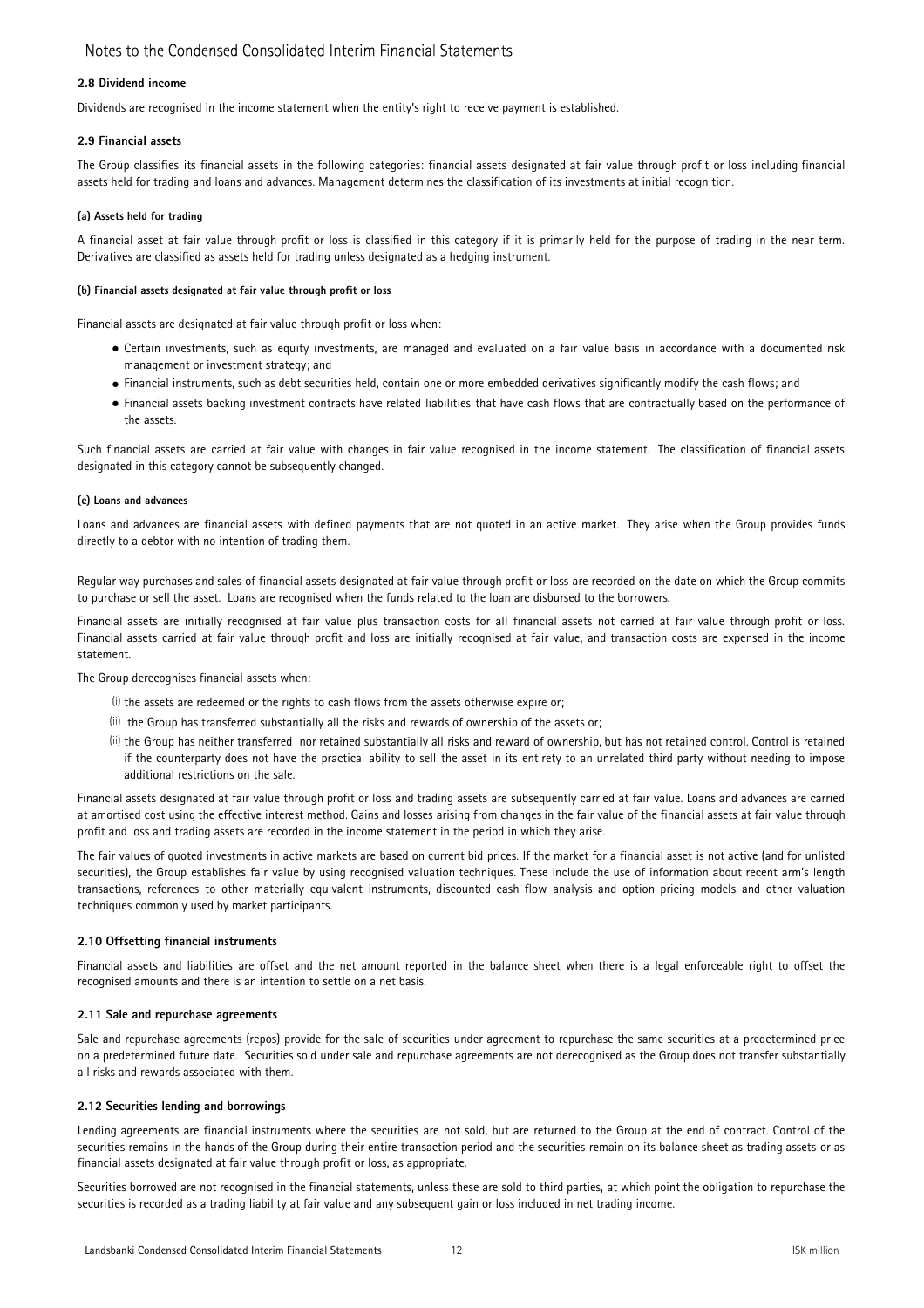#### 2.13 Impairment of loans and advances

At each balance sheet date, the Group assesses whether there is objective evidence that a loan or loan portfolio is impaired. A loan or loan portfolio is impaired and impairment losses are incurred only if there is objective evidence of impairment as a result of one or more events that occurred after the initial recognition of the asset ('loss event') and that loss event (or events) has an impact on the estimated future cash flows of the loan or group of loans that can be reliably estimated. Objective evidence of impairment includes observable data about the following loss events:

- (i) significant financial difficulty of the borrower;
- (ii) a breach of contract, such as a default on instalments or on interest or principal payments;
- (iii) the Group grants to the borrower, for economic or legal reasons relating to the borrower's financial difficulty, a refinancing concession, that the lender would not otherwise consider;
- (iv) it becomes probable that the borrower will enter bankruptcy or undergo other financial reorganisation; or
- (v) observable data indicates that there is a measurable decrease in the estimated future cash flows from a group of loans since the initial recognition of those assets, even if the decrease cannot yet be identified with the individual financial assets in the group, including:
	- adverse changes in the payment status of borrowers in the group; or
	- general deterioration of economic conditions connected with a group of loans.

The Group defines loans that are individually significant and assesses first whether objective evidence of their impairment exists, and individually or collectively for loans and advances that have not been defined as individually significant. If the Group determines that no objective evidence of impairment exists for significant loans, it includes the loan in a group of loans with similar credit risk characteristics and collectively assesses them for impairment. Individual significant assets for which an impairment loss is recognised are not included in a collective assessment of impairment.

If there is objective evidence that an impairment loss on loans and advances has been incurred, the amount of the loss is measured as the difference between the asset's carrying amount and the asset's recoverable value. The recoverable value is the present value of estimated future cash flows (excluding future credit losses that have not been incurred), discounted at the financial asset's original effective interest rate. The carrying amount of the asset is reduced by the amount of impairment through the use of an allowance account and the amount of the loss is recognised in the income statement. In the case of loans with variable interest rates, the discount rate for measuring any impairment loss is the current effective interest rate determined under the contract.

The calculation of the present value of the estimated future cash flows of a collateralised financial asset reflects the cash flows that may result from foreclosure less costs for obtaining and selling the collateral, whether or not foreclosure is probable.

For the purposes of a collective evaluation of impairment, loans are grouped on the basis of similar credit risk characteristics (i.e., on the basis of the Group's grading process that considers asset type, industry, geographical location, collateral type, past-due status and other relevant factors). Those characteristics are relevant to the estimation of future cash flows for groups of such loans by being indicative of the debtors' ability to pay all amounts due according to their contractual terms.

Future cash flows in a group of loans that are collectively evaluated for impairment are estimated on the basis of the contractual cash flows of the assets in the group and historical loss experience for assets with similar credit risk characteristics. Historical loss experience is adjusted on the basis of current observable data to reflect the effects of current conditions that did not affect the period on which the historical loss experience was originally based and to remove the effects of previously existing loss factors that do not exist currently.

Estimates of changes in future cash flows for groups of assets should be consistent with changes in observable data from period to period (for example, changes in property prices, payment status, or other factors indicative of changes in the probability of losses on the Group and their magnitude). The methodology and assumptions used for estimating future cash flows are reviewed regularly by the Group to minimise any differences between loss estimates and actual loss experience.

When a loan is uncollectible, it is written off against the provision for loan impairment on the balance sheet. Loans are written off after all the necessary procedures have been completed, as set out in the Group's lending directives, and the amount of the loss has been determined. Subsequent recoveries of amounts previously written off are recognised in the income statement.

If, in the subsequent period, the amount of the impairment loss decreases and the decrease can be related objectively to an event occurring after the original impairment was recognised, the previously recognised impairment loss is reversed by adjusting the allowance account. The amount of the reversal is recognised in the income statement in impairment charge for credit losses.

#### 2.14 Intangible assets

### (a) Goodwill

Goodwill represents the excess of the cost of an acquisition over the fair value of the Group's share of the net identifiable assets of the acquired subsidiary/associate at the date of acquisition. Goodwill on acquisitions of subsidiaries is included in intangible assets. Goodwill on acquisitions of associates is included in investments in associates. Goodwill is tested annually for impairment and carried at cost less accumulated impairment losses. Gains and losses on the disposal of a subsidiary/associate include the carrying amount of goodwill relating to the entity sold. Goodwill is allocated to cash-generating units for the purpose of impairment testing.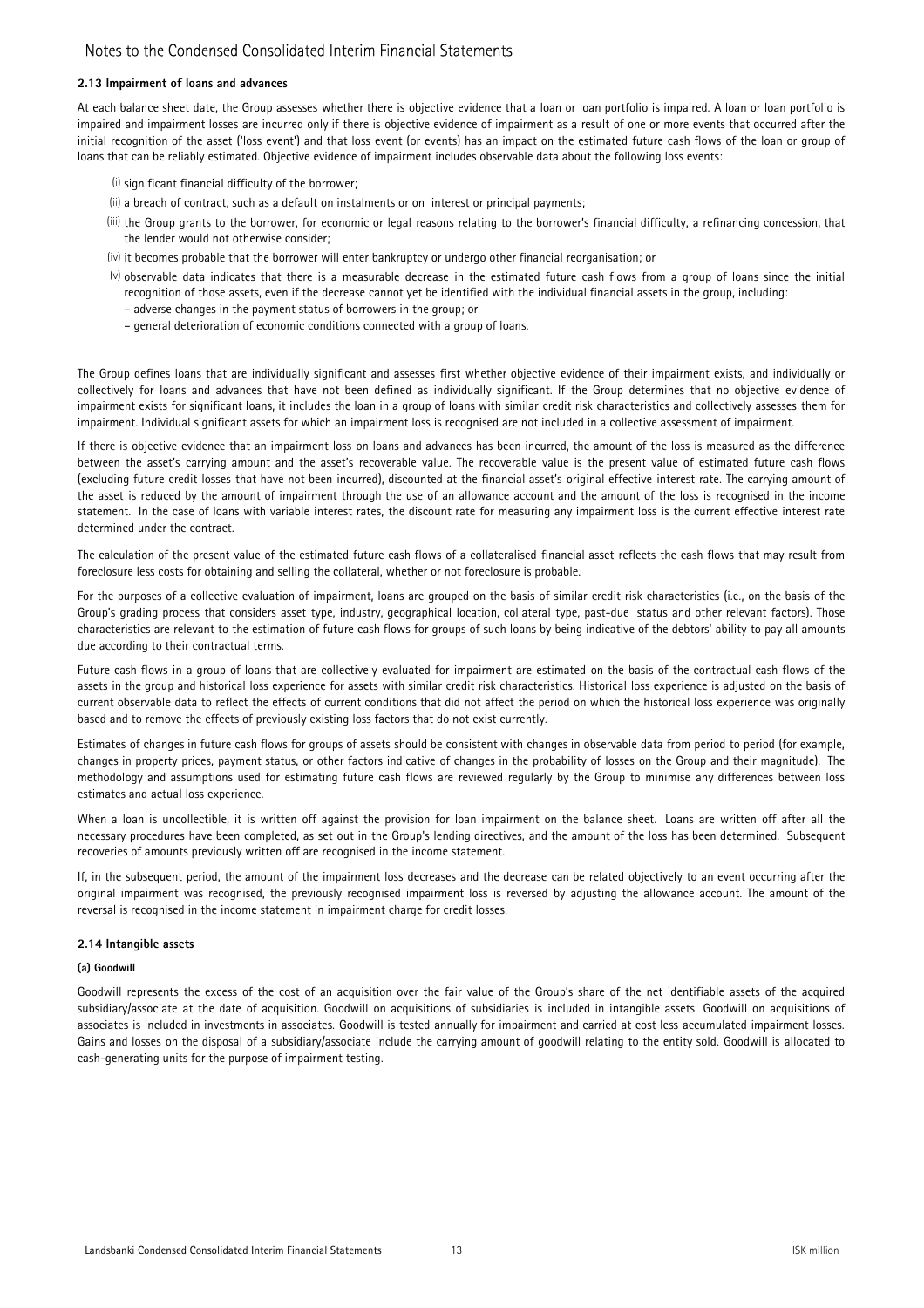#### (b) Computer software and other intangible assets

Acquired computer software licenses are capitalised on the basis of the costs incurred to acquire and bring into service the specific software. Internally generated software arising from development is recognised as an asset if it comply with the requirements of IAS 38. Computer software recognised as intangible assets is amortised over its useful life (determined to be 5 years).

Costs associated with maintaining computer software are recorded as expenses, when incurred.

Other intangible assets are customer agreements identified at business acquisition, amortised over their useful life (determined to be 15 years).

#### 2.15 Property and equipment

All property and equipment is stated at historical cost less accumulated depreciation. Historical cost includes expenditure that is directly attributable to the acquisition of the items.

Subsequent costs are included in the asset's carrying amount only when it is probable that future economic benefits associated with the item will flow to the Group and these costs can be measured reliably. All other repairs and maintenance are charged to the income statement during the financial period in which they are incurred.

Land is not depreciated. Depreciation on property and equipment, other than land, is calculated using the straight-line method to allocate their cost to their residual values over their estimated useful lives, as follows:

| Buildings                          | 25-100 years, |
|------------------------------------|---------------|
| Computer hardware                  | 3-5 years.    |
| Other equipment and motor vehicles | $3-10$ years. |

The assets' residual values and useful lives are reviewed annually and adjusted, if appropriate.

Gains and losses on disposals are determined by comparing the sale price of an asset with its carrying amount on the date of sale. Gains and losses are included in the income statement.

### 2.16 Impairment of non-financial assets

Assets that have an indefinite useful life are not subject to amortisation and are tested annually for impairment. Assets that are subject to amortisation are reviewed for impairment whenever events or changes in circumstances indicate that the carrying amount may not be recoverable. An impairment loss is recognised for the amount by which the asset's carrying amount exceeds its recoverable amount. The recoverable amount is the higher of an asset's fair value less costs to sell and value in use. For the purposes of assessing impairment, assets are grouped at the lowest levels for which there are separately identifiable cash flows (cash-generating units). Non-financial assets other than goodwill that suffered an impairment are reviewed for possible reversal of the impairment at each reporting date.

#### 2.17 Non-current assets held for sale

Non-current assets held for sale comprise of repossessed collateral, which is in the process of being sold, as well as disposal groups. Liabilities connected with the disposal group are recognised as a separate liability on the balance sheet. Items included under non-current assets held for sale are recognised at the lower of carrying amount and fair value less cost to sell.

### 2.18 Leases

#### (a) A group company is the lessee

The leases entered into by the Group are primarily operating leases. Payments made under operating leases are charged to the income statement on a straight-line basis over the period of the lease.

When an operating lease is terminated before the lease period has expired, any payment required to be made to the lessor by way of penalty is recognised as an expense in the period in which termination takes place.

#### (b) A group company is the lessor

When assets are held subject to a finance lease, the present value of the lease payments is recognised as a receivable as a part of loans and advances to customers. The difference between the gross receivable and the present value of the receivable is recognised as unearned finance income. Lease income is recognised over the term of the lease using a method that reflects a constant periodic rate of return.

#### 2.19 Cash and cash equivalents

For the purpose of the cash flow statement, cash and cash equivalents are defined as cash and non-restricted balances with the Central Bank and amounts due from other financial institutions.

#### 2.20 Provisions

Provisions for restructuring costs and legal claims are recognised when (i) the Group has a present legal or constructive obligation as a result of past events; (ii) it is more likely than not that an outflow of resources will be required to settle the obligation; (iii) and the amount has been reliably estimated.

Provisions are measured at the present value of the expenditures expected to be required to settle the obligation using a pre-tax rate that reflects current market assessments of the time value of money and the risks specific to the obligation. The increase in the provision due to the passage of time is recognised as interest expense.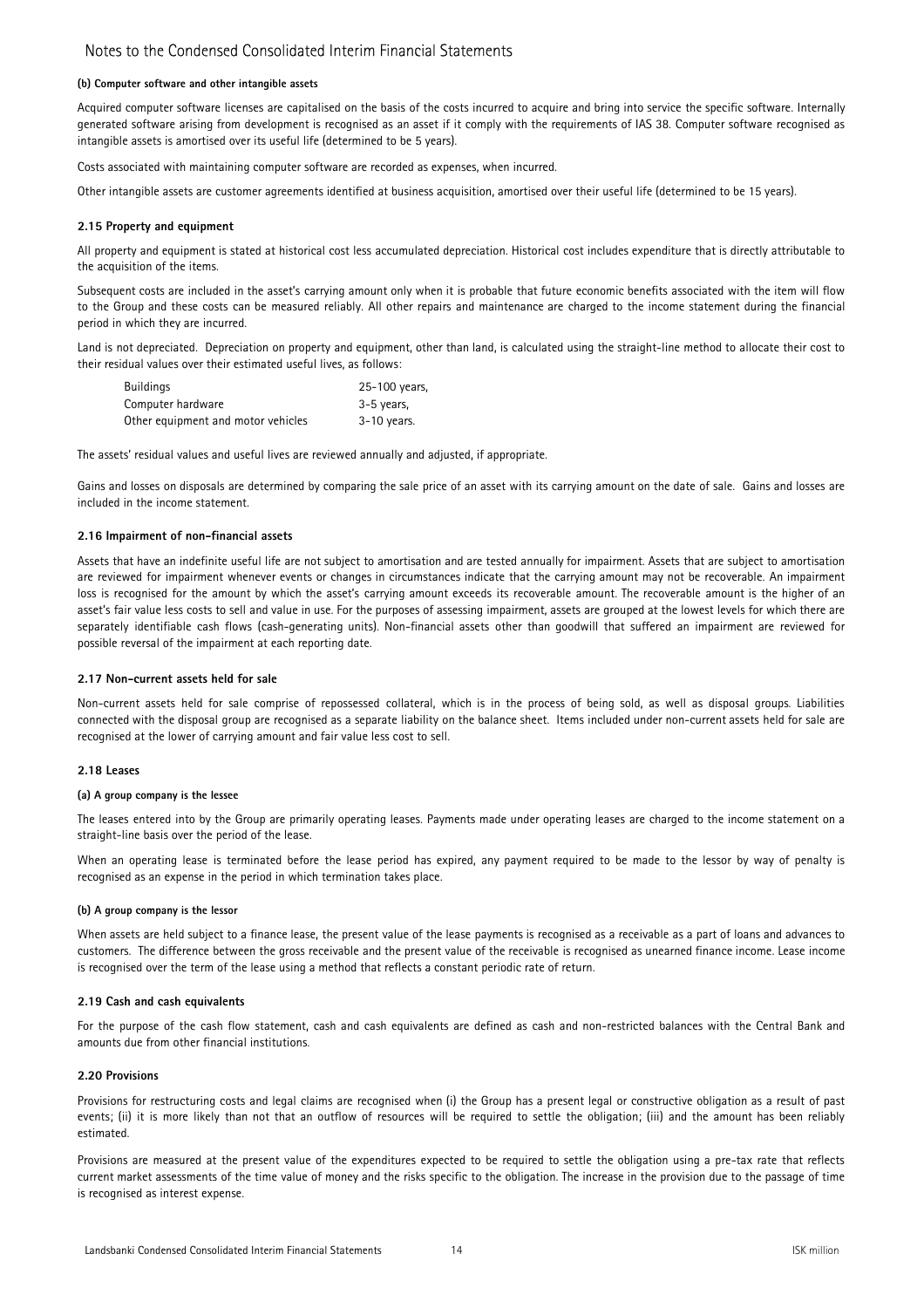#### 2.21 Financial guarantee contracts

Financial guarantee contracts are contracts that require the issuer to make specified payments to reimburse the holder for a loss it incurs because a specified debtor fails to make payments when due in accordance with the terms of a debt instrument. Such financial guarantees are given to banks, financial institutions, and other bodies on behalf of customers to secure loans, overdrafts, and other banking facilities.

Financial guarantees are initially recognised in the financial statements at fair value on the date the guarantee was given. Subsequent to initial recognition, the Group's liabilities under such guarantees are measured at the higher of the initial measurement, less amortisation calculated to recognise in the income statement the fee income earned on a straight-line basis over the life of the guarantee and the best estimate of the expenditure required to settle any financial obligation arising at the balance sheet date. These estimates are determined based on experience of similar transactions and history of past losses, supplemented by the judgment of management.

#### 2.22 Employee benefits

#### (a) Pension obligation

Group companies operate various pension schemes. Most of the Group companies have defined contribution plans, where the companies pay fixed contributions to publicly or privately administered pension insurance plans on a mandatory, contractual, or voluntary basis. The Group has no further payment obligations once these contributions have been paid. The contributions are recognised as an expense when they become due.

A few of the Group's companies have defined benefit plans. A defined benefit plan is a pension plan that defines an amount of pension benefit that an employee will receive on retirement, usually dependent on one or more factors, such as age, years of service, and compensation.

The liability recognised in the balance sheet in respect of defined benefit pension plans is the present value of the defined benefit obligation at the balance sheet date less the fair value of plan assets, together with adjustments for unrecognised actuarial gains or losses and past service costs. The defined benefit obligation is calculated annually by independent actuaries using the projected unit credit method. The present value of the defined benefit obligation is determined by discounting the estimated future cash outflows using interest rates of high-quality corporate bonds that are denominated in the currency in which the benefits will be paid, and that have terms to maturity approximating the terms of the related pension liability.

#### (b) Share-based compensation

The Group has entered into stock options contracts with its employees' enabling them to acquire shares in the Bank. In all instances, the exercise price corresponds to the market value of the shares at grant date. Cost related to the stock option agreements is expensed during the vesting period based on the related terms.

All stock options are equity settled share-based compensation, and the Group recognises the fair value of the services received as an expense in the period that these services are received.

The Group uses the Black-Scholes valuation model to determine the fair value of options granted. The significant inputs into the model were share prices at the grant date, exercise price, the volatility of standard deviation of expected share price, dividend yield and a risk-free interest rate.

#### 2.23 Deferred income tax

Deferred income tax is recognised in full as a liability, on temporary differences arising between the tax bases of assets and liabilities and their carrying amounts in the consolidated financial statements. However deferred income tax is not recognised, if it arises from the initial recognition of an asset or liability in a transaction other than a business combination, which, at the time of the transaction, affects neither its accounting nor taxable profit or loss. Deferred income tax is determined using tax rates (and laws) that have been enacted or substantially enacted by the balance sheet date and are expected to apply when the related deferred income tax asset is realised or the deferred income tax liability is settled.

The principal temporary differences arise from revaluation of certain financial assets and liabilities, including derivative contracts. Temporary differences also include tax losses carried forward and the difference between the fair values of assets acquired and their tax base. Deferred tax assets are recognised where it is probable that future taxable profit will be available against which the temporary differences can be utilised.

Deferred income tax arising from temporary differences in connection with investments in subsidiaries and associates is recognised in the consolidated financial statements. However this is not done, where the timing of the reversal of the temporary difference is controlled by the Group and it is probable that the difference will not reverse in the foreseeable future.

The tax effects of tax losses available for carry-forward are recognised as an asset when it is probable that future taxable profits will be available against which these losses can be utilised.

#### 2.24 Borrowings

Borrowings are recognised initially at fair value net of transaction costs incurred. Borrowings are subsequently stated at amortised cost using the effective interest method.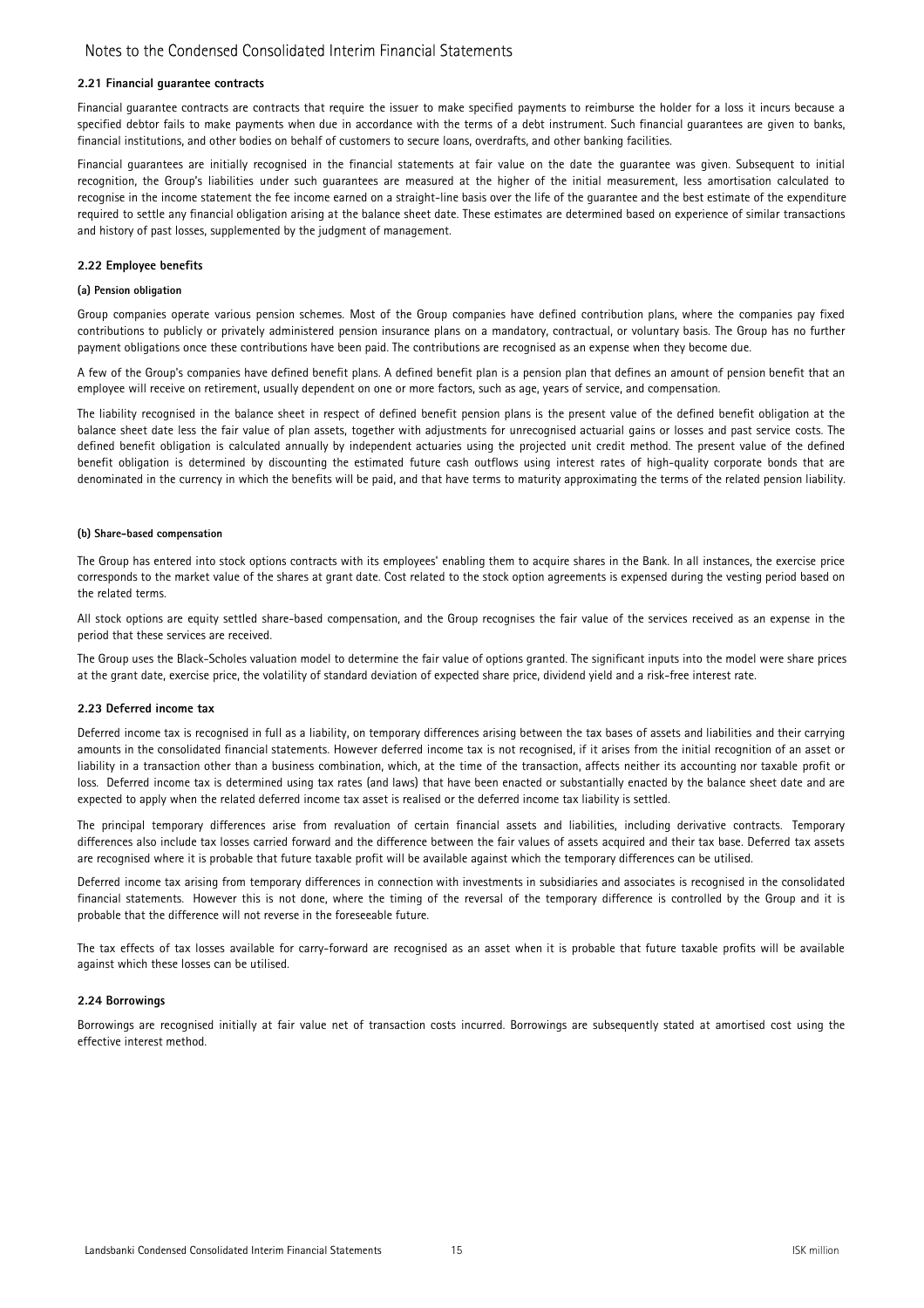### 2.25 Subordinated loans

The Group has borrowed funds by issuing bonds on subordinated terms. These bonds are subordinated to the other liabilities of the Group. For the purpose of the calculation of the capital ratio, the bonds are included within Tier I and Tier II capital. Subordinated loans are carried at amortised cost.

### 2.26 Financial liabilities designated at fair value through profit or loss at inception

Financial liabilities are designated at fair value through profit or loss when:

- Doing so significantly reduces measurement inconsistencies that would arise if the related derivatives were treated as held for trading and the underlying financial instruments were carried at amortised cost such as loans and advances to customers or banks and debt securities in issue; and
- Financial instruments, such as debt securities held, contain one or more embedded derivatives that significantly modify the cash flows; and
- The Group is engaged in a unit-linked investment contracts where the liability reflects the value of assets held within unit-linked investment pools.

Such financial liabilities are reported at current fair value and changes recognised in the income statement. The classification of financial liabilities placed in this category cannot be changed after their original classification.

### 2.27 Share capital

#### (a) Share issue costs

Costs directly attributable to the issue of new shares are shown in equity as a deduction from the proceeds.

#### (b) Dividends on ordinary shares

Dividends on ordinary shares are recognised in equity in the period in which they are approved by the Group's shareholders' meeting.

#### (c) Treasury shares

Where the Bank, or other members of the Group, purchases the Group's equity share capital, the consideration paid is deducted from total shareholders' equity as treasury shares until they are cancelled. Where such shares are subsequently sold or reissued, any consideration received is included in shareholders' equity.

### 2.28 Fiduciary activities

The Group acts as a custodian, holding or placing assets on behalf of individuals, institutions, and pension funds. These include various mutual funds managed by the Group. These assets and income arising therefrom are excluded from these financial statements, as they are not assets of the Group.

#### 2.29 Comparatives

Where necessary, comparative figures have been adjusted to conform with changes in presentation in the current year.

### 3. Critical accounting estimates and judgements in applying accounting policies

The Group makes estimates and assumptions that affect the reported amounts of assets and liabilities within the next financial year. Estimates and judgements are continually evaluated and are based on historical experience and other factors, including expectations of future events that are believed to be reasonable under the circumstances. By definition, the accounting estimate based on these assumptions will seldom be equivalent to the relevant real outcome. The discussion below examines estimates and assumptions that involve a substantial risk of causing material correction to the carrying amounts of assets and liabilities within the next financial year.

#### (a) Impairment losses on loans and advances

The Group reviews its loan portfolios to assess impairment at least on a quarterly basis. In determining whether an impairment loss should be recorded in the income statement, the Group makes judgements as to whether there are any observable data indicating that there is a measurable decrease in the estimated future cash flows from a portfolio of loans before the decrease can be identified with an individual loan in that portfolio. This evidence may include observable data indicating that there has been an adverse change in the payment status of borrowers in a group, or national or local economic conditions that correlate with defaults on assets in the group. Management uses estimates based on historical loss experience for assets with credit risk characteristics and objective evidence of impairment similar to those in the portfolio when scheduling its future cash flows. The methodology and assumptions used for estimating both the amount and timing of future cash flows are reviewed regularly to reduce any differences between loss estimates and actual loss experience.

### (b) Fair value of derivatives

The fair value of financial instruments not quoted in active markets is determined by various recognised valuation techniques. The chosen valuation technique incorporates all factors that market participants would consider in setting a price and is consistent with accepted economic methodologies for pricing financial instruments. When valuation techniques (e.g. models) are used to determine fair value, they are validated and periodically reviewed by qualified personnel independent of the area that created them. All models are certified before they are used, and are calibrated to ensure that outputs reflect actual data and comparative market prices. To the extent practicable, models use only observable data, however, areas such as credit risk require management to make estimates. Changes in assumptions about these factors could affect the reported fair value of financial instruments.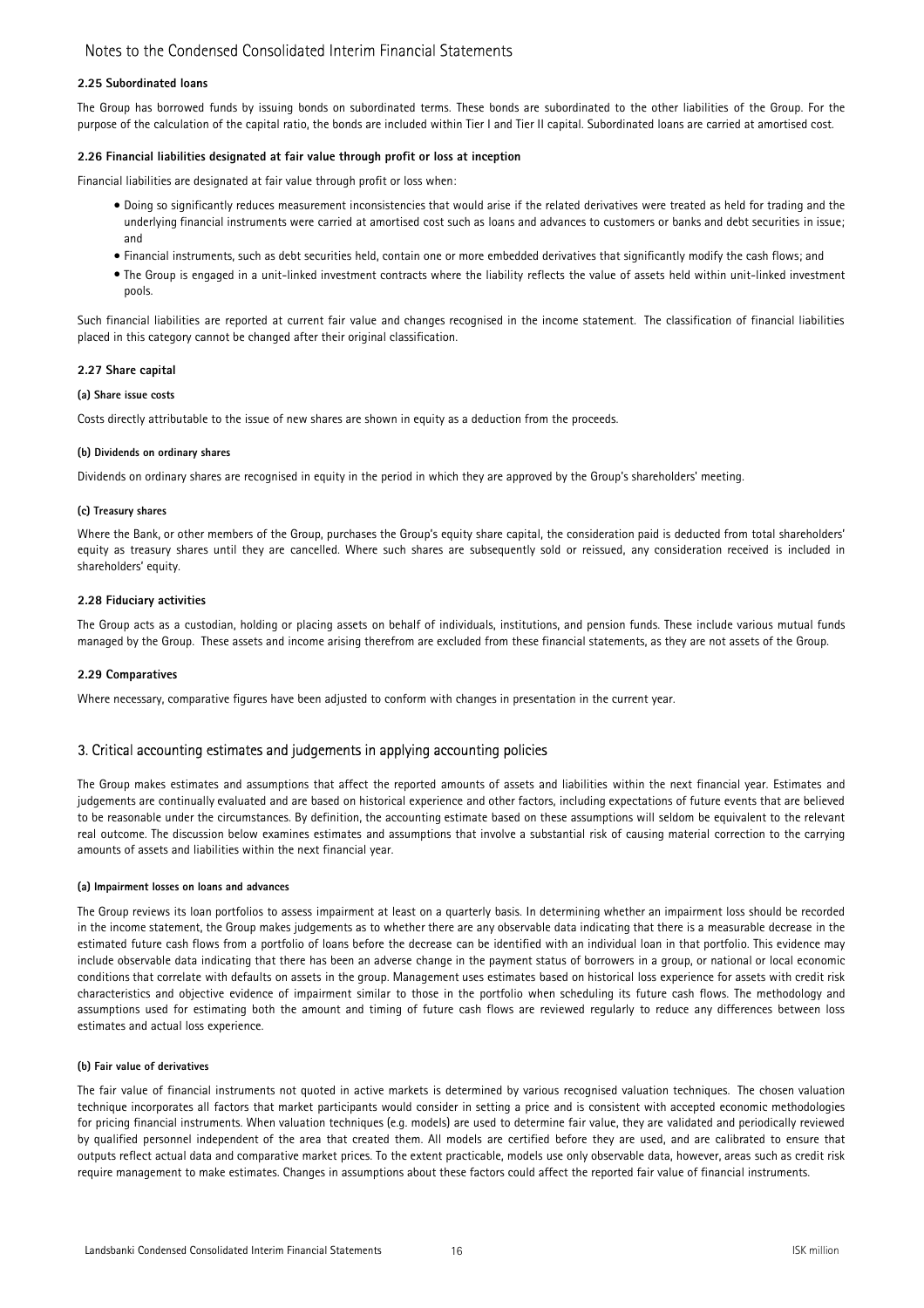### 4. Management of financial risk

The Group's risk policy and procedures ensure that the risks involved in its operations are known, measured, and monitored. Risk is managed to ensure that it remains within the limits adopted by the Group for its operations and complies with regulatory requirements. The Group structures its portfolio to ensure that fluctuations resulting from unexpected events, affecting both the Group's equity and its performance, are both limited and manageable.

The Board of Directors is responsible for the Group's general policy on risk, ensuring that it conforms to the Group's strategy, the experience of its management, its capital adequacy and readiness to accept risk. The Group's CEOs are responsible to the Board for its daily operations and manage its risk through committees. Furthermore, managing directors report to the CEOs for the activities of their respective divisions and for ensuring that risk accords with the Group's policy.

The Group has five standing committees: the Asset and Liability Committee (ALCO), the Asset Management Committee, the Credit Committee, the Operations Committee and the Landsbanki Group Risk Committee. The Landsbanki Group Risk Committee (LGRC) is responsible for effective risk management and control in the Landsbanki Group.

The Board of Directors has two sub-committees, an Audit Committee and Remuneration Committee, which prepare examination by the Board of specific areas of operation and detailed investigation of issues falling within their sphere of responsibility.

In addition to these committees, meetings of managing directors serve as a forum for consultation between the CEOs and managing directors.

The Compliance Officer ensures that the Group's rules on securities trading and insider trading are followed, and that Group operations comply with the Act on Securities Transactions, the Act on Actions to Combat Money Laundering and other relevant statutes and regulations. Each of the Bank's subsidiaries has a compliance officer, and the Group's Compliance Officer supervises their work and reports to the Board of Directors.

Landsbanki's internal auditing is carried out on a Group basis and the Director of Internal Audit for the Bank audits all Group companies. Internal auditing is an essential aspect of the Group's risk management control; each operating unit is audited at least once a year.

#### 4.1 Financial instruments and risk management strategy

Clients' assets and liabilities bear fixed or variable rates of interest over longer or shorter terms, as it is essential for the Group to control its investments closely to maintain a balance in the interest rates and maturities of assets and liabilities. The Group also endeavours to increase its interest rate margin by offering both short-term and long-term credit, while at the same time it must maintain sufficient liquidity to meet its commitments. By extending credit to both corporations and individuals, on varying terms reflecting the risk of loss in each instance, the Group aims to achieve an acceptable interest rate margin. Interest rate risk is not limited to interest-bearing assets on the Group's balance sheet, but also includes guarantees and derivatives.

By taking positions and trading in listed and unlisted financial instruments, the Group can take advantage of short-term movements on the equity and bond markets, as well as currency and interest rate fluctuations. As an ever larger part of the Group balance sheet is foreign currency denominated and the bank's core equity is in ISK, the Group has build up a foreign exchange position in order to stabilise its equity ratio as fluctuations in the ISK can have significant impact on the Group equity ratio. Interest rate swaps and currency interest rate swaps are used to partly hedge interest rate risk against any drop in the fair value of fixed interest rate assets and any increase in the fair value of customers' deposits on fixed terms.

#### 4.1.1 Hedge accounting

In order to decrease volatility in profit and loss due to changes in market rates, the Group aims to hedge future cash flow of fixed income payment by entering into interest rate swaps, effectively exchanging the fixed rate for floating rate. The Group designates specific derivatives as hedges of the fair value of assets or liabilities. Hedge accounting is used for derivatives designated in this way provided certain criteria are met.

#### (a) Fair value hedge

The Group uses interest rate and currency swaps to hedge part of its interest rate risk against any possible impairment of the fair value of fixed and floating interest rate assets and liabilities in both ISK and foreign currencies. The net fair value of these swaps as of 30 June 2008 was negative in the amount of ISK 2,653 million.

#### (b) Net investment hedge

The Group balances currency risk arising from net investment in foreign operation against foreign currency borrowing. At 30 June 2008, loans amounting to ISK 120,435 million (31.12.2007: ISK 86,489 million) were recognised as hedges, resulting in exchange rate loss for the first six months of the year of ISK 29,325 million (31.12.2007: ISK 2,504 million profit) recognised in equity against exchange rate profit from investments in subsidiaries.

The Group has decided to reduce its net investment hedge in foreign operations in the second half of the year, reducing related foreign exchange difference from borrowing recognised in equity.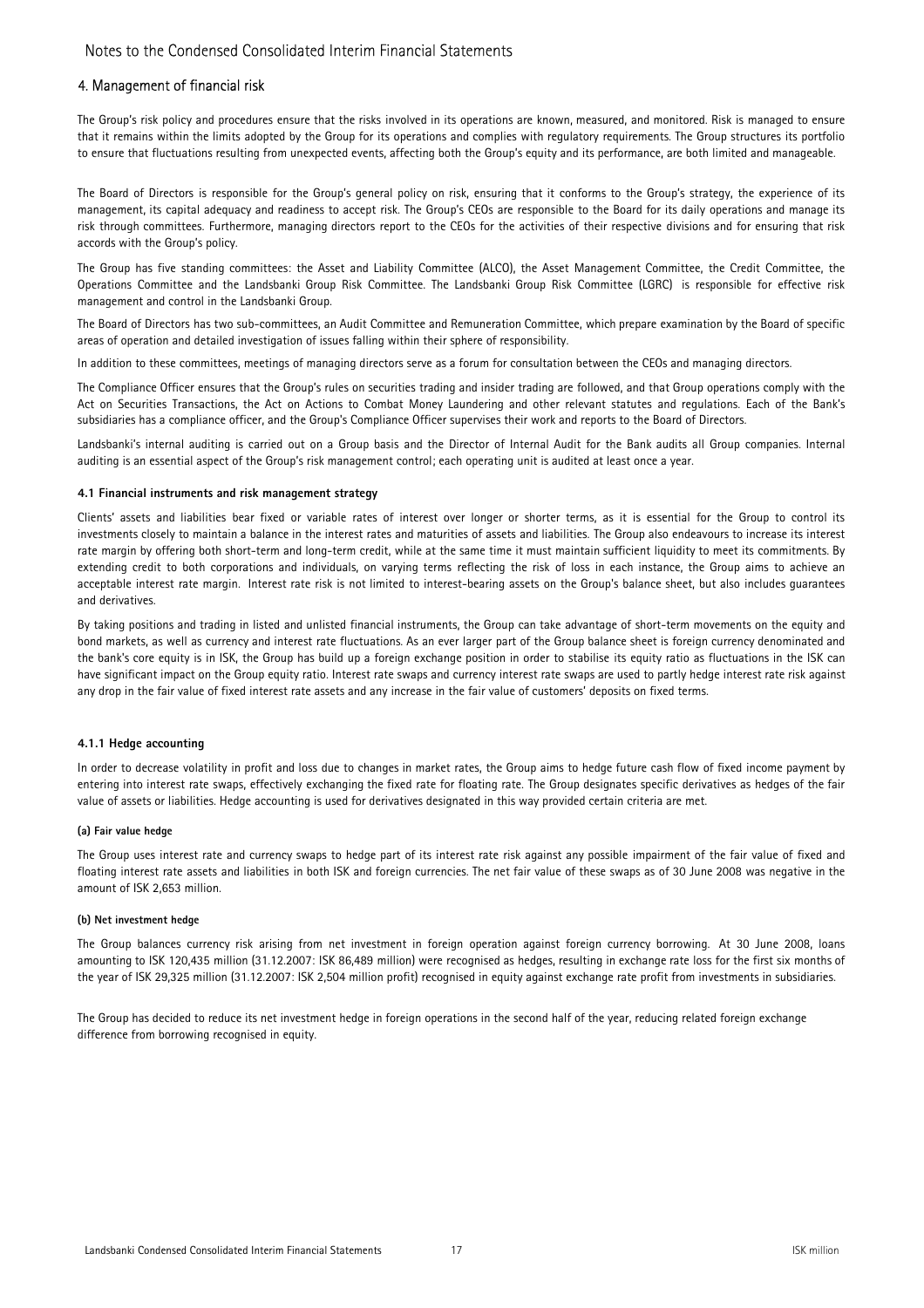### 4.1.2 Credit risk

Credit risk is the Group's greatest single risk factor. Credit risk is the risk that a borrower or counterparty in a transaction will be unable to meet its financial obligations. The Group manages this risk by setting limits for acceptable risk for individual borrowers or groups of borrowers, specific regions or industrial sectors. Such risk factors are under constant surveillance and are reviewed regularly. Credit risk is also managed through regular assessments of clients' credit ratings, modifications of lending authorisations, or acquiring better collateral to secure clients' commitments.

The Board of Directors sets detailed lending rules, including maximum obligations for individual clients and related parties. The purpose of these rules is to limit the maximum risk of the Group. They cover clients' total exposures, so that the indirect risk to the Group through its clients is added to the direct claims of the Bank and its subsidiaries. Financial instruments issued by a client, which are used to guarantee other obligations of third parties not financially connected, are also added to the direct claims. According to the Bank's internal rules, the maximum total exposures through an individual customer or financially connected parties may not exceed 20% of the Group's equity.

Clients classified in the best risk classes according to the Group's rating system, may comprise an aggregate exposure of as much as 25% of the Group's equity, but only in the form of short-term obligations. Parties classified in poorer risk categories may not comprise overall exposures for the Group exceeding 10% of its equity. In similar fashion, however, this exposure may be increased to as much as 15%, provided the portion exceeding 10% is in the form of short-term commitments.

The Credit Committee sets detailed lending rules based on the basic policy laid down by the Board of Directors. Employees' lending authorisations are well defined and incremental. The Credit Committee delegates and reviews employees' authorisations and is responsible for reviewing lending rules. Comprised of the CEOs and managing directors, it meets regularly to discuss all credit decisions exceeding the authorisations of branches, subsidiaries, or the Corporate Banking Division. The Committee checks the composition of the loan portfolio with regard to industrial sectors, geographical regions, collateral, and other aspects, as well as monitoring defaults and default trends. Detailed reports on the position of the Group's largest debtors are reviewed by the Credit Committee, together with special reports, e.g. on the situation of the economy in general and specific industrial sectors, etc.

#### (a) Collateral

Securing loans by collateral is the traditional method of mitigating credit risk. The Group obtains collateral to secure customer liabilities where considered appropriate, normally in the form of a lien on customer assets, giving the bank a claim on these assets for both existing and future liabilities. Credit extended by the bank may be secured by residential or corporate real estate, land, securities, transport vessels, fishing vessels together with their non-transferable fishing quotas, aircraft, etc. The Group also secures its loans with receivables and operating assets, such as machinery and equipment, raw materials, and inventories. Residential housing mortgages are generally fully secured by a charge against residential property. Less stringent requirements are set for securing short-term personal loans, such as overdrafts and credit card borrowing.

#### (b) Derivatives

Counterparty risk from derivative contracts is managed by the Bank's Securities and Treasury division. Risk from derivative contracts is assessed as a credit equivalent, comprised of the fair value of the contract and its assessed future risk.

#### (c) Credit-related commitments

Guarantees and letters of credit, which irrevocably commit the Group to make payment to a third party in the event a customer cannot fulfil his obligations, involve the same credit risk as loans. Import guarantees and documentary credits are secured by the goods shipments they cover, thus representing a lower risk than direct loans. Unused credit lines represent a commitment to increase loans or guarantees. The Group could conceivably suffer losses equivalent to the total amount of open credit lines. The Group monitors the duration of credit lines, since longer-term obligations generally imply a greater credit risk.

#### (d) Netting arrangements

In order to further limit counterparty risk arising from financial instruments, the Group enters into netting agreements. In the case of foreclosure, these arrangements ensure that the Group can set off all contracts covered by the netting agreement against the debt. The arrangements generally include all market transactions between the Group and the client.

#### 4.2 Geographical location of loans and advances to customers

|                                                    | 30.6.2008 |               | 31.12.2007 |               |  |
|----------------------------------------------------|-----------|---------------|------------|---------------|--|
|                                                    |           | $\frac{0}{0}$ |            | $\frac{0}{0}$ |  |
| Iceland                                            | 1,371,869 | 53            | 1,191,700  | 58            |  |
| UK & Ireland                                       | 527.724   | 20            | 413.493    | 20            |  |
| Continental Europe                                 | 426.893   | 16            | 293,423    | 14            |  |
| US and CAN/other countries                         | 277.103   |               | 146,103    |               |  |
| Provisions for credit losses on loans and advances | (32.118)  |               | (21.981)   |               |  |
| Total                                              | 2,571,470 | 100           | 2,022,738  | 100           |  |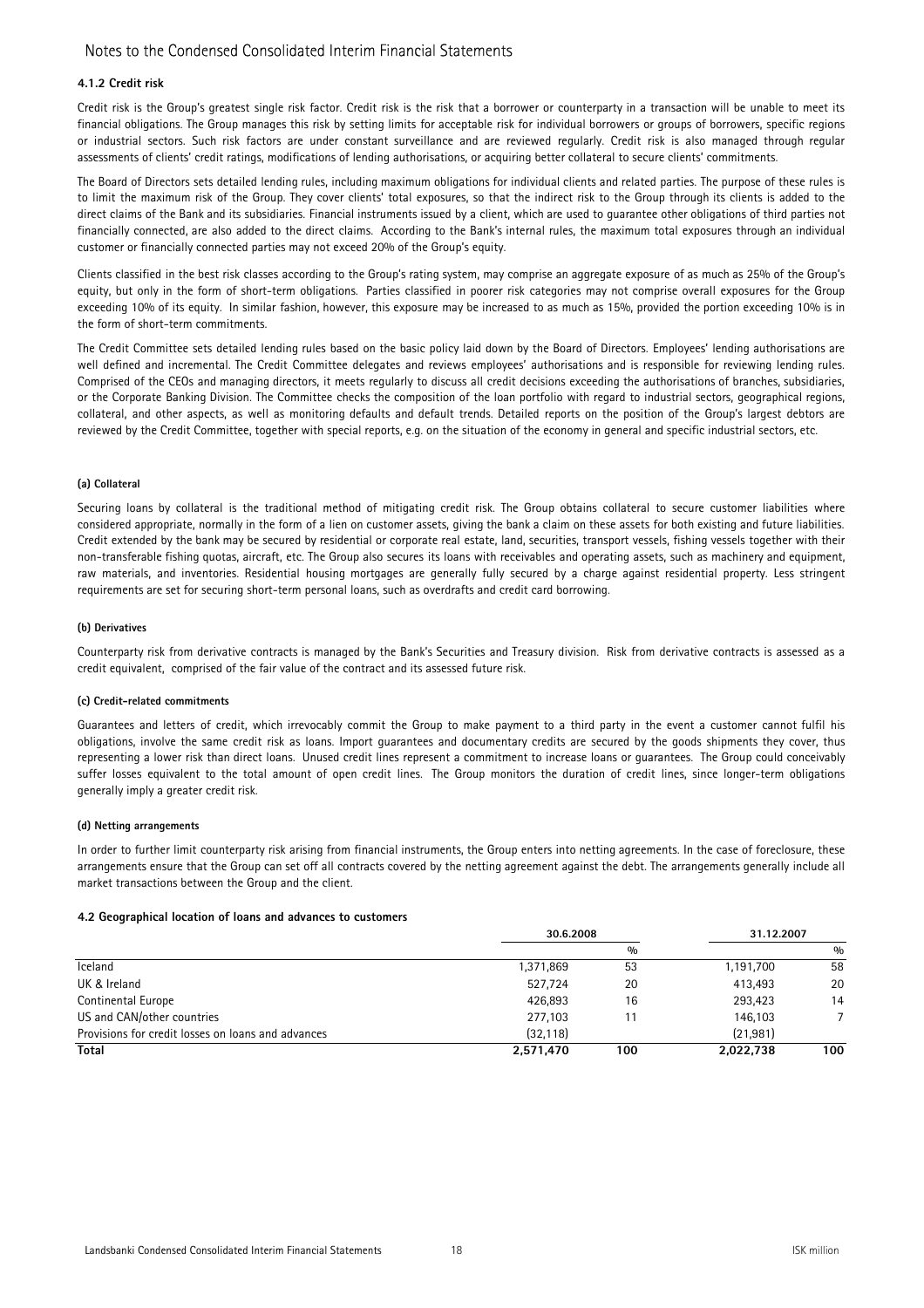### 4.3 Market risk

Market risk is the risk arising from the impact of changes in market prices on the value of the Group's assets and liabilities, both on and off its balance sheet. This includes both interest rate and equity risk on its trading portfolio, as well as currency risk on its portfolios. However market risk is, mainly limited to the Group's trading book transactions.

The Board of Directors has set a ceiling on the Group's market risk, which may not exceed 15% of its total risk-weighted asset base. Within this limit, equity risk may not exceed 12%, currency risk may not be more than 7.6% for long positions or 3.3% for short positions, and the maximum interest rate risk on market bonds and other financial instruments may not exceed 6%. ALCO sets detailed rules on the Group's maximum market risk. Risk control is effected on a Group basis, under the direction of Risk Management. Authorisations to take positions subject to market risk are mainly limited to the Investment Banking Division of the Group, where total market risk for the Group is also managed. In addition to the Investment Banking Division of the Group, trading desks of its subsidiaries, Landsbanki Kepler, Landsbanki Securities UK, and Merrion Capital, have limited authorisations for exposures on own account.

Total market risk for the Group is calculated at the end of each banking day and controlled by means of an authorisation system adopted by ALCO. Since no single instrument can cover all the aspects of market risk, the Group applies several methods in its daily risk measurement, including VaR (Value-at-Risk) and stress testing, and uses indicators such as net position and value per bp (Vpb).

Value at Risk (VaR) is a statistical measurement indicating the likelihood of loss due to unfavourable changes in market conditions within a specific time period and with a specified probability.

The first of the following tables shows the VaR estimate for market risk for the Group's total exposure. The second table shows market risk excluding unlisted securities and the third table shows market risk excluding unlisted securities and financial assets designated at fair value through profit and loss:

| Market risk                           | January to 30 June 2008 |        |       |           | 12 months to 31 December 2007 |       |               |
|---------------------------------------|-------------------------|--------|-------|-----------|-------------------------------|-------|---------------|
|                                       | Average                 | High   | Low   | 30.6.2008 | Average                       | High  | Low           |
| Interest rate risk                    | 852                     | .543   | 516   | l.456     | 401                           | 886   | 169           |
| Foreign exchange risk                 | 4.224                   | 7,431  | 1,672 | 7.237     | 791                           | 2,067 | $\mathcal{P}$ |
| Equities risk                         | 2,764                   | 4,510  | 1,743 | 2,300     | 1,482                         | 3,288 | 501           |
| Diversification                       | (3,463)                 |        |       | (2,522)   | (1,217)                       |       |               |
| Total VaR (99% 1-day holding period)  | 4,376                   | 8,696  | 2,311 | 8.471     | 1.457                         | 2.849 | 733           |
| Total VaR (99% 10-day holding period) | 13,839                  | 27,498 | 7,309 | 26,788    | 4,606                         | 9,008 | 2,317         |

#### Market risk without unlisted securities

|                                       | Average | High   | Low   | 30.6.2008 | Average | High  | Low   |
|---------------------------------------|---------|--------|-------|-----------|---------|-------|-------|
| Interest rate risk                    | 852     | .543   | 516   | l.456     | 401     | 886   | 169   |
| Foreign exchange risk                 | 4.224   | 7.431  | 1,672 | 7.237     | 791     | 2,067 | 2     |
| Equities risk                         | 1.342   | 2.217  | 891   | 1.191     | 820     | 1,673 | 358   |
| Diversification                       | (1,910) |        |       | (1.426)   | (759)   |       |       |
| Total VaR (99% 1-day holding period)  | 4.507   | 8,680  | 2.123 | 8.458     | 1.252   | 2.508 | 668   |
| Total VaR (99% 10-day holding period) | 14.252  | 27.449 | 6.712 | 26.746    | 3,960   | 7,930 | 2,113 |

#### Market risk without unlisted securities and financial assets designated at fair value through profit and loss

|                                       | Average | High   | Low   | 30.6.2008 | Average | High  | Low   |
|---------------------------------------|---------|--------|-------|-----------|---------|-------|-------|
| Interest rate risk                    | 852     | .543   | 516   | 1.456     | 401     | 886   | 169   |
| Foreign exchange risk                 | 4,224   | 7,431  | 1,672 | 7,237     | 791     | 2,067 |       |
| Equities risk                         | 853     | .348   | 448   | 865       | 675     | 1.531 | 278   |
| Diversification                       | (1,271) |        |       | (1,023)   | (689)   |       |       |
| Total VaR (99% 1-day holding period)  | 4,657   | 8,752  | 2.122 | 8,534     | 1.177   | 2,585 | 493   |
| Total VaR (99% 10-day holding period) | 14.728  | 27.676 | 6.711 | 26.987    | 3.723   | 8.173 | 1,559 |

The Group recognises the importance of assessing the effectiveness of its VaR models. The models are back-tested, i.e. the number of days when trading losses actually exceeded the estimated VaR figure are counted. According to the regulatory standard for back-testing, its purpose is to measure VaR assuming a one-day holding period with a 99% level of confidence. For Landsbanki's regulatory trading book, there were 2 instances in the last 12 months exceeding the corresponding Total VaR in the back-testing.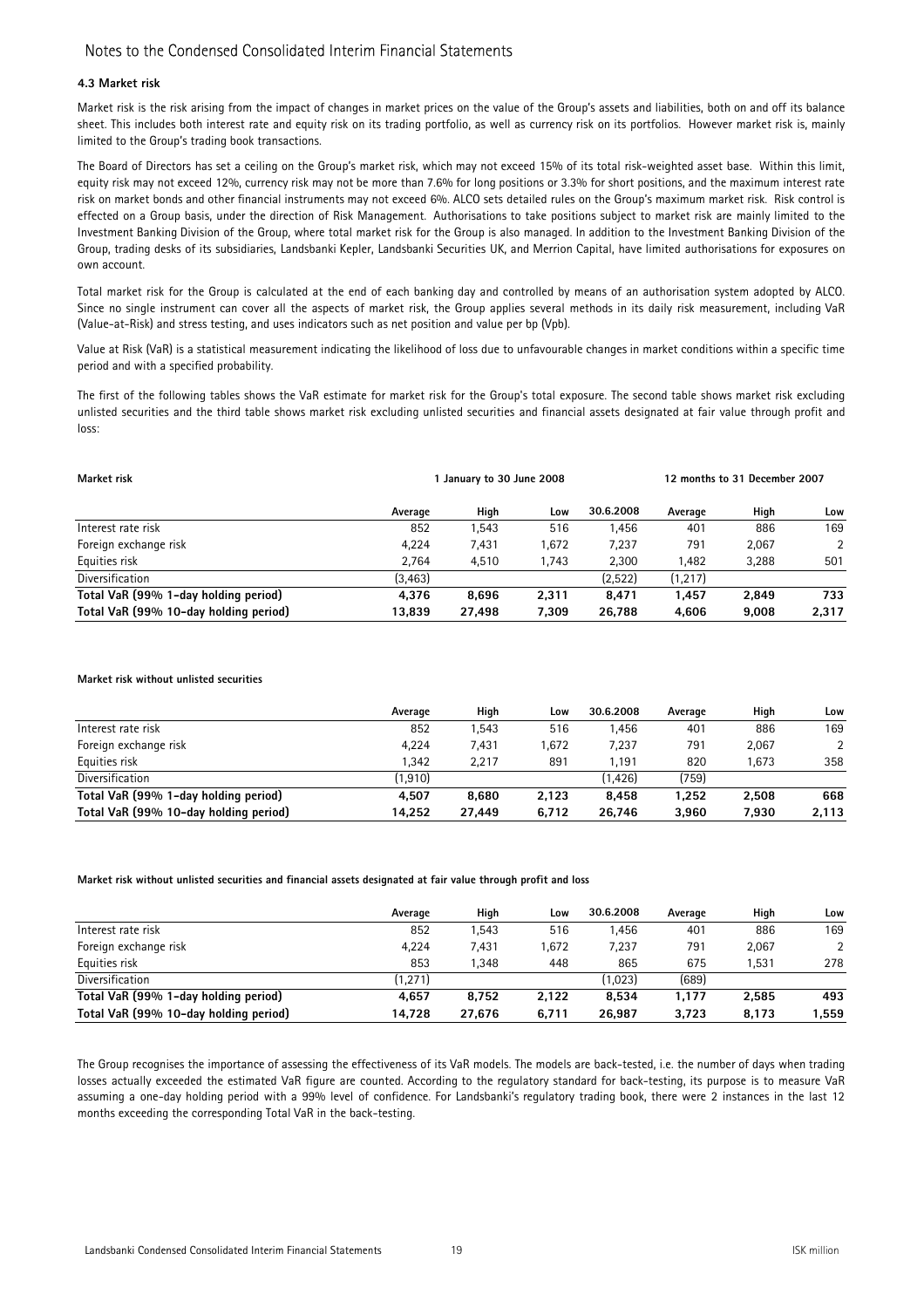### 4.3.1 Currency risk

The Group's currency risk is managed with the objective of limiting this total risk factor within defined net position limits set by ALCO. Changes in prices of currency pairs against ISK will affect the Group's equity ratio as its foreign denominated assets are 77% of the Group's asset base while the Group's equity is ISK denominated. The Group maintains a considerable open currency position and issues subordinated debt in foreign currency to hedge this risk.

The following table shows the carrying amount of the Group's assets and liabilities by currency. Off-balance sheet amounts show the notional amounts of financial instruments in foreign currencies.

Concentrations of assets, liabilities, and off-balance sheet items.

| At 30 June 2008                                                    | <b>ISK</b>  | <b>EUR</b> | <b>GBP</b>  | Other       | Total     |
|--------------------------------------------------------------------|-------------|------------|-------------|-------------|-----------|
| Assets                                                             |             |            |             |             |           |
| Cash and cash balances with Central Bank                           | 6,564       | 17,289     | 4,017       | 4           | 27,874    |
| Loans and advances to financial institutions                       | 77,831      | 165,317    | 35,476      | 58,380      | 337,003   |
| Loans and advances to customers                                    | 550,588     | 602,535    | 446,871     | 971,476     | 2,571,470 |
| Bonds                                                              | 146,065     | 179,010    | 12,216      | 72,307      | 409,598   |
| Equities                                                           | 29,669      | 25,537     | 16,474      | 26,936      | 98,616    |
| Hedged securities                                                  | 58,675      | 57,171     | 45,117      | 18,669      | 179,632   |
| Derivatives held for trading                                       | 21,146      | 74,891     | 19,906      | 45,693      | 161,635   |
| Derivatives held for hedging                                       | 1,081       | 72         | 0           | 8,834       | 9,987     |
| Investments in associates                                          | 4,142       | 581        | $\mathbf 0$ | $\mathbf 0$ | 4,722     |
| Property and equipment                                             | 11,691      | 838        | 667         | 0           | 13,196    |
| Intangible assets                                                  | 6,354       | 16,775     | 16,269      | 0           | 39,398    |
| Deferred tax asset                                                 | 0           | 666        | 387         | 0           | 1,052     |
| Non-current assets and disposal groups classified as held for sale | 1,458       | 0          | 3,892       | 500         | 5,850     |
| Unsettled securities trading                                       | 8,567       | 49,361     | 12,039      | 12,365      | 82,332    |
| Other assets                                                       | 8,952       | 15,170     | 3,884       | 0           | 28,006    |
| <b>Total assets</b>                                                | 932,783     | 1,205,212  | 617,214     | 1,215,163   | 3,970,372 |
|                                                                    |             |            |             |             |           |
| Liabilities and equity                                             |             |            |             |             |           |
| Deposits from financial institutions                               | 83,083      | 338,292    | 11,807      | 29,876      | 463,058   |
| Deposits from customers                                            | 345,190     | 253,441    | 988,661     | 30,006      | 1,617,298 |
| Borrowing                                                          | 293,990     | 623,827    | 12,196      | 290,282     | 1,220,295 |
| Financial liabilities designated at fair value                     | 0           | 47,588     | 0           | 33,551      | 81,139    |
| Subordinated loans                                                 | 7,082       | 107,576    | 0           | 37,848      | 152,506   |
| Trading liabilities                                                | 17,023      | 29,023     | 12,736      | 29,451      | 88,233    |
| Derivatives held for hedging                                       | $\mathbf 0$ | 12,052     | $\mathbf 0$ | 588         | 12,640    |
| Tax liabilities                                                    | 7,719       | 243        | $\mathbf 0$ | $\mathbf 0$ | 7,962     |
| Unsettled securities trading                                       | 18,146      | 44,717     | 7,561       | 13,607      | 84,031    |
| Other liabilities                                                  | 15,598      | 14,106     | 11,688      | 0           | 41,392    |
| Total equity                                                       | 201,817     | 0          | 0           | 0           | 201,817   |
| Total liabilities and equity                                       | 989,648     | 1,470,865  | 1,044,649   | 465,210     | 3,970,372 |
| Net on-balance sheet position                                      | (56, 865)   | (265, 653) | (427, 435)  | 749,953     |           |
| Net off-balance sheet position                                     | (142,609)   | 382,940    | 442,759     | (683,090)   |           |
| Net position 30 June 2008                                          | (199, 474)  | 117,287    | 15,324      | 66,863      |           |
| Net position 31 December 2007                                      | (114, 199)  | 62,690     | 15,168      | 36,341      |           |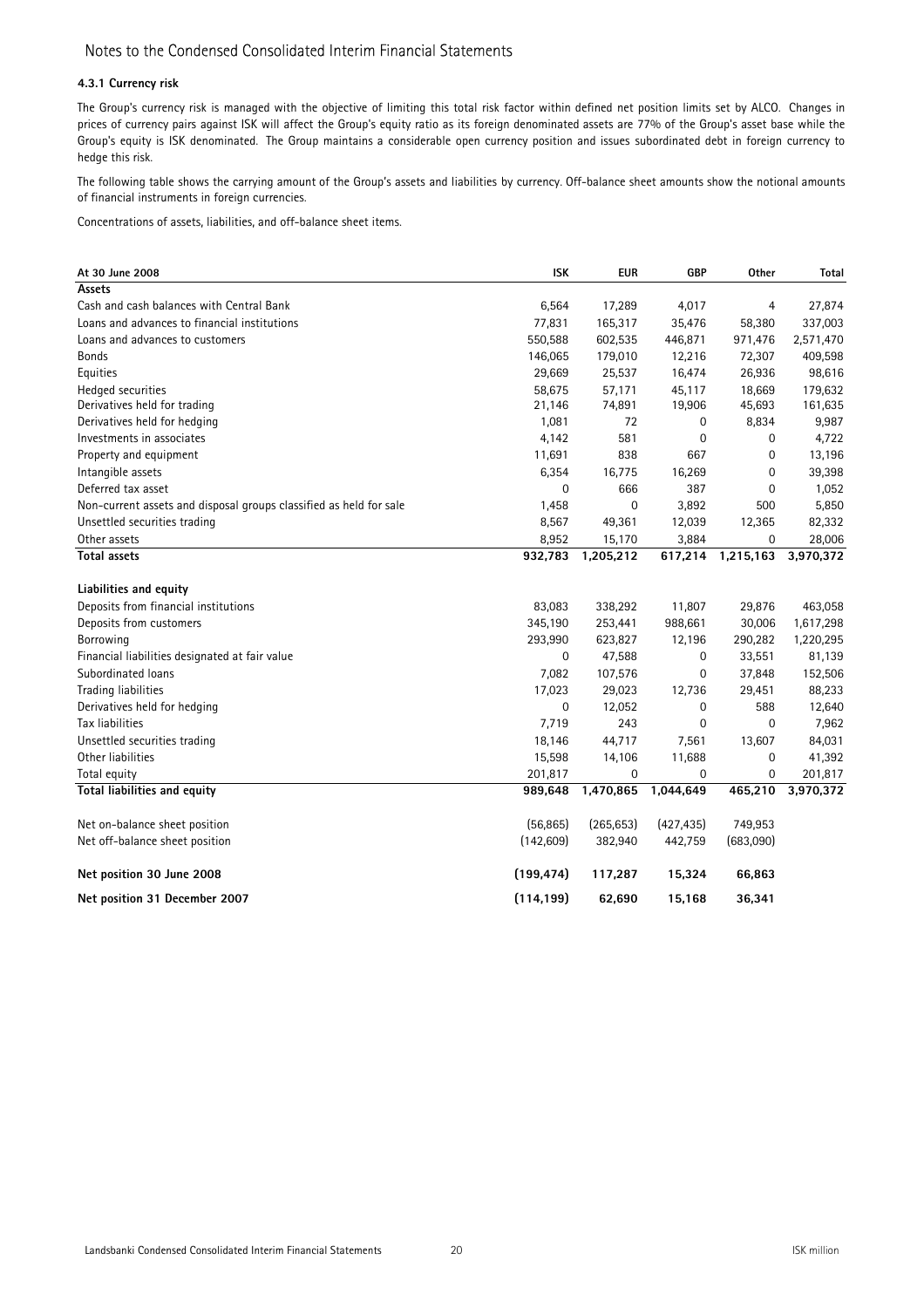### 4.4 Mismatch of assets and liabilities

### (a) Interest rate risk on portfolios

Portfolio interest rate risk arises from the impact on the interest margin and/or the market value of equity caused by interest rate changes on assets and liabilities outside of the Group's trading book. This risk results primarily from duration mismatch of assets and liabilities. Portfolio interest rate risk is among the Group's more important risk factors.

The following table gives a summary of the Group's interest rate risk. It shows the carrying amounts of its assets and liabilities. The carrying amount classification is based on either the repricing date of the contract or its maturity, whichever comes first.

|                                                                    | Up to 3     | $3 - 12$    | $1 - 5$     |             | Over 5 Non-interest |           |
|--------------------------------------------------------------------|-------------|-------------|-------------|-------------|---------------------|-----------|
| At 30 June 2008                                                    | months      | months      | years       | years       | bearing             | Total     |
| <b>Assets</b>                                                      |             |             |             |             |                     |           |
| Cash and cash balances with Central Bank                           | 27,874      | $\mathbf 0$ | $\mathbf 0$ | $\mathbf 0$ | 0                   | 27,874    |
| Loans and advances to financial institutions                       | 260,999     | 75,435      | 569         | $\Omega$    | 0                   | 337,003   |
| Loans and advances to customers                                    | 1,658,629   | 498,339     | 197,584     | 216,918     | 0                   | 2,571,470 |
| <b>Bonds</b>                                                       | 213,020     | 47,175      | 57,978      | 91,425      | 0                   | 409,598   |
| Equities                                                           | $\mathbf 0$ | $\mathbf 0$ | 0           | 0           | 98,616              | 98,616    |
| Hedged securities                                                  | 21,598      | 7,250       | 8,814       | 27,437      | 114,533             | 179,632   |
| Derivatives held for trading                                       | 161,635     | 0           | 0           | 0           | 0                   | 161,635   |
| Derivatives held for hedging                                       | 9,987       | $\pmb{0}$   | 0           | 0           | 0                   | 9,987     |
| Investments in associates                                          | 0           | 0           | 0           | 0           | 4,722               | 4,722     |
| Property and equipment                                             | $\mathbf 0$ | 0           | $\mathbf 0$ | 0           | 13,196              | 13,196    |
| Intangible assets                                                  | 0           | 0           | 0           | $\mathbf 0$ | 39,398              | 39,398    |
| Deferred tax asset                                                 | 0           | 0           | 0           | 0           | 1,052               | 1,052     |
| Non-current assets and disposal groups classified as held for sale | 0           | 0           | $\mathbf 0$ | $\mathbf 0$ | 5,850               | 5,850     |
| Unsettled securities trading                                       | 0           | 0           | $\mathbf 0$ | 0           | 82,332              | 82,332    |
| Other assets                                                       | 0           | 0           | 0           | $\mathbf 0$ | 28,006              | 28,006    |
| <b>Total assets</b>                                                | 2,353,742   | 628,199     | 264,945     | 335,780     | 387,706             | 3,970,372 |
| Liabilities and equity                                             |             |             |             |             |                     |           |
| Deposits from financial institutions                               | 339,980     | 120,008     | 2,715       | 355         | $\mathbf 0$         | 463,058   |
| Deposits from customers                                            | 1,202,706   | 157,496     | 256,715     | 381         | 0                   | 1,617,298 |
| Borrowing                                                          | 679,518     | 211,645     | 228,071     | 101,061     | 0                   | 1,220,295 |
| Financial liabilities designated at fair value                     | 16,780      | 2,655       | 15,856      | 0           | 45,848              | 81,139    |
| Subordinated loans                                                 | 43,315      | 0           | 1,263       | 107,928     | 0                   | 152,506   |
| <b>Trading liabilities</b>                                         | 88,233      | 0           | 0           | 0           | 0                   | 88,233    |
| Derivatives held for hedging                                       | 12,640      | $\mathbf 0$ | 0           | 0           | 0                   | 12,640    |
| Tax liabilities                                                    | $\mathbf 0$ | $\mathbf 0$ | 0           | 0           | 7,962               | 7,962     |
| Unsettled securities trading                                       | $\mathbf 0$ | 0           | 0           | 0           | 84,031              | 84,031    |
| Other liabilities                                                  | $\mathbf 0$ | 0           | 0           | $\mathbf 0$ | 41,392              | 41,392    |
| Total equity                                                       | 0           | 0           | 0           | 0           | 201,817             | 201,817   |
| Total liabilities and equity                                       | 2,383,172   | 491,804     | 504,620     | 209,725     | 381,051             | 3,970,372 |
| Net on-balance sheet position                                      | (29, 429)   | 136,395     | (239, 675)  | 126,055     | 6,656               |           |
| Net off-balance sheet position                                     | (438, 736)  | 264,970     | 171,294     | 139,214     | (136, 742)          |           |
| Total interest sensitivity gap 30 June 2008                        | (468, 165)  | 401,365     | (68, 381)   | 265,269     | (130, 086)          |           |
| Total interest sensitivity gap 31 December 2007                    | (253, 265)  | 249,489     | (8, 767)    | 101,077     | (88, 534)           |           |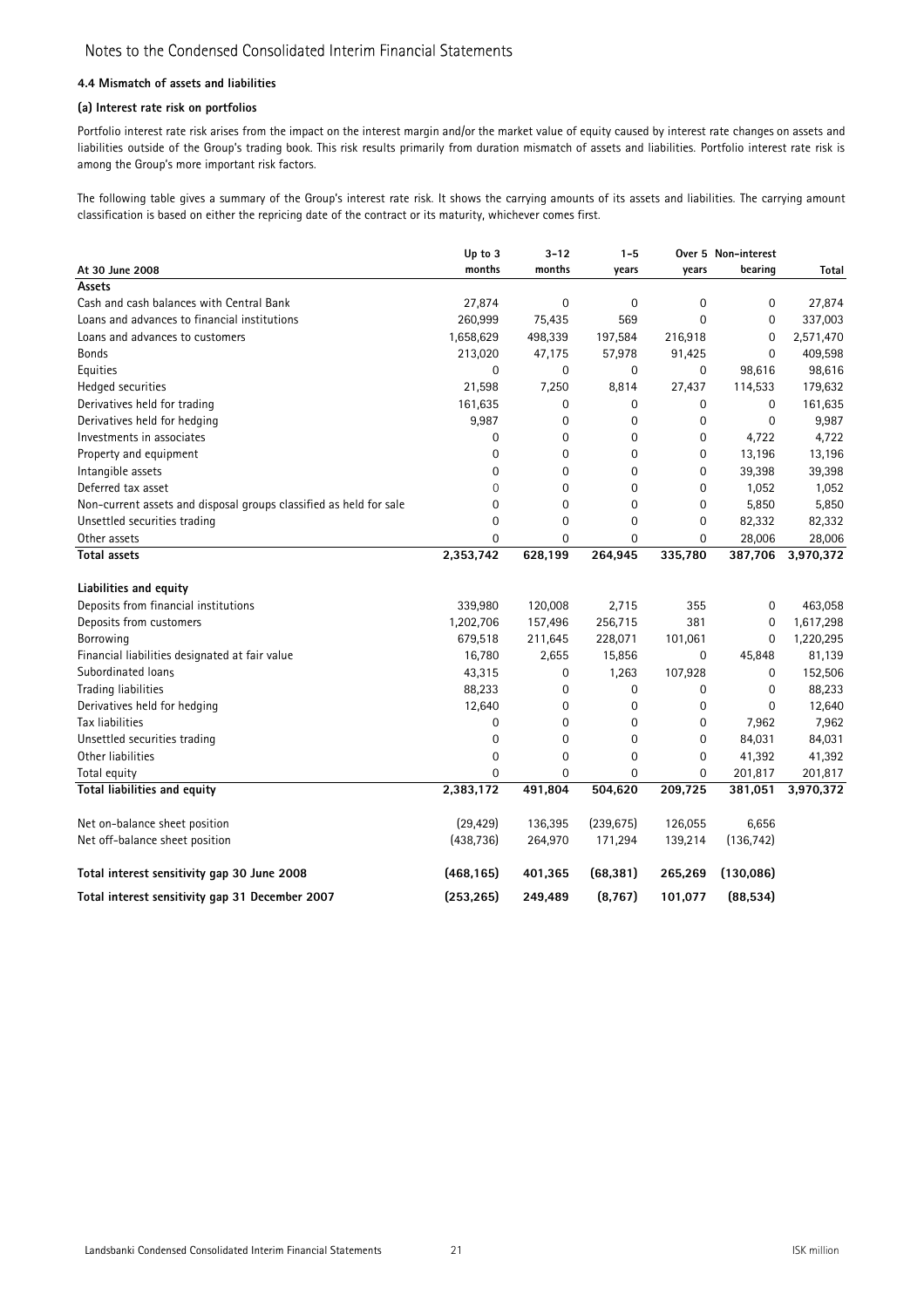### (b) Liquidity Risk

Liquidity risk is the risk of being unable to obtain the funds to meet its financial obligations as they come due, either by increasing liabilities or by converting assets without incurring significant losses. This in turn requires reliable access to enough cash resources, at unpredictable times and due to unforeseeable events, to meet uncertain cash flow obligations. Such access – and indeed the cash flow obligations themselves – depends on market conditions and other external events and on other agents' behaviour.

ALCO formulates liquidity management policy, monitors the Group's liquidity position and provides advice on the composition of its assets and liabilities. The overriding objective is to minimise fluctuations in liquidity and ensure that the Group always has sufficient access to funding to cover outflows arising from its obligations in the coming month. Treasury is responsible for implementing this policy and estimates future cash flow in co-operation with Risk Management.

The Group policy is to maintain a liquid position (net of haircuts) such that it can sustain at least 12 months non-access to capital markets with a modest reduction in business activity. The Group's approach to liquidity management closely aligns with the framework of Moody's Bank Financial Strength Rating (BFSR).

The Bank follows rules on liquidity set by the Central Bank of Iceland, governing the ratio of weighted liquid assets and liabilities. The rules require a ratio higher than 1 for the next three months. The Central Bank rules involve a type of stress test, according to which assets and liabilities are weighted using specific co-efficient reflecting how accessible the asset in question would be in a liquidity crisis and how great the need is to repay the liability in question when due. During the first half of the year the Central Bank of Iceland reduced its reserve requirements resulting in the release of cash tied with the Central bank. That largely explains the decrease in Cash and cash balances with Central bank during the first half of the year.

The Group comfortably fulfils its requirements set in its liquidity policy and as well at the end of the reporting period, the Group liquidity ratio, calculated by balancing assets and liabilities in accordance with the Central Bank's Rules No. 317/2006 was 1.8

The following table shows the cash flow payable by the Group under non-derivative financial assets and liabilities classified by remaining contractual maturities at the balance sheet date. Except for Bonds, Hedged securities, and Equities. They are classified by expected maturities. The amounts disclosed in the table are the contractual undiscounted cash flows.

|                                                | Up to 3   | $3 - 12$ | $1 - 5$     | Over 5   |           |
|------------------------------------------------|-----------|----------|-------------|----------|-----------|
| At 30 June 2008                                | months    | months   | years       | years    | Total     |
| Assets                                         |           |          |             |          |           |
| Cash and cash balances with Central Bank       | 27,874    | 0        | $\mathbf 0$ | 0        | 27,874    |
| Loans and advances to financial institutions   | 249,995   | 78,850   | 1,991       | 10,994   | 341,830   |
| Loans and advances to customers                | 607,960   | 455,444  | 1,127,725   | 677,262  | 2,868,391 |
| <b>Bonds</b>                                   | 409,598   | 0        | 0           | 0        | 409,598   |
| Equities                                       | 98,616    | 0        | 0           | 0        | 98,616    |
| Hedged securities                              | 179,632   | 0        | $\Omega$    | $\Omega$ | 179,632   |
| Unsettled securities trading                   | 82,332    | 0        | 0           | 0        | 82,332    |
| Total assets 30 June 2008                      | 1,656,007 | 534,294  | 1,129,716   | 688,256  | 4,008,273 |
| Total assets 31 December 2007                  | 1,321,104 | 337,526  | 945,953     | 706,549  | 3,311,132 |
| Liabilities                                    |           |          |             |          |           |
| Deposits from financial institutions           | 379,892   | 123,213  | 3,440       | 494      | 507,039   |
| Deposits from customers                        | 1,219,501 | 138,404  | 253,553     | 13,480   | 1,624,938 |
| <b>Borrowings</b>                              | 173,181   | 351,609  | 694,433     | 217,747  | 1,436,970 |
| Financial liabilities designated at fair value | 318       | 7,726    | 30,112      | 45,848   | 84,004    |
| Subordinated loans                             | 4,424     | 7,426    | 37,686      | 283,708  | 333,244   |
| Trading liabilities                            | 19,224    | 0        | 0           | 0        | 19,224    |
| Unsettled securities trading                   | 84,031    | 0        | 0           | 0        | 84,031    |
| Total liabilities 30 June 2008                 | 1,880,571 | 628,378  | 1,019,224   | 561,277  | 4,089,450 |
| Total liabilities 31 December 2007             | 1,644,157 | 261,887  | 730,413     | 425,452  | 3,061,909 |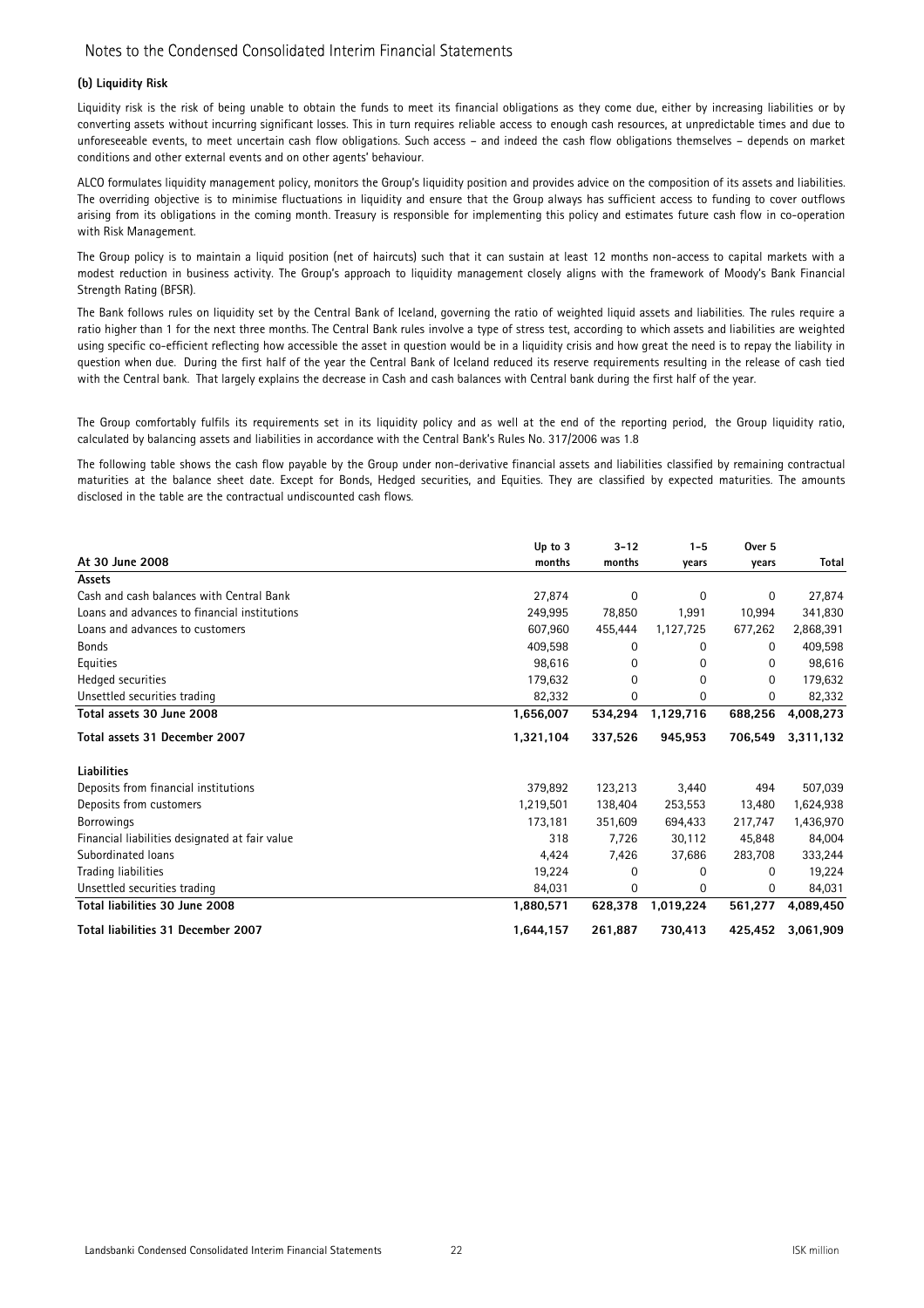### 4.5 Derivative cash flow

### 4.5.1 Derivatives settled on a net basis

The Group's derivatives that will be settled on a net basis include: Commodity derivatives: Commodity option Credit derivatives: Total return swap Equity derivatives: Equity forwards Foreign exchange derivatives: OTC currency options bought and sold Interest rate derivatives: Interest rate swaps

The table below analyses the Group's derivative financial instruments that will be settled on a net basis into relevant maturity groupings based on the remaining period at the balance sheet to the contractual maturity date. The amounts disclosed in the table are the contractual undiscounted cash flows.

|                                    | Up to 3     | $3 - 12$ | $1 - 5$ | Over <sub>5</sub> |              |
|------------------------------------|-------------|----------|---------|-------------------|--------------|
| At 30 June 2008                    | months      | months   | years   | years             | <b>Total</b> |
| Assets                             |             |          |         |                   |              |
| Derivatives held for trading       |             |          |         |                   |              |
| Commodity derivatives              | $\mathbf 0$ | 0        | 27      | 0                 | 27           |
| Equity derivatives                 | 26,297      | 867      | 1,536   | 58                | 28,758       |
| Interest rate derivatives          | 4,614       | 7,537    | 11,336  | 1,958             | 25,445       |
| Derivatives held for hedging       |             |          |         |                   |              |
| Interest rate derivatives          | 3,807       | 780      | 10,766  | 150               | 15,503       |
| Total assets 30 June 2008          | 34,718      | 9,184    | 23,665  | 2,166             | 69,733       |
| Total assets 31 December 2007      | 44,332      | 24,374   | 49,001  | 14,219            | 131,926      |
| <b>Liabilities</b>                 |             |          |         |                   |              |
| Derivatives held for trading       |             |          |         |                   |              |
| Credit derivatives                 | 44          | 171      | 3,609   | 0                 | 3,824        |
| Equity derivatives                 | 3,048       | 204      | 75      | 0                 | 3,327        |
| Interest rate derivatives          | 5,112       | 7,335    | 3,851   | 21,259            | 37,557       |
| Derivatives held for hedging       |             |          |         |                   |              |
| Interest rate derivatives          | 1,127       | 577      | 4,395   | 8,554             | 14,653       |
| Total liabilities 30 June 2008     | 9,331       | 8,287    | 11,930  | 29,813            | 59,361       |
| Total liabilities 31 December 2007 | 29,053      | 19,182   | 45,905  | 42,201            | 136,341      |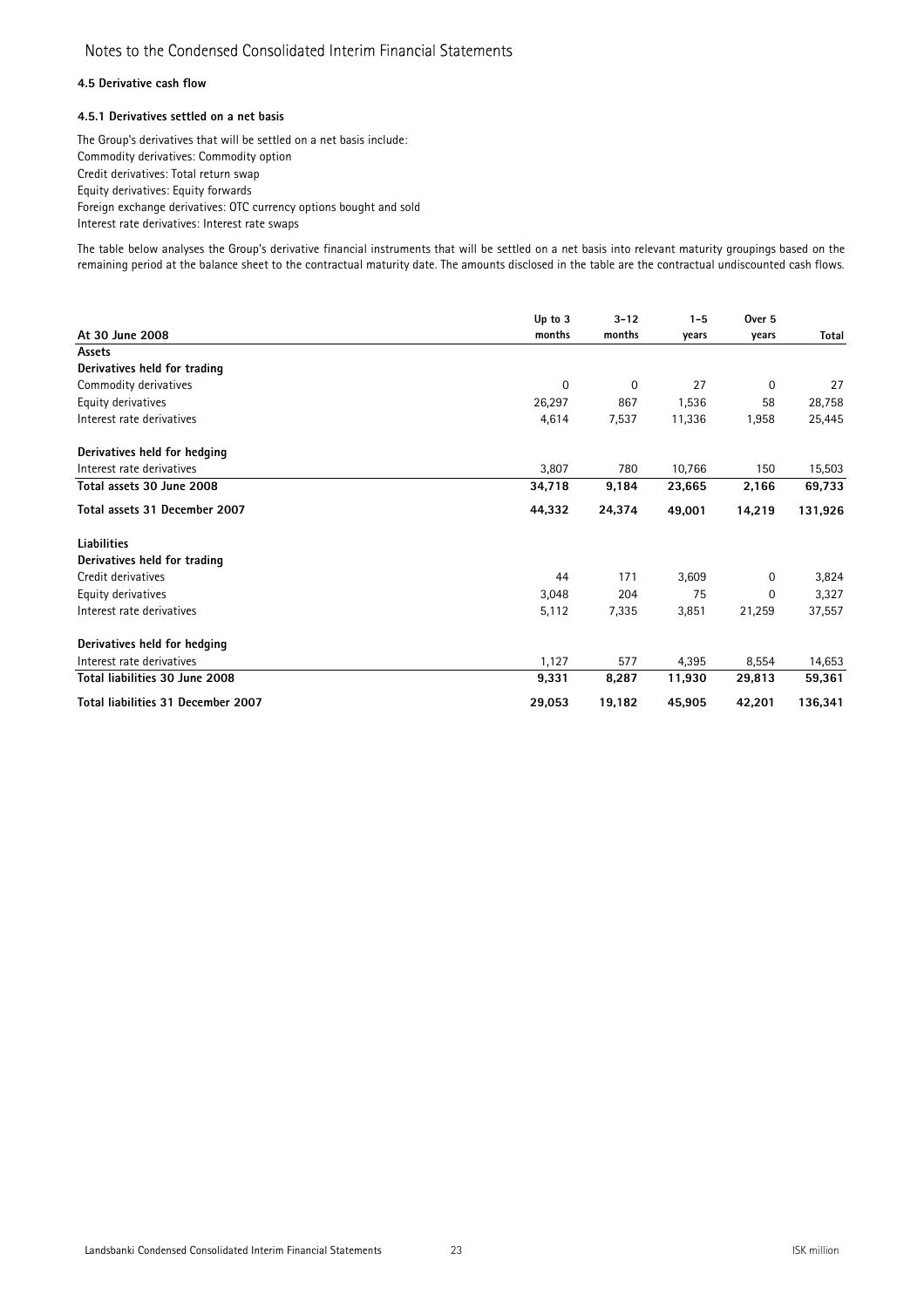### 4.5.2 Derivatives settled on a gross basis

The Group's derivatives that will be settled on a gross basis include:

Equity derivatives: Listed and OTC stock options bought and sold

Foreign exchange derivatives: Currency forwards, cross-currency interest rate swaps

The table below analyses the Group's derivative financial instruments that will be settled on a gross basis into relevant maturity groupings based on the remaining period at the balance sheet to the contractual maturity date. The amounts disclosed in the table are the contractual undiscounted cash flows.

|                                    | Up to $3$ | $3 - 12$ | $1 - 5$ | Over 5  |           |
|------------------------------------|-----------|----------|---------|---------|-----------|
| At 30 June 2008                    | months    | months   | years   | years   | Total     |
| Assets                             |           |          |         |         |           |
| Derivatives held for trading       |           |          |         |         |           |
| Equity derivatives                 | 2,641     | 725      | 27,396  | 0       | 30,762    |
| Foreign exchange derivatives       | 1,577,026 | 180,307  | 377,273 | 155,092 | 2,289,698 |
| Total assets 30 June 2008          | 1,579,667 | 181,032  | 404,669 | 155,092 | 2,320,460 |
| Total assets 31 December 2007      | 1,061,630 | 140.851  | 252.444 | 5.837   | 1,460,762 |
| <b>Liabilities</b>                 |           |          |         |         |           |
| Derivatives held for trading       |           |          |         |         |           |
| Equity derivatives                 | 2,641     | 725      | 27,396  | 0       | 30,762    |
| Foreign exchange derivatives       | 1,551,048 | 164,487  | 392,315 | 109,170 | 2,217,020 |
| Total liabilities 30 June 2008     | 1,553,689 | 165,212  | 419,711 | 109.170 | 2,247,782 |
| Total liabilities 31 December 2007 | 1,077,795 | 146.550  | 264,733 | 6.774   | 1,495,853 |

#### 4.6 Capital risk management

The Group manages its capital resources to meet the regulatory capital requirements prescribed by the Icelandic Financial Supervisory Authority (FME). FME requires the Group to hold sufficient capital resources to meet minimum the regulatory capital requirements laid down in the Rules on the Capital Requirement and Risk-Weighted Assets of Financial Undertakings, No. 215/2007. These rules are based on the standards of the Basel Committee on Banking Supervision in the Basel II accord. Minimum requirements are expressed as the ratio of capital resources to risk-weighted assets. Risk-weighted assets are determined by applying specific risk weight to the Group's assets following calculations developed by the Basel Committee.

In 2008, the Group continued to manage its capital resources. At 30 June 2008, the capital ratio was 10.3%**.**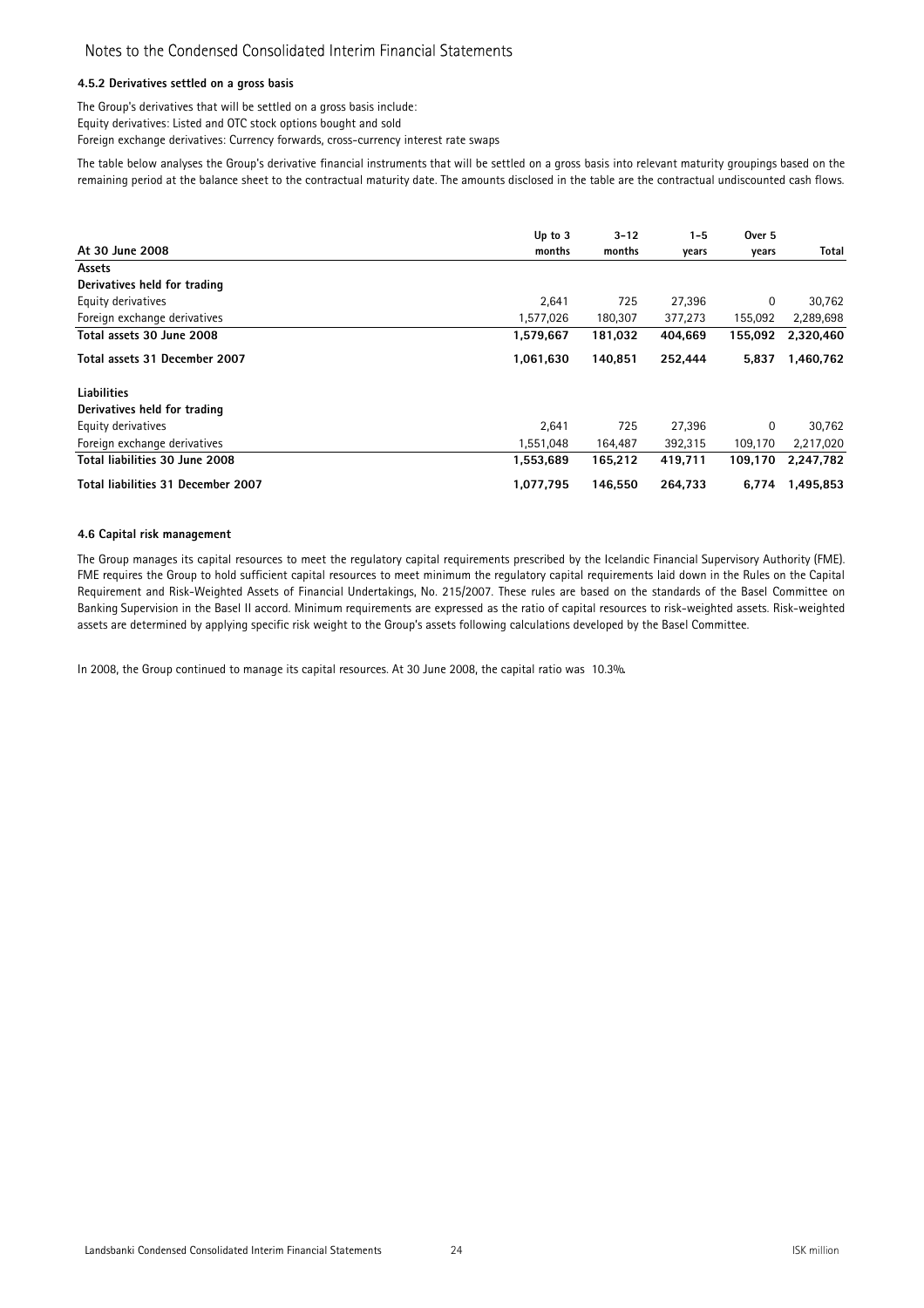### 4.7 Fair value of financial assets and financial liabilities

The following table provides a summary of the carrying amount and fair value of financial assets and financial liabilities not carried at fair value. The fair value has been estimated by discounting the cash flow of financial assets and financial liabilities based on market interest rates for assets and liabilities of the same or similar duration.

| At 30 June 2008                 | Carrying value | Fair value | <b>Difference</b> |
|---------------------------------|----------------|------------|-------------------|
| <b>Financial assets</b>         |                |            |                   |
| Loans and advances to customers | 2,571,470      | 2,552,487  | (18, 983)         |
| <b>Financial liabilities</b>    |                |            |                   |
| <b>Borrowings</b>               | 1,220,295      | 1,203,697  | 16,598            |
| Subordinated loans              | 152,506        | 152,308    | 198               |
| Net difference                  |                |            | (2, 187)          |

#### 4.8 Inflation-indexed assets and liabilities

The Group's balance sheet has a positive balance between indexed and non-indexed assets. At period-end, indexed assets exceeded indexed liabilities by ISK 193 billion. These amounts only apply to assets and liabilities in ISK.

|             |            | 30.6.2008 31.12.2007 |
|-------------|------------|----------------------|
| Assets      | 420.817    | 375,174              |
| Liabilities | (228, 107) | (226, 310)           |
|             | 192.710    | 148,864              |

#### 4.9 Core earnings

Calculation of core earnings is intended to illustrate the underlying profit of the Group. To obtain this figure, net gain/loss from equity holdings of any kind, as well as gain from securities and FX trading, are deducted from net interest income and fee and commission income. Net interest income is consequently increased to reflect the Group's cost of funding bond and equity positions and from 1st of January 2008 net interest income is as well increased for the disadvantage resulting from the Group's positive FX position which is funded in ISK. The LIBOR three-month flat rate is used for each underlying currency to calculate the adjustment increase in net interest income. In spite of the Group's definition of its core earnings, its performance also depends on equity and bond positions taken on own account.

The following table gives a comparison between the Group's income and Core income for the years 2005-2007 and the first two quarter in 2008:

| Actual income                                             | Q1-Q2 2008 | 2007      | 2006      | 2005      |
|-----------------------------------------------------------|------------|-----------|-----------|-----------|
| Net interest income                                       | 36,173     | 54,052    | 41,491    | 22,996    |
| Net commissions and fees                                  | 21,793     | 39,369    | 28,366    | 16,726    |
| Other operating income                                    | 19,838     | 16,605    | 19,568    | 21,257    |
| Net operating income                                      | 77,804     | 110,025   | 89,426    | 60,978    |
| Operating expenses                                        | 35,797     | 57,515    | 38,588    | 20,967    |
| Impairment on loans and advances and assets held for sale | 10,867     | 6,956     | 6,144     | 6,197     |
| Impairment on goodwill                                    | 0          | $\Omega$  | 0         | 3,033     |
| Pre-tax profit                                            | 31,140     | 45,555    | 44,694    | 30,781    |
| Cost-income Ratio                                         | 46%        | 52%       | 43%       | 34%       |
| Pre-tax ROE                                               | 37%        | 31%       | 40%       | 56%       |
| Adjustments                                               |            |           |           |           |
| Net interest income                                       | 11,479     | 5,753     | 3,640     | 3,652     |
| Other operating income                                    | (19, 838)  | (16, 605) | (19, 568) | (21, 257) |
| Impairment on goodwill                                    | 0          | 0         | 0         | 3,033     |
|                                                           | (8,360)    | (10, 852) | (15, 929) | (14, 572) |
| Core earnings                                             |            |           |           |           |
| Net interest income                                       | 47,651     | 59,804    | 45,131    | 26,647    |
| Net commissions and fees                                  | 21,793     | 39,369    | 28,366    | 16,726    |
| Net operating income                                      | 69,445     | 99,173    | 73,497    | 43,373    |
| Operating expenses                                        | 35,797     | 57,515    | 38,588    | 20,967    |
| Impairment on loans and advances and assets held for sale | 10,867     | 6,956     | 6,144     | 6,197     |
| Pre-tax profit                                            | 22,780     | 34,703    | 28,765    | 16,210    |
| Cost-income ratio for core operations                     | 52%        | 58%       | 53%       | 48%       |
| Pre-tax ROE for core operations                           | 26%        | 24%       | 26%       | 30%       |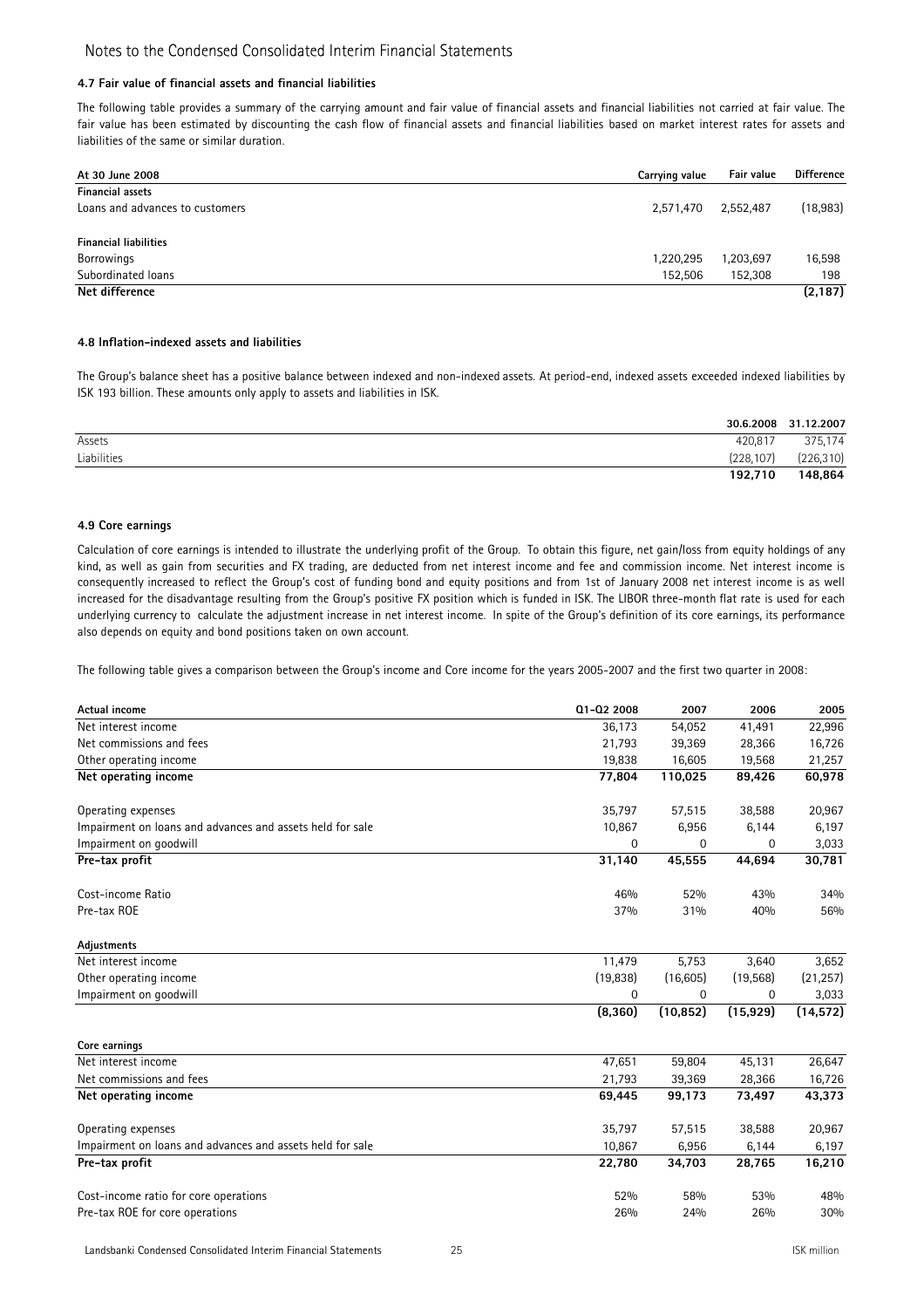### 5. Income statement by quarters

|                                                        | Q <sub>2</sub> | Q <sub>1</sub> | Q <sub>4</sub> | Q <sub>3</sub> | Q <sub>2</sub> |
|--------------------------------------------------------|----------------|----------------|----------------|----------------|----------------|
| <b>Operations</b>                                      | 2008           | 2008           | 2007           | 2007           | 2007           |
| Interest income                                        | 89,097         | 70,487         | 57,935         | 54,036         | 49,078         |
| Interest expenses                                      | 68,179         | 55,232         | 42,708         | 39,591         | 35,578         |
| Net interest income                                    | 20,918         | 15,255         | 15,227         | 14.445         | 13,500         |
| Fee and commission income                              | 14,256         | 13,444         | 11,534         | 11,813         | 11,013         |
| Fee and commission expenses                            | 3,366          | 2,541          | 1,874          | 1,595          | 1,285          |
| Net fee and commission income                          | 10,890         | 10,904         | 9,660          | 10,218         | 9,729          |
| Net financial income                                   | 5,253          | 14,757         | (748)          | 3,029          | 4,754          |
| Profit (losses) from associates                        | (100)          | (80)           | 671            | (1, 171)       | 1,191          |
| Net gains of disposal groups held for sale, net of tax | 6              | 2              | 9              | 60             | 9              |
| Other operating income                                 | 5,159          | 14,679         | (68)           | 1,918          | 5,955          |
| Net operating income                                   | 36,967         | 40,837         | 24,819         | 26,582         | 29,184         |
| Salaries and related expenses                          | 10,927         | 10,633         | 10,769         | 10,029         | 8,919          |
| Administrative expenses                                | 7,637          | 6,601          | 5,846          | 4,806          | 4,731          |
| <b>Operating expenses</b>                              | 18,564         | 17,233         | 16,615         | 14,835         | 13,650         |
| Impairment on loans and advances during the period     | 6,953          | 3,915          | 2,286          | 1,620          | 1,501          |
| Pre-tax profit                                         | 11,450         | 19,690         | 5,919          | 10,127         | 14,033         |
| Income tax                                             | (598)          | 2,265          | 997            | 1,402          | 1,490          |
| Net profit                                             | 12,048         | 17,425         | 4,922          | 8,725          | 12,542         |
| Attributable to:                                       |                |                |                |                |                |
| Shareholders of Landsbanki Islands hf.                 | 11,876         | 17,307         | 4,584          | 8,518          | 12,248         |
| Minority interest                                      | 172            | 118            | 337            | 207            | 294            |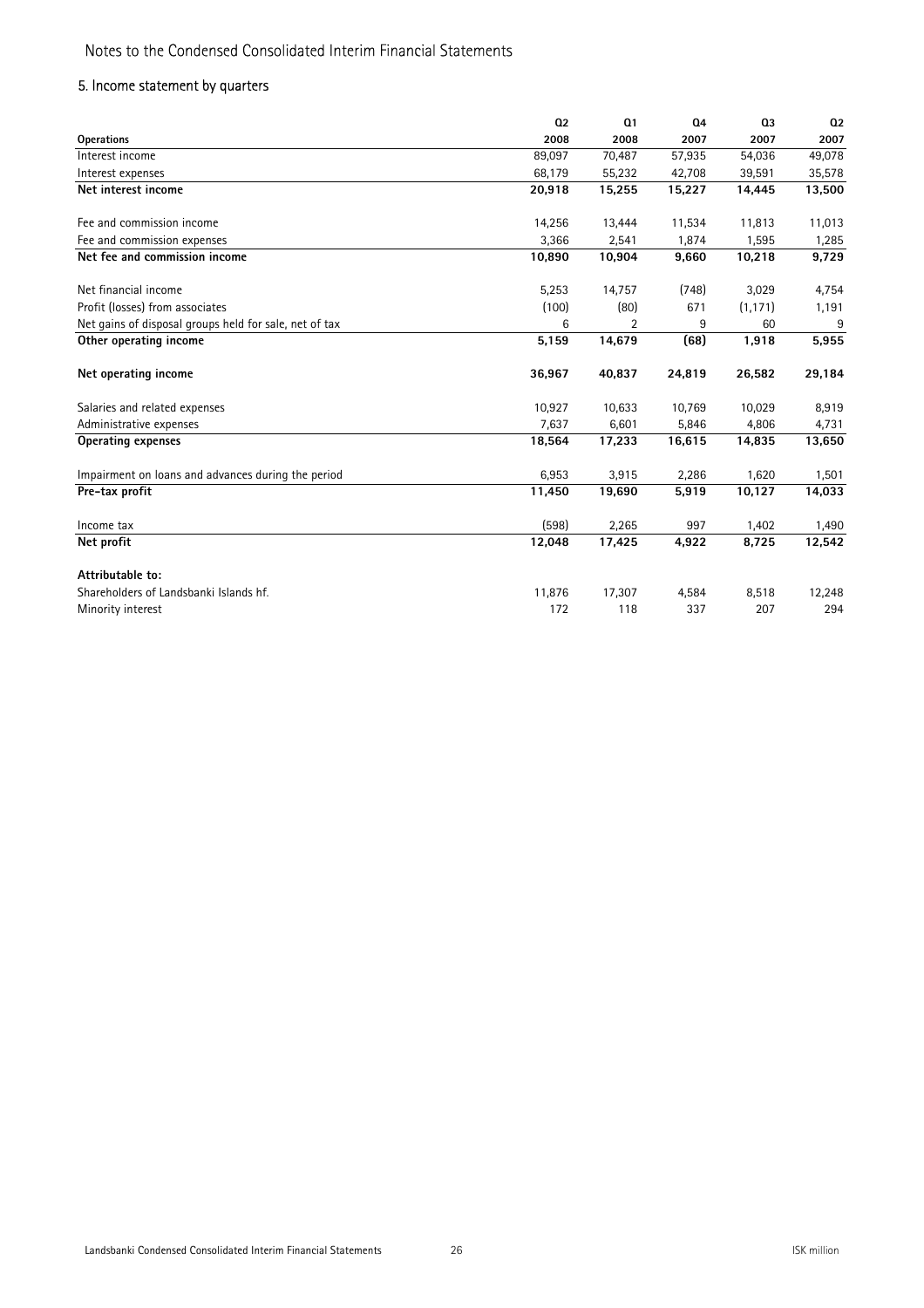### 6. Business segments

The Group operates in four business segments:

- Retail banking
- Corporate banking
- Investment banking
- Asset management and private banking

Retail banking includes the services provided through the branch network in Iceland to individuals and small and medium-size businesses, leasing services provided by the subsidiary SP fjármögnun hf. (Iceland), and mortgage lending services provided by Heritable Bank Ltd (UK).

Corporate banking includes the services provided to large and medium-sized corporate clients through the corporate division of Landsbanki in Reykjavik and the division's network of international branches. Services provided by Heritable Bank Ltd (UK) and Landsbanki Luxembourg SA (Lux) to medium-sized businesses is also included under corporate banking.

Investment banking includes capital markets services, treasury, proprietary trading, and corporate advisory services that are provided through the investment banking division and international branches and Landsbanki Securities (UK) Ltd, Landsbanki Kepler SA (France) and Merrion Capital Group Ltd (Ireland).

Assets management and private banking includes fund and wealth management services provided by divisions of Landsbanki in Reykjavik and Landsbanki Luxembourg SA (Lux), and by the subsidiary Landsvaki hf. (Iceland).

|                                  |         |           |            | Asset<br>management |             |           |
|----------------------------------|---------|-----------|------------|---------------------|-------------|-----------|
|                                  | Retail  | Corporate | Investment | private             |             |           |
| Q1-Q2 2008                       | banking | banking   | banking    | banking             | Unallocated | Group     |
| Net interest revenues            | 10,424  | 26,122    | (3,798)    | 3,425               | 0           | 36,173    |
| Net fee and commission income    | 1,458   | 2,644     | 14,951     | 2,740               | 0           | 21,793    |
| Other operating income           | (145)   | (2,692)   | 22,414     | 261                 | 0           | 19,838    |
| Net operating income             | 11,737  | 26.075    | 33,567     | 6,426               | 0           | 77,804    |
| Operating expenses               | 5,413   | 6,491     | 17,887     | 3,458               | 2,547       | 35,797    |
| Impairment on loans and advances | 1,677   | 7,342     | 1,271      | 578                 | $\Omega$    | 10,867    |
| Pre-tax profit                   | 4,647   | 12,241    | 14,409     | 2,390               | (2,547)     | 31,140    |
| Total assets 30 June 2008        | 639.052 | 1,723,175 | 844,010    | 736,606             | 27,528      | 3,970,372 |
| Total liabilities 30 June 2008   | 619,154 | 1.638.362 | 774,804    | 719,781             | 16.454      | 3,768,555 |
| Total equity 30 June 2008        | 19.898  | 84.813    | 69.206     | 16.826              | 11.074      | 201.817   |

|                                    |         |           |            | Asset      |             |           |
|------------------------------------|---------|-----------|------------|------------|-------------|-----------|
|                                    |         |           |            | management |             |           |
|                                    | Retail  | Corporate | Investment | private    |             |           |
| Q1-Q2 2007                         | banking | banking   | banking    | banking    | Unallocated | Group     |
| Net interest revenues              | 8,585   | 16,220    | (1, 957)   | 1,531      | 0           | 24,380    |
| Net fee and commission income      | 1,434   | 1,085     | 14,894     | 2,077      | 0           | 19,490    |
| Other operating income             | (34)    | 40        | 14,657     | 90         | 0           | 14,754    |
| Net operating income               | 9,986   | 17,345    | 27,595     | 3,698      | 0           | 58,624    |
| Operating expenses                 | 5,080   | 4,797     | 12,126     | 2,547      | 1,516       | 26,065    |
| Impairment on loans and advances   | 1,391   | 1,798     | (188)      | 50         | $\Omega$    | 3,050     |
| Pre-tax profit                     | 3,515   | 10,751    | 15,657     | 1,102      | (1,516)     | 29,509    |
| Total assets 31 December 2007      | 523,287 | 1,333,768 | 741,701    | 429,474    | 29,317      | 3,057,546 |
| Total liabilities 31 December 2007 | 502.735 | 1.258.081 | 688,814    | 414,988    | 8.924       | 2,873,542 |
| Total equity 31 December 2007      | 20,552  | 75,687    | 52,887     | 14,485     | 20.392      | 184,004   |

Equity is allocated to each business segment at the beginning of each year according to its share of the Group's risk-weighted average (RWA).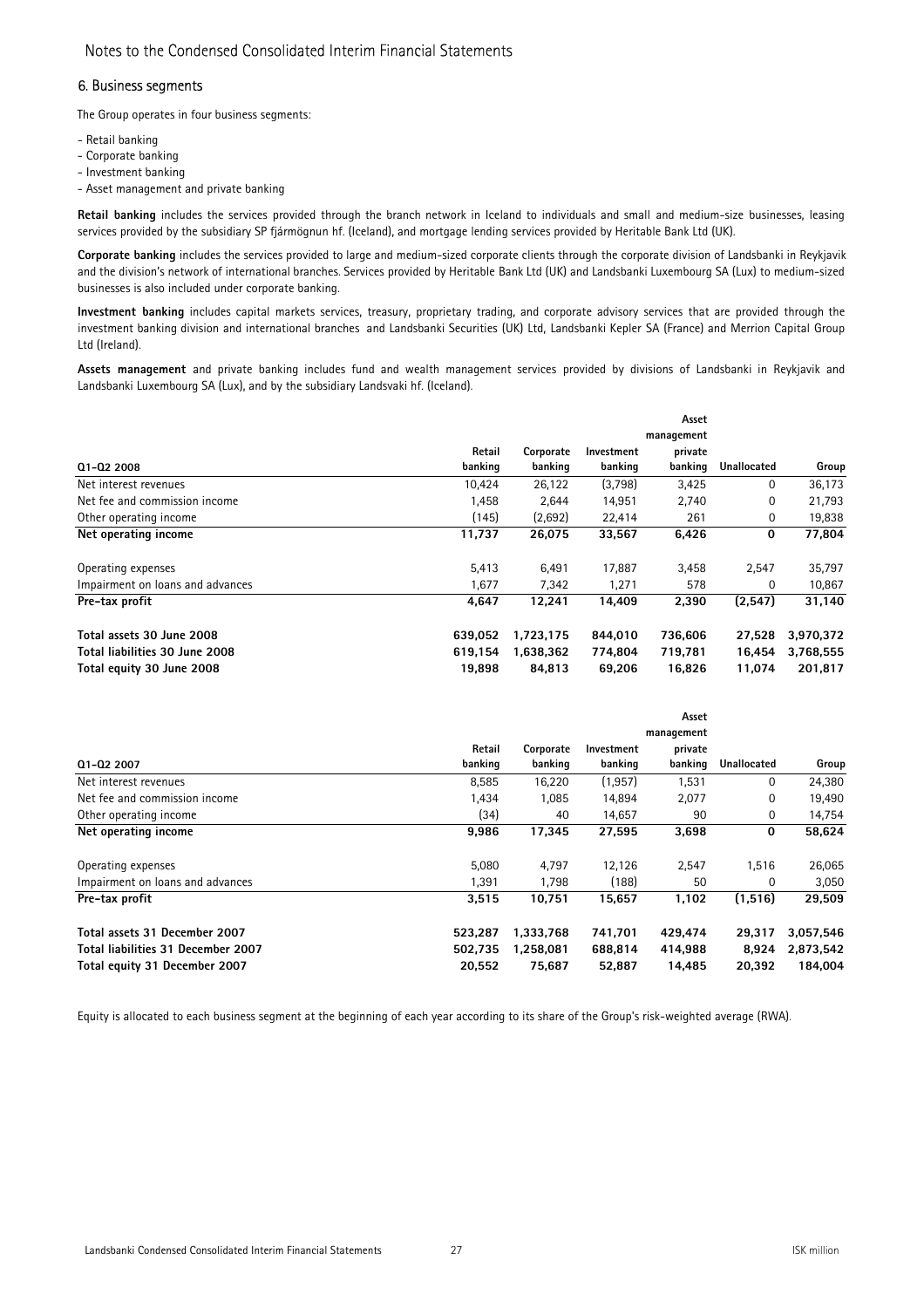### 7. Geographical segments - breakdown of income

|                               |           | UK &      |            |         |           |
|-------------------------------|-----------|-----------|------------|---------|-----------|
| Q1-Q2 2008                    | Iceland   | Ireland   | Luxembourg | Other*  | Total     |
| Net interest income           | 16,866    | 13,244    | 3,631      | 2,432   | 36,173    |
| Net fee and commission income | 7,180     | 6,224     | 1,325      | 7,063   | 21,793    |
|                               | 24,046    | 19,469    | 4,956      | 9,495   | 57,966    |
|                               | 41%       | 34%       | 9%         | 16%     | 100%      |
| Other operating income        | 27,875    | (10, 339) | 65         | 2,238   | 19,838    |
| Net operating income          | 51,921    | 9,129     | 5,021      | 11,733  | 77,804    |
|                               | 67%       | 12%       | 6%         | 15%     | 100%      |
| Total assets 30 June 2008     | 1,731,919 | 907,803   | 387,827    | 942,823 | 3,970,372 |
|                               |           | UK &      |            |         |           |

| 01-02 2007                    | <b>Iceland</b> | Ireland | Luxembourg | Other*  | Total     |
|-------------------------------|----------------|---------|------------|---------|-----------|
| Net interest income           | 15,370         | 4,933   | 2,041      | 2,036   | 24,380    |
| Net fee and commission income | 6,731          | 5,269   | 1,145      | 6,346   | 19,490    |
|                               | 22,100         | 10,202  | 3,186      | 8,382   | 43,870    |
|                               | 50%            | 23%     | 7%         | 19%     | 100%      |
| Other operating income        | 8.991          | 996     | 44         | 4.724   | 14,754    |
| Net operating income          | 31,091         | 11,198  | 3,230      | 13,106  | 58,624    |
|                               | 53%            | 19%     | 6%         | 22%     | 100%      |
| Total assets 31 December 2007 | 1.604.684      | 558,262 | 314.826    | 579.774 | 3,057,546 |

\* Other=Continental Europe, Scandinavia, Canada, USA, and other.

### 8. Net interest income

| Interest income                                          | Q1-Q2 2008 Q1-Q2 2007 |        |
|----------------------------------------------------------|-----------------------|--------|
| Interest on deposits and loans to financial institutions | 6.439                 | 4.812  |
| Interest on loans and advances to customers              | 124,417               | 70.519 |
| Interest on other financial assets                       | 17.134                | 6.459  |
| Other interest income                                    | 11.592                | 8.334  |
|                                                          | 159.584               | 90.124 |

| Interest expenses                                                                                   | Q1-Q2 2008 Q1-Q2 2007 |        |
|-----------------------------------------------------------------------------------------------------|-----------------------|--------|
| Interest on deposits from financial institutions                                                    | 11.114                | 3,622  |
| Interest on deposits from customers                                                                 | 59,375                | 30,969 |
| Interest on borrowings                                                                              | 38,518                | 21,068 |
| Interest on subordinated loans                                                                      | 5,020                 | 2,354  |
| Other interest expenses                                                                             | 9.384                 | 7,731  |
|                                                                                                     | 123.411               | 65.745 |
| Net interest income                                                                                 | 36.173                | 24.380 |
| Interest spread is calculated as the ratio of net interest income to average balance sheet position | $2.1\%$               | 1.9%   |

Net interest income includes revenue from assets which are sensitive to the Icelandic inflation-index. The inflation-index experienced substantial elevation during the first half of the year.

### 9. Dividend income

|                                                                   | Q1-Q2 2008 Q1-Q2 2007 |      |
|-------------------------------------------------------------------|-----------------------|------|
| Trading                                                           | 1.133                 | .440 |
| Financial assets designated at fair value through profit and loss | 320                   | 316  |
|                                                                   | .452                  | .756 |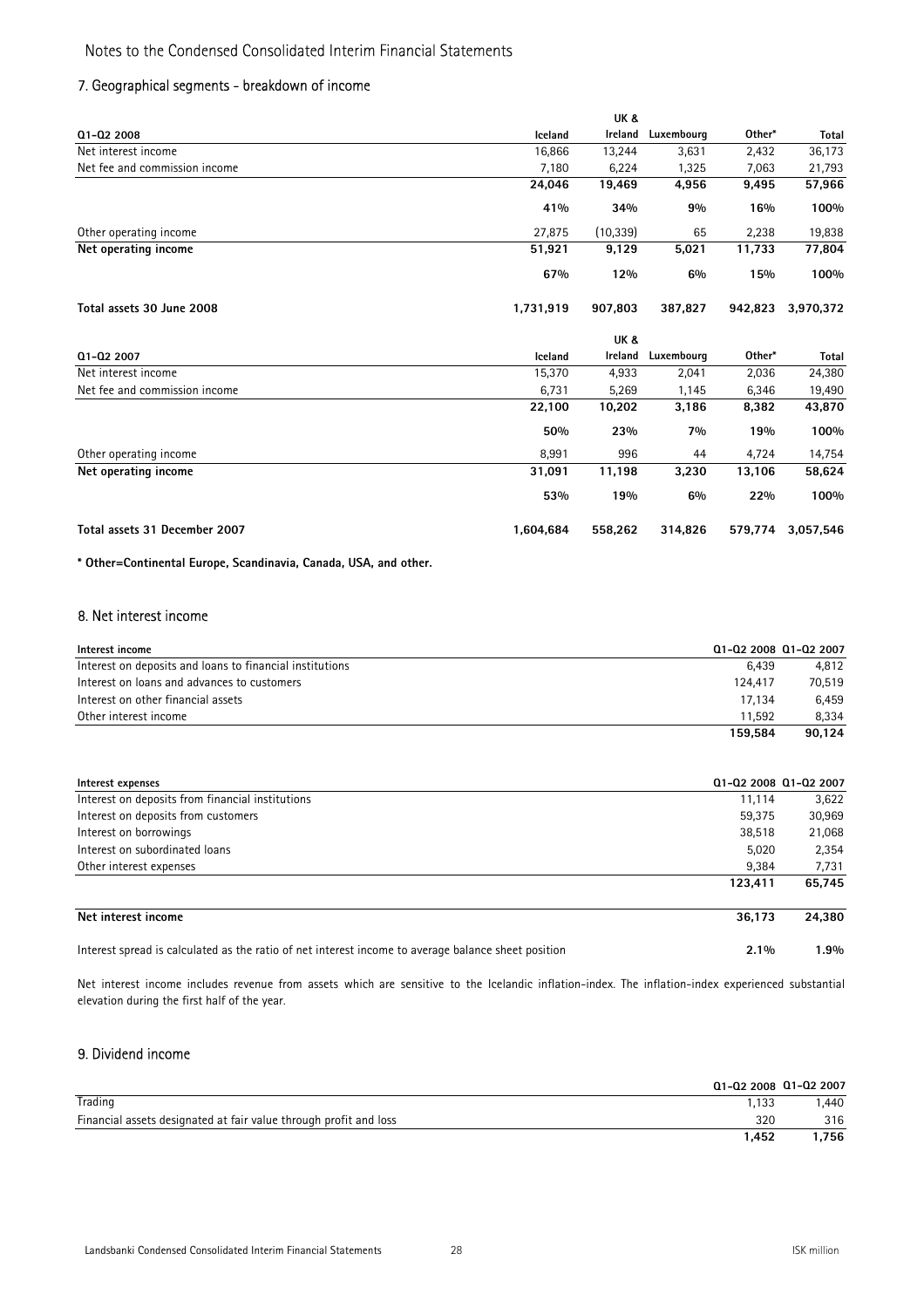### 10. Net financial income

|                                                      |          |              |           | <b>Derivatives</b> | Total                           | Total |
|------------------------------------------------------|----------|--------------|-----------|--------------------|---------------------------------|-------|
|                                                      | Equity   | <b>Bonds</b> | <b>FX</b> |                    | and other 01-02 2008 01-02 2007 |       |
| Dividend income                                      | 1,452    | 0            | 0         | 0                  | 1.452                           | 1.756 |
| Net gains (losses) on financial assets and financial |          |              |           |                    |                                 |       |
| liabilities held for trading                         | (2,363)  | (4, 451)     | 0         | (6, 134)           | (12.947)                        | 6,160 |
| Net gains (losses) on financial assets designated at |          |              |           |                    |                                 |       |
| fair value through profit and loss                   | (729)    | 0            | 0         | $\Omega$           | (729)                           | 1,090 |
| Fair value adjustments in hedge accounting           | 0        | $\Omega$     | 0         | (32)               | (32)                            | (44)  |
| Foreign exchange difference                          | $\Omega$ | 0            | 32.266    | 0                  | 32,266                          | 310   |
|                                                      | (1,639)  | (4, 451)     | 32.266    | (6, 166)           | 20,010                          | 9,273 |

### 11. Salaries and related expenses

|                            |        | Q1-Q2 2008 Q1-Q2 2007 |
|----------------------------|--------|-----------------------|
| <b>Salaries</b>            | 18.395 | 14.092                |
| Pension fund contributions | 1.633  | 1,327                 |
| Other personnel expenses   | 1.531  | .471                  |
|                            | 21.560 | 16,890                |

### 12. Impairment provisions on loans and advances and assets held for sale

|                                        |        | Q1-Q2 2008 Q1-Q2 2007 |
|----------------------------------------|--------|-----------------------|
| Loans and advances                     | 10,899 | 3,368                 |
| Financial assets                       | 0      | (277)                 |
| Non-current assets held for sale       | 76     | 36                    |
|                                        | 10,975 | 3,127                 |
| Collected previously written-off loans | (107)  | (77)                  |
|                                        | 10,867 | 3,050                 |

### 13. Income tax

|                                                                                                                                                | Q1-Q2 2008 Q1-Q2 2007 |              |
|------------------------------------------------------------------------------------------------------------------------------------------------|-----------------------|--------------|
| Current income tax                                                                                                                             | 3,659                 | 2,508        |
| Deferred income tax                                                                                                                            | (1,992)               | 698          |
|                                                                                                                                                | 1,667                 | 3,206        |
| The tax on the Group's profit before tax differs from the theoretical amount that would arise using the basic tax rate of the Bank as follows: |                       |              |
| Profit before tax                                                                                                                              | 31,140                | 29,509       |
| Tax calculated at a tax rate of 15% (2007: 18%)                                                                                                | 4,671                 | 5,312        |
| Effect of different tax rates in other countries                                                                                               | 461                   | 475          |
| Income not subject to tax                                                                                                                      | (1,753)               | (2,581)      |
| Effect of change in tax rate 18% to 15%                                                                                                        | (817)                 | $\mathbf{0}$ |
| Effect of other changes in tax legislation                                                                                                     | (1,590)               | $\Omega$     |
| Other                                                                                                                                          | 696                   | 0            |
| Income tax                                                                                                                                     | 1,667                 | 3.206        |

Amendments to Icelandic taxation legislation, adopted in May 2008, will lower corporate income tax from 18% to 15%. Furthermore, capital gains on equities will be tax exempt under certain conditions. The amendments take effect as of 1 January 2008. Their impact has been included in Group's Interim financial statements in Q2.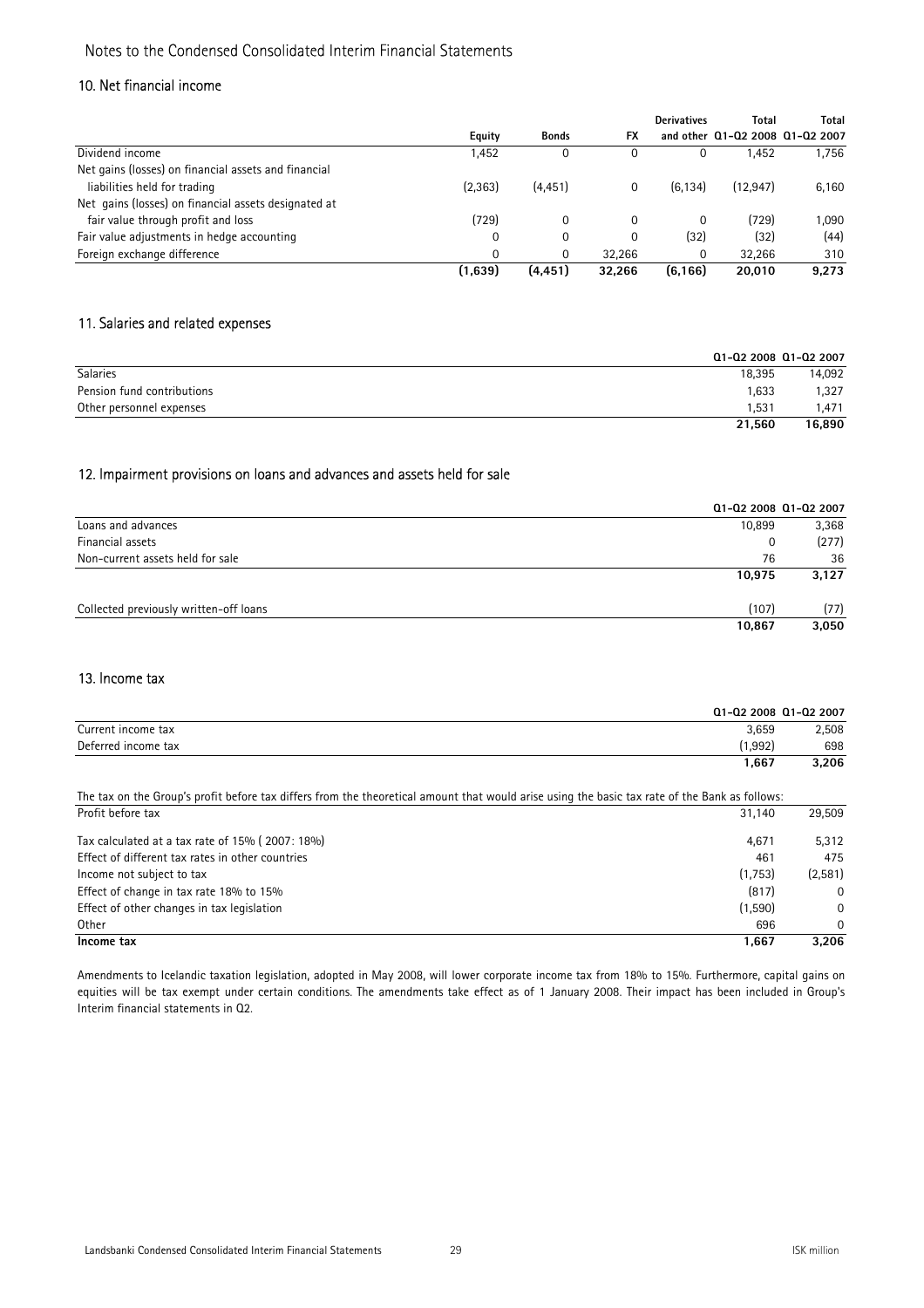### 14. Earnings per share

Basic

Basic earnings per share is calculated by dividing the net profit attributable to equity holders of the Bank by the weighted average number of ordinary shares in issue during the year, excluding the average number of ordinary shares purchased by the Bank and held as treasury shares.

|                                                     |        | Q1-Q2 2008 Q1-Q2 2007 |
|-----------------------------------------------------|--------|-----------------------|
| Profit attributable to equity holders of the Bank   | 29.183 | 25.698                |
| Weighted average number of ordinary shares in issue | 10.818 | 10.679                |
| Basic earnings per share (ISK per share)            | 2.70   | 2.41                  |

### Diluted

Diluted earnings per share are calculated by adjusting the weighted average number of ordinary shares outstanding to assume conversion of all dilutive potential ordinary shares. For the share options, a calculation is carried out to determine the number of shares that could have been acquired at fair value (determined as the average annual market share price of the Group's shares) based on the monetary value of the subscription rights attached to outstanding share options. The number of shares calculated as above is compared with the number of shares that would have been issued assuming the exercise of the share options.

|                                                                                           |        | Q1-Q2 2008 Q1-Q2 2007 |
|-------------------------------------------------------------------------------------------|--------|-----------------------|
| Profit attributable to equity holders in the Bank                                         | 29.183 | 25,698                |
| Weighted average number of ordinary shares in issue                                       | 10.818 | 10,679                |
| Adjustments for:                                                                          |        |                       |
| - share options                                                                           | 1.142  | 715                   |
| Weighted average number of ordinary shares in issue and diluted potential ordinary shares | 11.960 | 11.394                |
| Diluted earnings per share (ISK per share)                                                | 2.44   | 2.26                  |

### 15. Loans and advances to customers

|                                                    | 30.6.2008 | 31.12.2007 |
|----------------------------------------------------|-----------|------------|
| Public entities                                    | 23,858    | 23,759     |
| Corporates                                         |           |            |
| <b>Fisheries</b>                                   | 225,811   | 173,489    |
| Retail trade                                       | 318,133   | 245,200    |
| Agriculture                                        | 11,990    | 12,467     |
| Manufacturing and construction                     | 453,938   | 327,423    |
| Services                                           | 1,088,140 | 879,252    |
| <b>Other</b>                                       | 11,766    | 3,721      |
| <b>Individuals</b>                                 | 469,952   | 379,409    |
| Provisions for credit losses on loans and advances | (32, 118) | (21, 981)  |
| Total loans and advances to customers              | 2,571,470 | 2,022,738  |

### Provisions for credit losses on loans and advances

| Changes during the period                                                                                  | 30.6.2008 | 31.12.2007 |
|------------------------------------------------------------------------------------------------------------|-----------|------------|
| Balance at beginning of year                                                                               | 21.981    | 16.611     |
| Impairment on loans and advances                                                                           | 10.899    | 7.645      |
| Loans written off                                                                                          | (3,937)   | (1,525)    |
| Translation difference                                                                                     | 3.175     | (750)      |
| Balance at period-end                                                                                      | 32.118    | 21.981     |
| Provision ratio (Provisions for credit losses/total loans and advances to customers and quarantees issued) | 1.16%     | 1.02%      |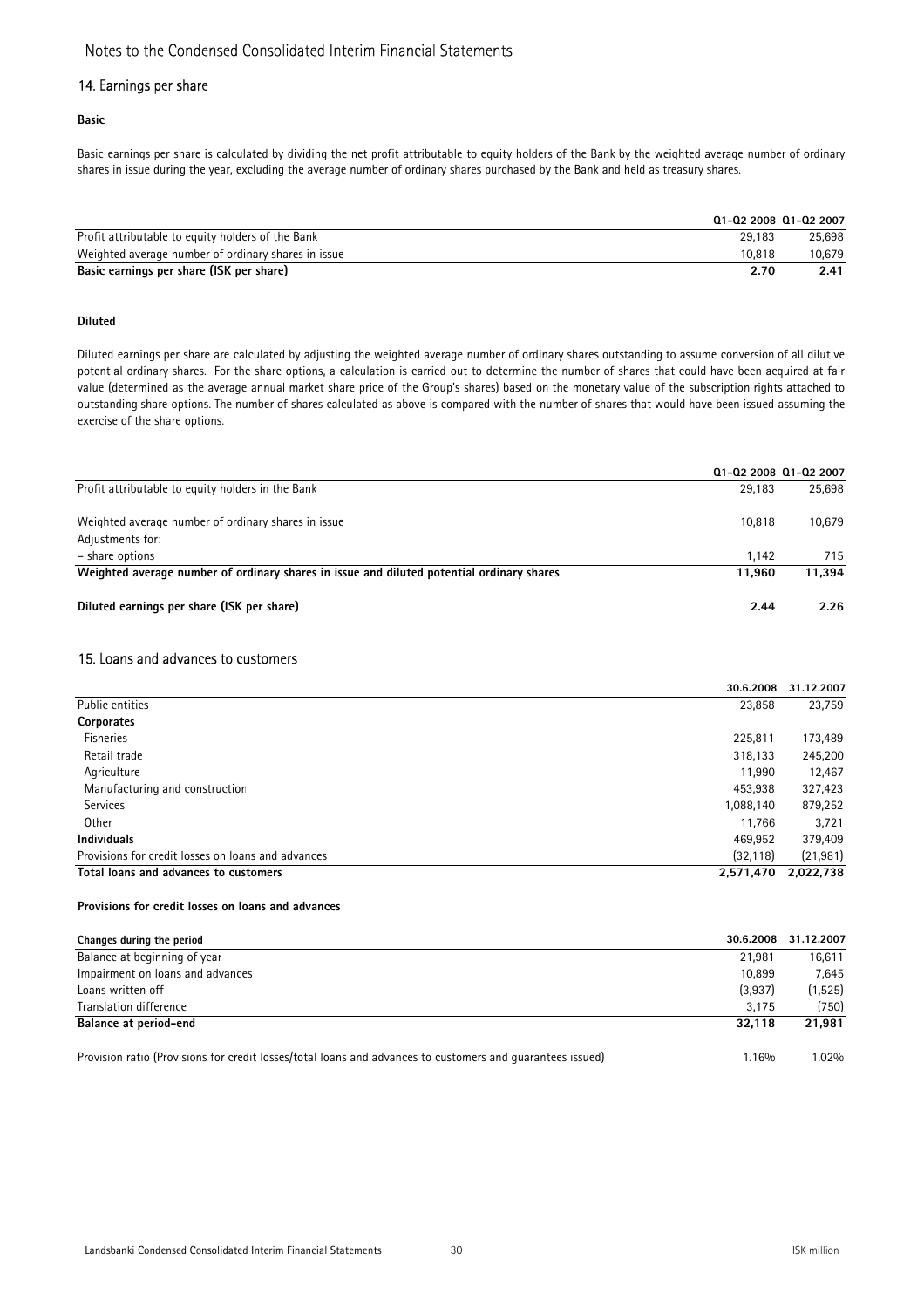### 16. Bonds, equities and hedged securities

|                                |                       | 30.6.2008     |         |             | 31.12.2007            |         |
|--------------------------------|-----------------------|---------------|---------|-------------|-----------------------|---------|
|                                |                       | Fin. assets   |         |             | Fin. assets           |         |
|                                |                       | designated at |         |             | Trading designated at |         |
| <b>Bonds</b>                   | <b>Trading assets</b> | fair value    | Total   | assets      | fair value            | Total   |
| <b>Domestic</b>                |                       |               |         |             |                       |         |
| Listed                         | 126,722               | 0             | 126,722 | 43,163      | $\mathsf{O}\xspace$   | 43,163  |
| Unlisted                       | 0                     | 0             | 0       | $\mathbf 0$ | 0                     | 0       |
|                                | 126,722               | $\mathbf 0$   | 126,722 | 43,163      | 0                     | 43,163  |
| Foreign                        |                       |               |         |             |                       |         |
| Listed                         | 280,589               | 1,341         | 281,931 | 316,400     | 973                   | 317,373 |
| Unlisted                       | 426                   | 520           | 945     | 1,694       | 387                   | 2,081   |
|                                | 281,015               | 1,861         | 282,876 | 318,093     | 1,361                 | 319,454 |
| <b>Total bonds</b>             | 407,737               | 1,861         | 409,598 | 361,256     | 1,361                 | 362,617 |
| <b>Equities</b>                |                       |               |         |             |                       |         |
| <b>Domestic</b>                |                       |               | Total   |             |                       | Total   |
| Listed                         | 13,159                | 6,992         | 20,151  | 5,651       | 7,880                 | 13,532  |
| Unlisted                       | 6,985                 | 2,533         | 9,518   | 4,309       | 1,816                 | 6,125   |
|                                | 20,144                | 9,525         | 29,669  | 9,960       | 9,696                 | 19,656  |
| Foreign                        |                       |               |         |             |                       |         |
| Listed                         | 27,050                | 13,142        | 40,192  | 18,702      | 10,198                | 28,900  |
| Unlisted                       | 3,715                 | 25,040        | 28,755  | 2,400       | 13,450                | 15,850  |
|                                | 30,765                | 38,182        | 68,947  | 21,101      | 23,649                | 44,750  |
| <b>Total equities</b>          | 50,909                | 47,707        | 98,616  | 31,061      | 33,345                | 64,407  |
| <b>Hedged securities</b>       |                       |               | Total   |             |                       | Total   |
| Bonds                          | 55,135                | 9,964         | 65,099  | 50,690      | 2,546                 | 53,236  |
| Equities                       | 85,189                | 29,344        | 114,533 | 89,147      | 33,797                | 122,944 |
| <b>Total hedged securities</b> | 140,325               | 39,307        | 179,632 | 139,837     | 36,344                | 176,181 |
| Derivatives held for trading   | 161,635               | $\bf{0}$      | 161,635 | 50,198      | $\bf{0}$              | 50,198  |
| Total                          | 760,606               | 88,875        | 849,481 | 582,353     | 71,049                | 653,402 |

### 17. Derivatives held for trading and trading liabilities

|                                                                        |                   | 30.6.2008    |                    | 31.12.2007        |              |             |  |
|------------------------------------------------------------------------|-------------------|--------------|--------------------|-------------------|--------------|-------------|--|
|                                                                        | Contract/notional |              | Fair value         | Contract/notional |              | Fair value  |  |
| Foreign exchange derivatives                                           | amount            | Assets       | <b>Liabilities</b> | amount            | Assets       | Liabilities |  |
| Currency forwards                                                      | 1,612,104         | 43,155       | 15,730             | 1,351,036         | 8,650        | 19,852      |  |
| OTC currency options bought and sold                                   | 105,680,027       | 14,608       | 8,584              | 95,087            | 3,508        | 2,956       |  |
| Cross-currency interest rate swaps                                     | 217,233           | 46,569       | 13,420             | 343,192           | 10,204       | 11,656      |  |
|                                                                        | 107,509,364       | 104,332      | 37,734             | 1,789,315         | 22,362       | 34,463      |  |
| Interest rate derivatives                                              |                   |              |                    |                   |              |             |  |
| Interest rate swaps                                                    | 2,565,933         | 26,035       | 27,534             | 1,490,765         | 11,622       | 13,437      |  |
|                                                                        | 2,565,933         | 26,035       | 27,534             | 1,490,765         | 11,622       | 13,437      |  |
| <b>Equity derivatives</b>                                              |                   |              |                    |                   |              |             |  |
| Equity forwards                                                        | 88,137            | 26,706       | 3,052              | 83,134            | 12,107       | 3,384       |  |
| Listed and OTC stock options bought and sold                           | 9,940             | 3,312        | 2,455              | 9,757             | 3,996        | 2,845       |  |
| Equity futures                                                         | 900               | 0            | 5                  | 0                 | 0            | 0           |  |
|                                                                        | 98,978            | 30,019       | 5,512              | 92,891            | 16,103       | 6,229       |  |
| <b>Credit derivatives</b>                                              |                   |              |                    |                   |              |             |  |
| Total return swaps                                                     | 109,015           | 0            | 5,049              | 89,099            | 0            | 2,435       |  |
|                                                                        | 109,015           | $\mathbf{0}$ | 5,049              | 89,099            | $\mathbf{0}$ | 2,435       |  |
| <b>Commodity derivatives</b>                                           |                   |              |                    |                   |              |             |  |
| Listed and OTC commodity options bought and sold                       | 11,694            | 1,119        | 0                  | 695               | 110          | 0           |  |
|                                                                        | 11,694            | 1,119        | $\mathbf 0$        | 695               | 110          | $\mathbf 0$ |  |
| Other trading liabilities                                              | 8,668             | 130          | 12,403             | 5,598             | $\bf{0}$     | 5,598       |  |
| Total derivatives held for trading and trading liabilities 110,303,652 |                   | 161,635      | 88,233             | 3,468,364         | 50,198       | 62,161      |  |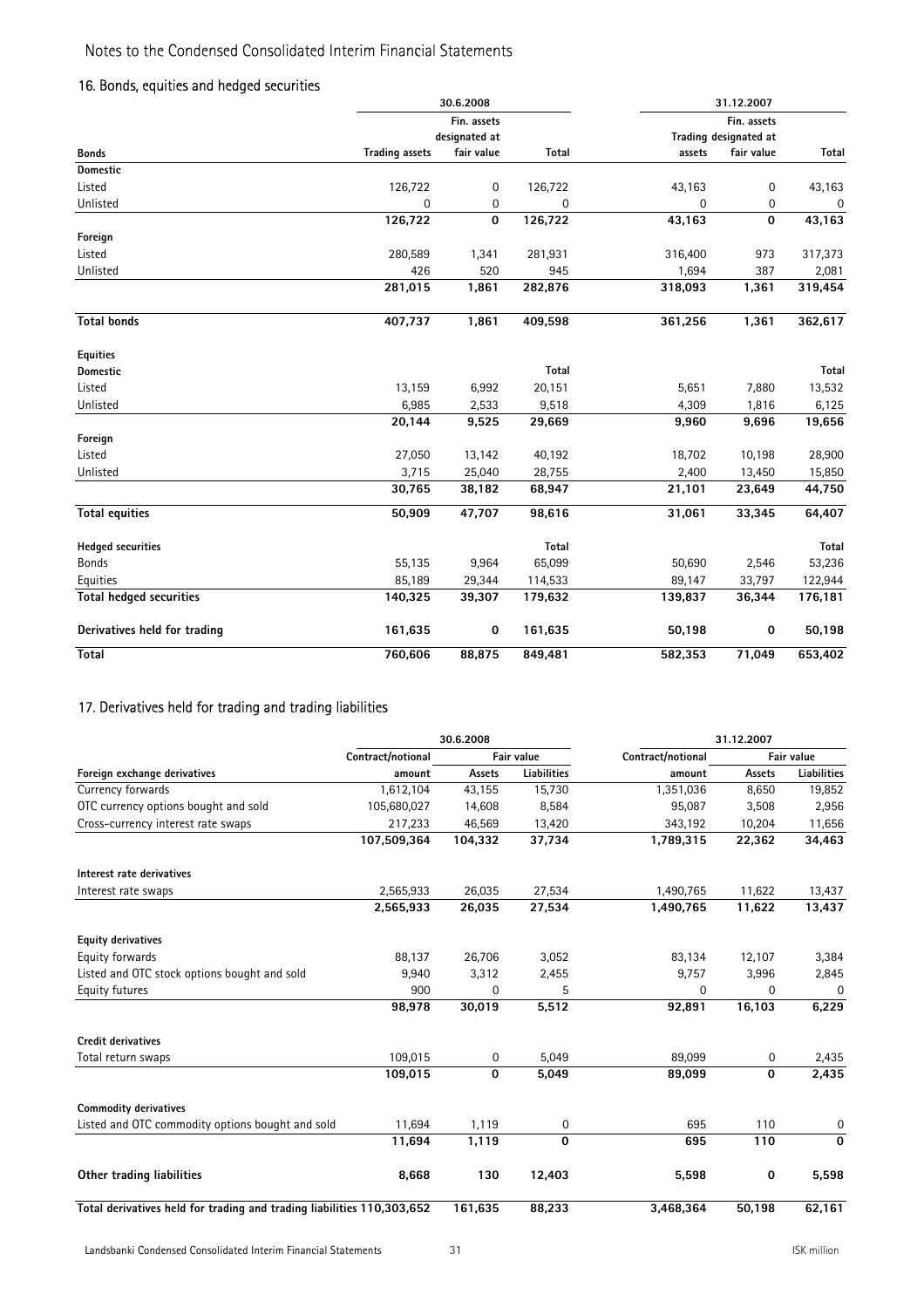### 18. Derivatives held for hedging

|                                             | 30.6.2008         |        |             | 31.12.2007        |        |                    |
|---------------------------------------------|-------------------|--------|-------------|-------------------|--------|--------------------|
|                                             | Contract/notional |        | Fair value  | Contract/notional |        | Fair value         |
|                                             | amount            | Assets | Liabilities | amount            | Assets | <b>Liabilities</b> |
| Derivatives designated as fair value hedges |                   |        |             |                   |        |                    |
| Interest rate swaps                         | 433.445           | 9.987  | 12.640      | 393.705           | 8.719  | 6,953              |
|                                             | 433.445           | 9.987  | 12.640      | 393.705           | 8.719  | 6,953              |

### 19. Investment in associates

|                                   |              |             |           | Profit (loss) | <b>Book</b> | <b>Book</b> |
|-----------------------------------|--------------|-------------|-----------|---------------|-------------|-------------|
|                                   | <b>Total</b> | Total       | Ownership | from          | value       | value       |
| Company                           | assets       | liabilities | 0/0       | associates    | 30.6.2008   | 31.12.2007  |
| Eignarhaldsfélagið Portus hf.     | 9,424        | 7,503       | 50.0      | 0             | 1,045       | 1,045       |
| Eignarhaldsfélagið ehf.           | 1,131        |             | 49.0      | (347)         | 825         | 1,171       |
| Valitor hf.                       | 31,842       | 29,657      | 38.0      | 103           | 830         | 728         |
| Rockview Merrion Investments Ltd. | 1,181        | 19          | 50.0      | 15            | 581         | 416         |
| Reiknistofa bankanna              | 1,641        | 204         | 34.0      | $\Omega$      | 488         | 515         |
| Kredikort hf.                     | 3,524        | 2,728       | 20.0      | 4             | 190         | 184         |
| Borgun hf.                        | 12,375       | 11,641      | 20.0      | 33            | 116         | 114         |
| Intrum hf.                        | 566          | 392         | 33.3      | 4             | 228         | 173         |
| Líftryggingamiðstöðin hf.         | 547          | 233         | 34.0      | $\Omega$      | 142         | 142         |
| HydroKraft Invest hf.             | 183          | 5           | 50.0      | (11)          | 89          | 100         |
| Other partially owned companies   |              |             |           | 17            | 188         | 1,231       |
|                                   |              |             |           | (180)         | 4,722       | 5,820       |

All these investments are in unlisted companies.

### 20. Intangible assets

| Goodwill                                                            | 30.6.2008 | 31.12.2007 |
|---------------------------------------------------------------------|-----------|------------|
| Opening net book amount                                             | 23.062    | 12,077     |
| Translation differences                                             | 7,655     | 1,014      |
| Acquisition of Bridgewell Group plc                                 | 0         | 6,804      |
| Acquisition of additional 17% share in Merrion Capital Group Ltd.   | 2,992     | $\Omega$   |
| Other addition during period                                        | O         | 4,482      |
| Adjustment of purchasing price of subsidiaries and other amendments | (1,073)   | $\Omega$   |
| Disposals                                                           | 0         | (1, 315)   |
| Net book amount at period-end                                       | 32.637    | 23,062     |
| Software and other intangible assets                                |           |            |
| Opening net book amount                                             | 4,617     | 2.273      |

| Total intangible assets                                         | 39.398 | 27.679   |
|-----------------------------------------------------------------|--------|----------|
| Net book amount at period-end                                   | 6.761  | 4,617    |
| Amortisation                                                    | (532)  | (1,034)  |
| Disposals                                                       | (0)    | $\Omega$ |
| Other additions during period                                   | 2,137  | 2,208    |
| Additions identified in the acquisition of Bridgewell Group plc |        | 1,170    |
| Translation differences                                         | 539    | $\Omega$ |
| Opening net book amount                                         | 4,61/  | 2.213    |

Non-financial assets that have an indefinite life, such as goodwill, are not subject to amortisation, but are tested for impairment annually at year-end or when ever there is any indication of impairment. There was no indication of impairment for non-financial assets with indefinite lives during the period.

On 30 June Landsbanki made adjustments to the purchasing price of the interest in its subsidiaries Kepler Equities and Bridgewell it acquired in 2007. These adjustments have reverse transactions in equity.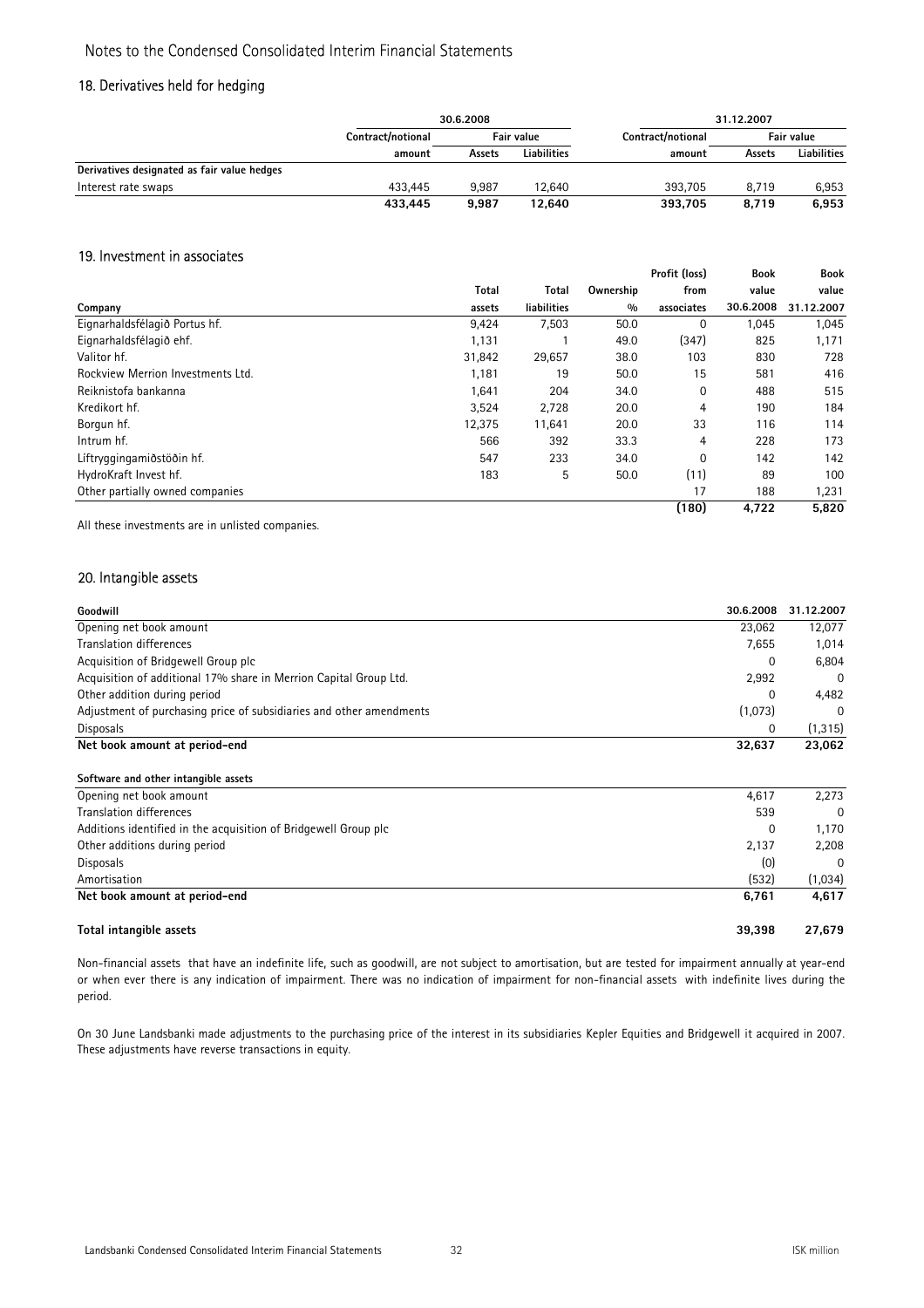### 21. Non-current assets and disposal groups classified as held for sale

|                                                                          | 30.6.2008 | 31.12.2007 |
|--------------------------------------------------------------------------|-----------|------------|
| Repossessed collaterals                                                  | 2,183     | 827        |
| Allowance for repossessed collaterals                                    | (328)     | (252)      |
|                                                                          | 1,855     | 576        |
| Disposal group held for sale                                             |           |            |
| - Investment properties included in disposal groups                      | 3.774     | 2,942      |
| - Other assets included in disposal groups                               | 221       | 123        |
|                                                                          | 3.995     | 3,066      |
| Total non-current assets and disposal groups classified as held for sale | 5.850     | 3,641      |

### 22. Deposits from financial institutions

|                                                   |         | 30.6.2008 31.12.2007 |
|---------------------------------------------------|---------|----------------------|
| Loans from Central Bank and repurchase agreements | 280.353 | 202.178              |
| Loans from other credit institutions              | 182.704 | 135.737              |
|                                                   | 463.058 | 337.915              |

### 23. Deposits from customers

|                 | 30.6.2008 | 31.12.2007 |
|-----------------|-----------|------------|
| Demand deposits | 921.169   | 777,179    |
| Time deposits   | 696,129   | 644,231    |
|                 | 1,617,298 | 1,421,410  |

### 24. Borrowings

|                                       | 30.6.2008 | 31.12.2007 |
|---------------------------------------|-----------|------------|
| Securities issued                     | 852,063   | 620,610    |
| Syndicated loans and other borrowings | 368,232   | 154,144    |
|                                       | 1,220,295 | 774,754    |
| Securities issued:                    |           |            |
| Europe - MTN                          | 467,471   | 361,652    |
| USA - MTN                             | 187,740   | 143,371    |
| European Commercial Paper (ECP)       | 15,959    | 11,542     |
| Other                                 | 180,894   | 104,045    |
|                                       | 852,063   | 620,610    |

The Group has not had any defaults of principal, interest, or other breaches with respect to their liabilities during the period (2007: nil).

### 25. Financial liabilities designated at fair value

|                                                                 | 30.6.2008 | 31.12.2007 |
|-----------------------------------------------------------------|-----------|------------|
| Liabilities to customers under unit-linked investment contracts | 45.848    | 33,706     |
| Financial liabilities with matched interest rate swaps          | 25.454    | 22.219     |
| Financial liabilities with embedded derivatives                 | 9.837     | 5.306      |
|                                                                 | 81.139    | 61.231     |

The Group is engaged in a unit-linked investment contracts. The value of those contracts reflects the fair value of the assets that are held within unitised investment pools. These contracts are payable on demand and therefore have no maturity. The contractual amount that must be paid on demand is the fair value of the liability.

Certain long-term debt securities issued have been matched with interest rate swaps as part of a documented interest rate risk management strategy. An accounting mismatch would arise if the debt securities in issue were accounted for at amortised cost, because the related derivatives are measured at fair value with movements in the fair value taken through the income statement. By designating the long-term debt at fair value, the movement in the fair value of the long-term debt will be accounted for in the income statement.

Certain long-term debt securities issued by the Group are linked to equity price indices. In such cases, the Group has opted to designate the entire contract at fair value through profit and loss rather than recognise them separately as derivatives held at fair value and loans at amortised cost.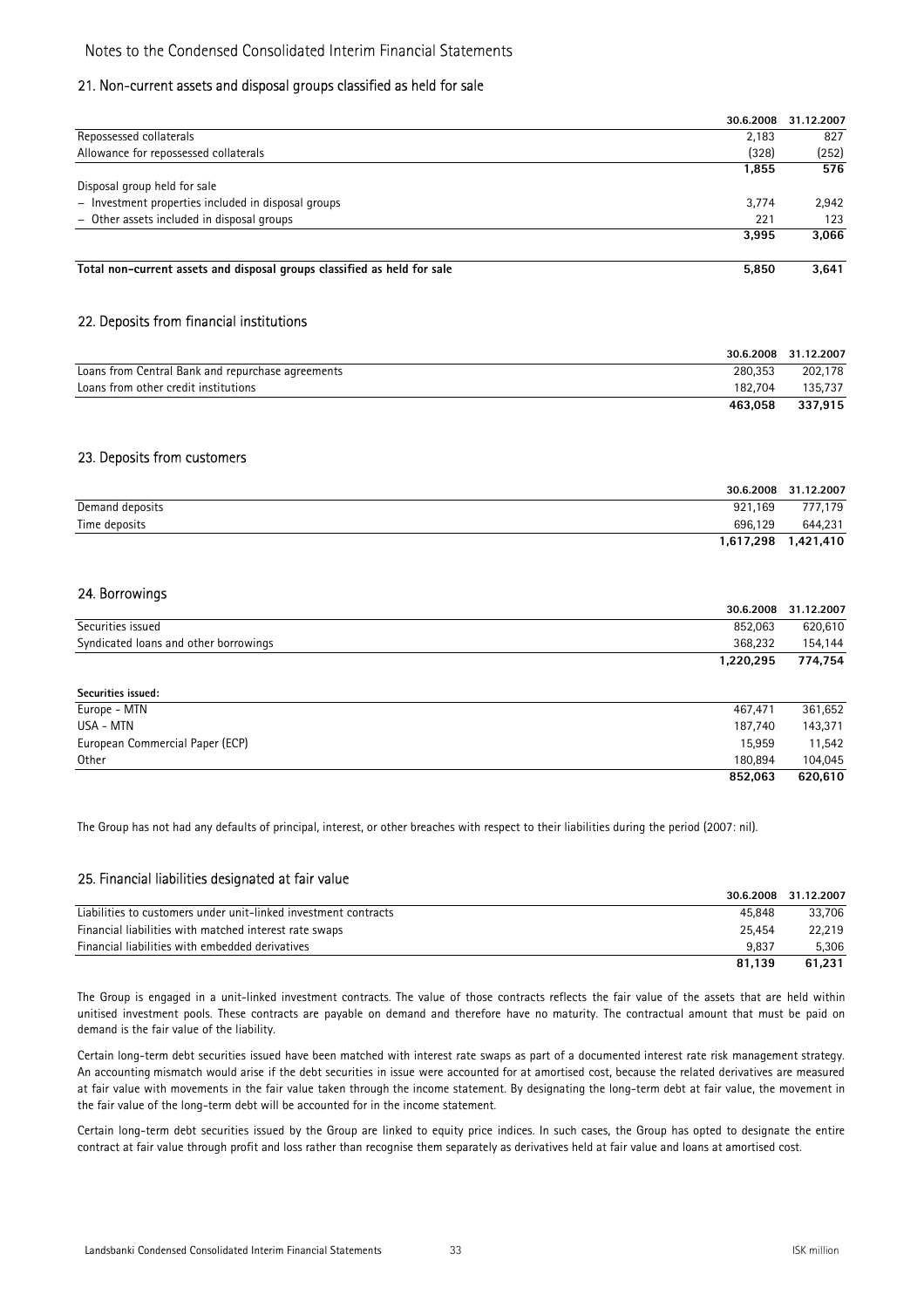### 26. Subordinated loans

|                                        |                |            |               |          | 30.6.2008 | 31.12.2007 |
|----------------------------------------|----------------|------------|---------------|----------|-----------|------------|
| Tier I - Non-innovative hybrid capital |                |            |               |          | 59,381    | 38,741     |
| Tier I - Innovative hybrid capital     |                |            |               |          | 54,637    | 44,225     |
| Tier II                                |                |            |               |          | 38,488    | 28,925     |
|                                        |                |            |               |          | 152,506   | 111,890    |
| <b>Subordinated loans</b>              | Classification | Currency   | Rate          | Maturity |           |            |
| London Stock Exchange                  | Tier I         | <b>EUR</b> | 6.25%         | callable | 46,932    | 30,560     |
| Unlisted                               | Tier I         | <b>USD</b> | 7.43%         | callable | 31,749    | 26,437     |
| Luxembourg Stock Exchange              | Tier I         | <b>EUR</b> | 4.65%         | callable | 18,892    | 14,077     |
| London Stock Exchange                  | Tier I         | <b>EUR</b> | Euribor+1.23% | callable | 12,449    | 8,181      |
| <b>OMX Nordic Exchange</b>             | Tier I         | <b>ISK</b> | $6.5% + CPI$  | callable | 1,382     | 1,280      |
| <b>OMX Nordic Exchange</b>             | Tier I         | <b>ISK</b> | 5.8%+CPI      | callable | 1,351     | 1,251      |
| <b>OMX Nordic Exchange</b>             | Tier I         | <b>ISK</b> | 8.65%+CPI     | callable | 1,263     | 1,180      |
|                                        |                |            |               |          | 114,018   | 82,965     |
| Luxembourg Stock Exchange              | Tier II        | <b>EUR</b> | Euribor+0.35% | 2015     | 24,901    | 18,348     |
| Luxembourg Stock Exchange              | Tier II        | <b>JPY</b> | 3.45%         | 2033     | 3,725     | 2,685      |
| Luxembourg Stock Exchange              | Tier II        | <b>EUR</b> | 7.20%         | 2026     | 1,322     | 1,009      |
| Luxembourg Stock Exchange              | Tier II        | <b>EUR</b> | 5.44%         | 2018     | 1,300     | 914        |
| Luxembourg Stock Exchange              | Tier II        | <b>EUR</b> | 4.40%         | 2035     | 1,276     | 850        |
| Luxembourg Stock Exchange              | Tier II        | <b>EUR</b> | Euribor+0.8%  | 2013     | 504       | 372        |
| Unlisted                               | Tier II        | <b>USD</b> | Libor+1.85%   | 2011     | 2,374     | 1,889      |
| Unlisted                               | Tier II        | <b>ISK</b> | 5.6%+CPI      | callable | 2,054     | 1,902      |
| Unlisted                               | Tier II        | <b>ISK</b> | $6.09% + CPI$ | callable | 1,032     | 956        |
|                                        |                |            |               |          | 38,488    | 28,925     |
| <b>Total subordinated loans</b>        |                |            |               |          | 152.506   | 111.890    |

Subordinated loans are considered as part of capital according to regulation on the calculation of Capital adequacy ratio (see Note 28). Subordinated loans are applied in calculating the overall capital adequacy ratio according to the regulation. However, according to CAD rules, subordinated loans can comprise a maximum of 33% of Tier I capital. Consequently, ISK 30.690 million of Tier I classified subordinated loans are applied to Tier II capital.

### 27. Tax liabilities

|                          |       | 30.6.2008 31.12.2007 |
|--------------------------|-------|----------------------|
| Tax to be paid           | 5,997 | 5,255                |
| Deferred tax liabilities | .965  | 2,894                |
|                          | 7,962 | 8,149                |

Amendments to Icelandic taxation legislation, adopted in May 2008, will lower corporate income tax from 18% to 15%. Furthermore, capital gains on equities will be tax exempt under certain conditions. The amendments take effect as of 1 January 2008. Their impact has been included in Group's Interim financial statements in Q2.

### 28. Capital ratio

|                                                                      | 30.6.2008 | 31.12.2007 |
|----------------------------------------------------------------------|-----------|------------|
| Risk-weighted assets                                                 | 3,098,125 | 2,317,362  |
|                                                                      |           |            |
| Capital:                                                             |           |            |
| Tier I capital:                                                      |           |            |
| Equity                                                               | 198,138   | 180,008    |
| Subordinated loans                                                   | 83,327    | 73,780     |
| Goodwill                                                             | (32, 637) | (24, 190)  |
| Minority interests                                                   | 3,679     | 3,996      |
|                                                                      | 252,507   | 233,594    |
| Tier II capital:                                                     |           |            |
| Subordinated loans                                                   | 68,229    | 38,111     |
| - deduction in accordance with Articles 28 and 85 of Act No 161/2002 | (1, 136)  | (1,025)    |
| <b>Total capital</b>                                                 | 319,600   | 270,679    |
| Tier I ratio                                                         | 8.2%      | 10.1%      |
| Capital ratio                                                        | 10.3%     | 11.7%      |

The Group's capital adequacy ratio as of 30 June 2008 is calculated in accordance with EU Directive 2006/48/EC, cf. Article 78 (Basel II), which has been incorporated into Icelandic legislation.